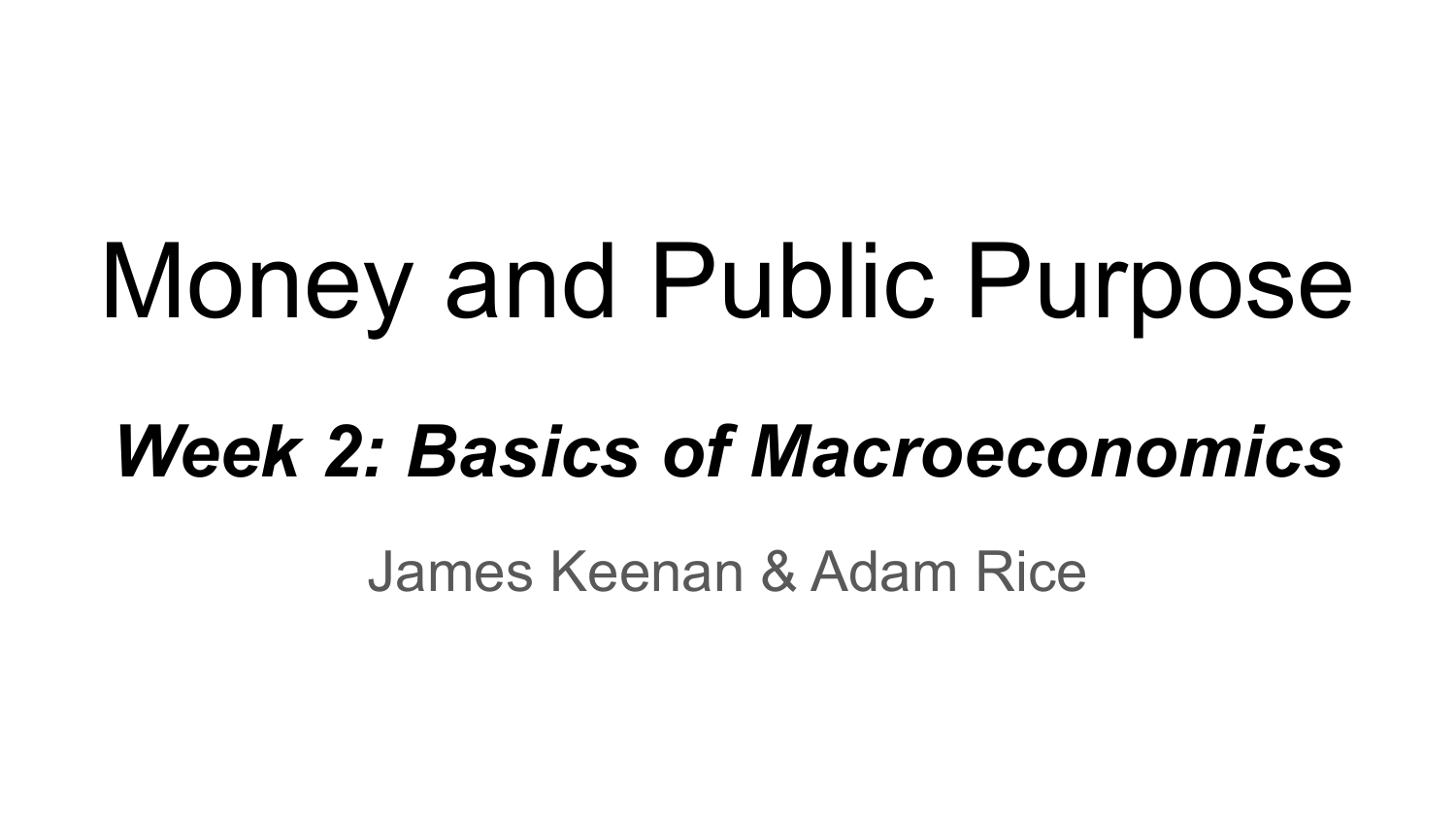#### **Concepts You Will Need to Participate in Economic Discussions**

Based in part on Chap 2 of *Macroeconomics* by Mitchell, Wray and Watt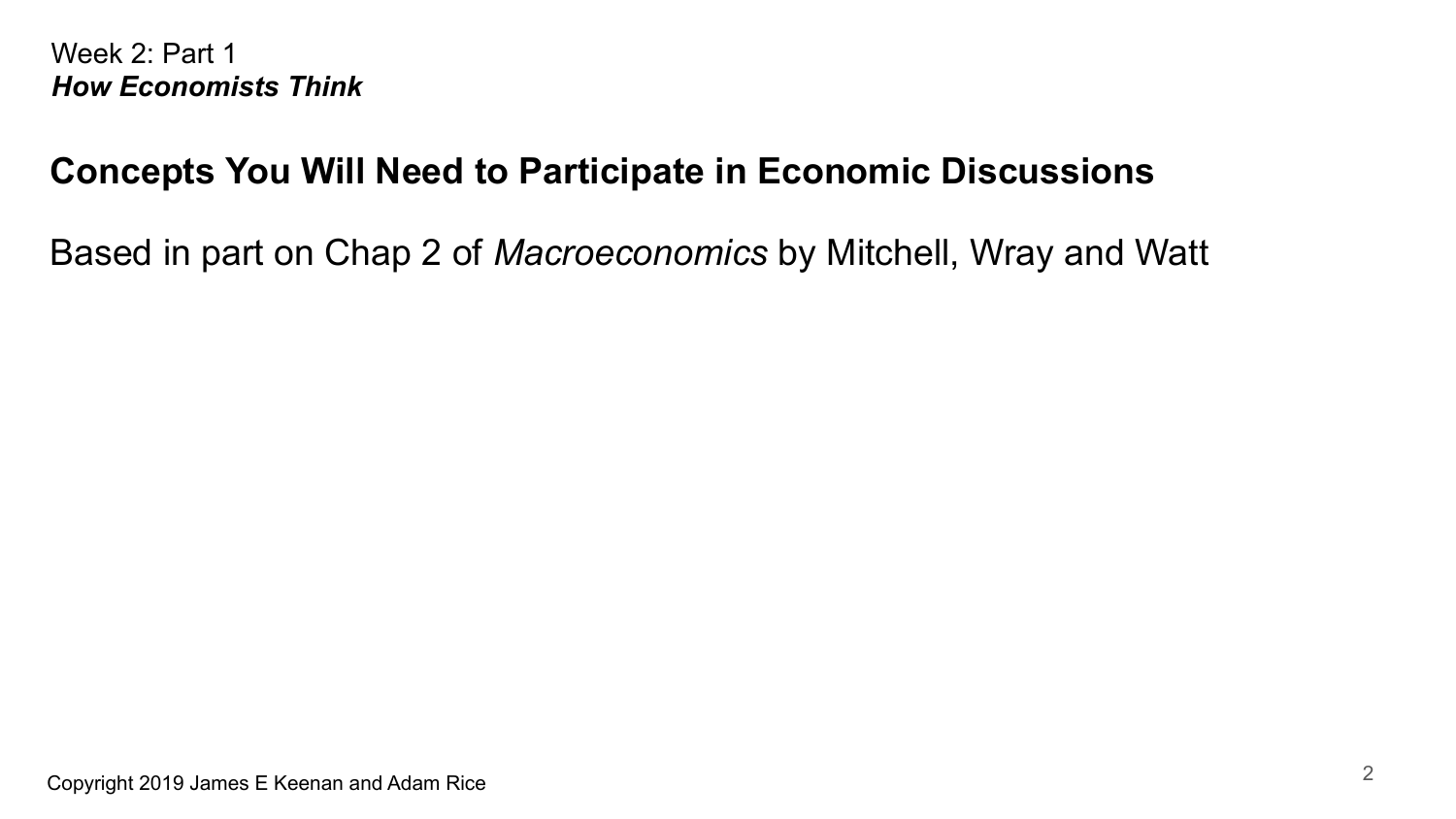#### **Correlation versus Causation**

Correlation: Observe empirical relationship between variations in phenomena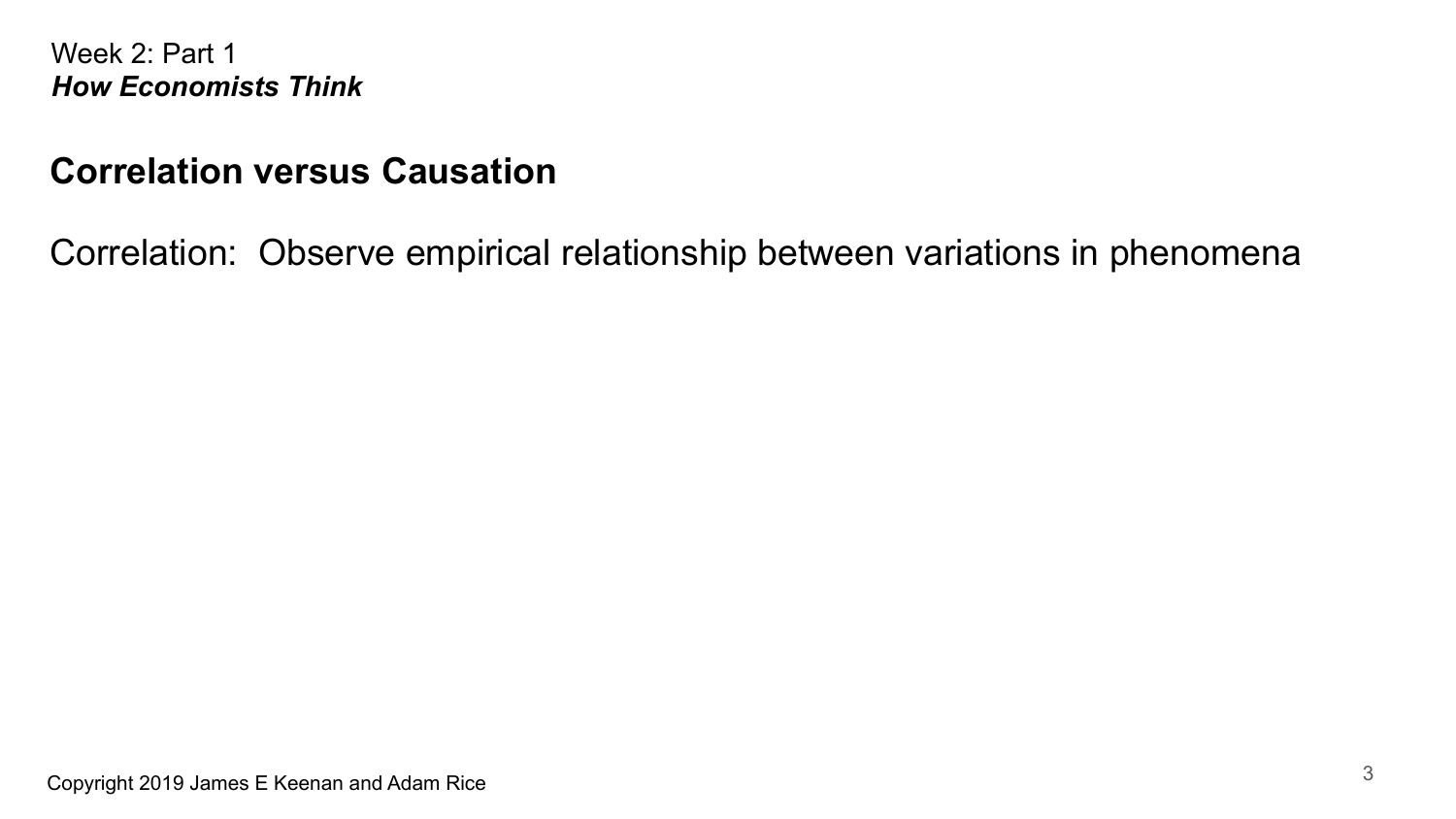#### **T-shirts**

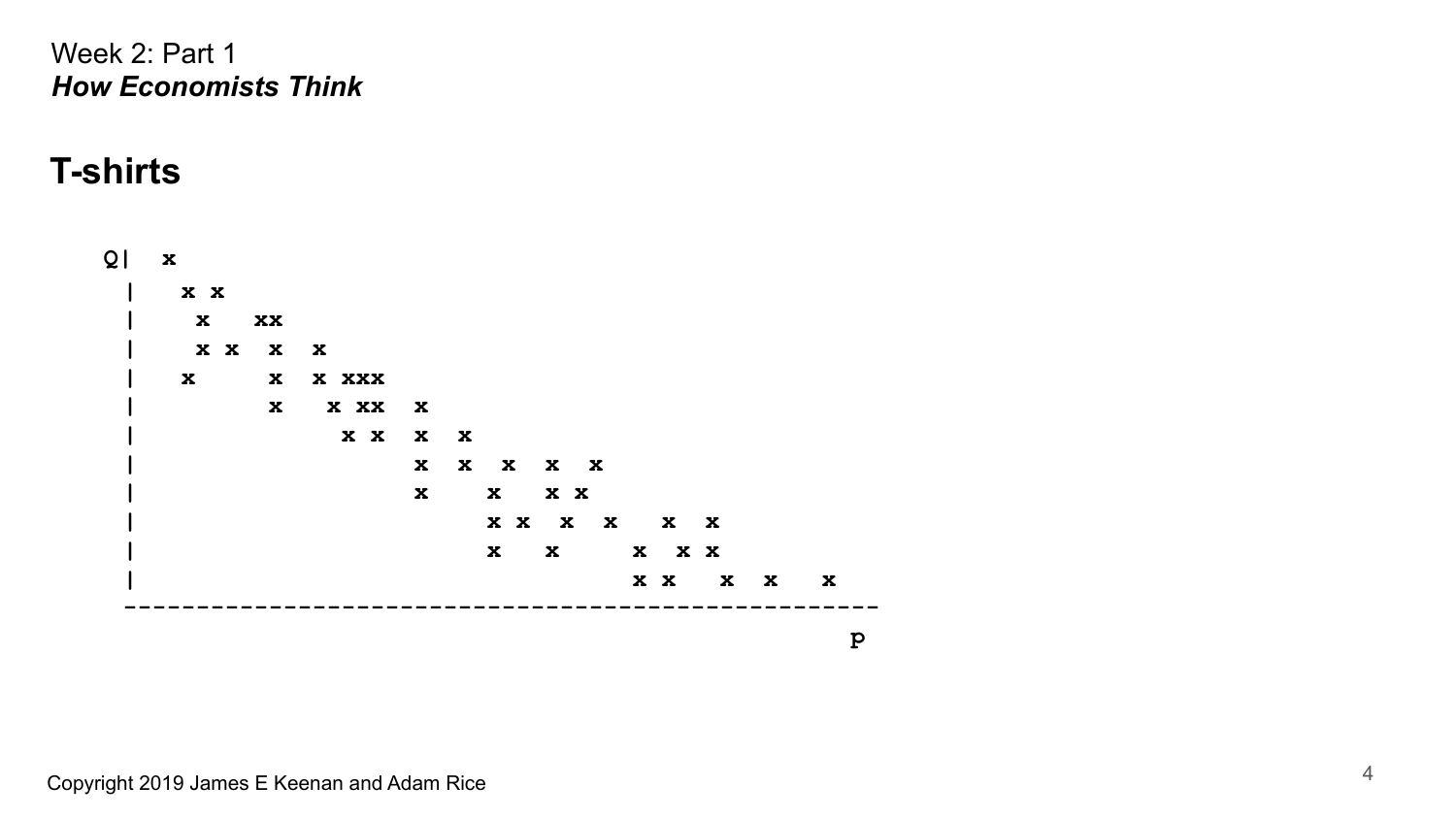#### **Example of Inverse Correlation**

Increasing sales (Q) associated with decreasing price (p)

Decreasing sales associated with increasing price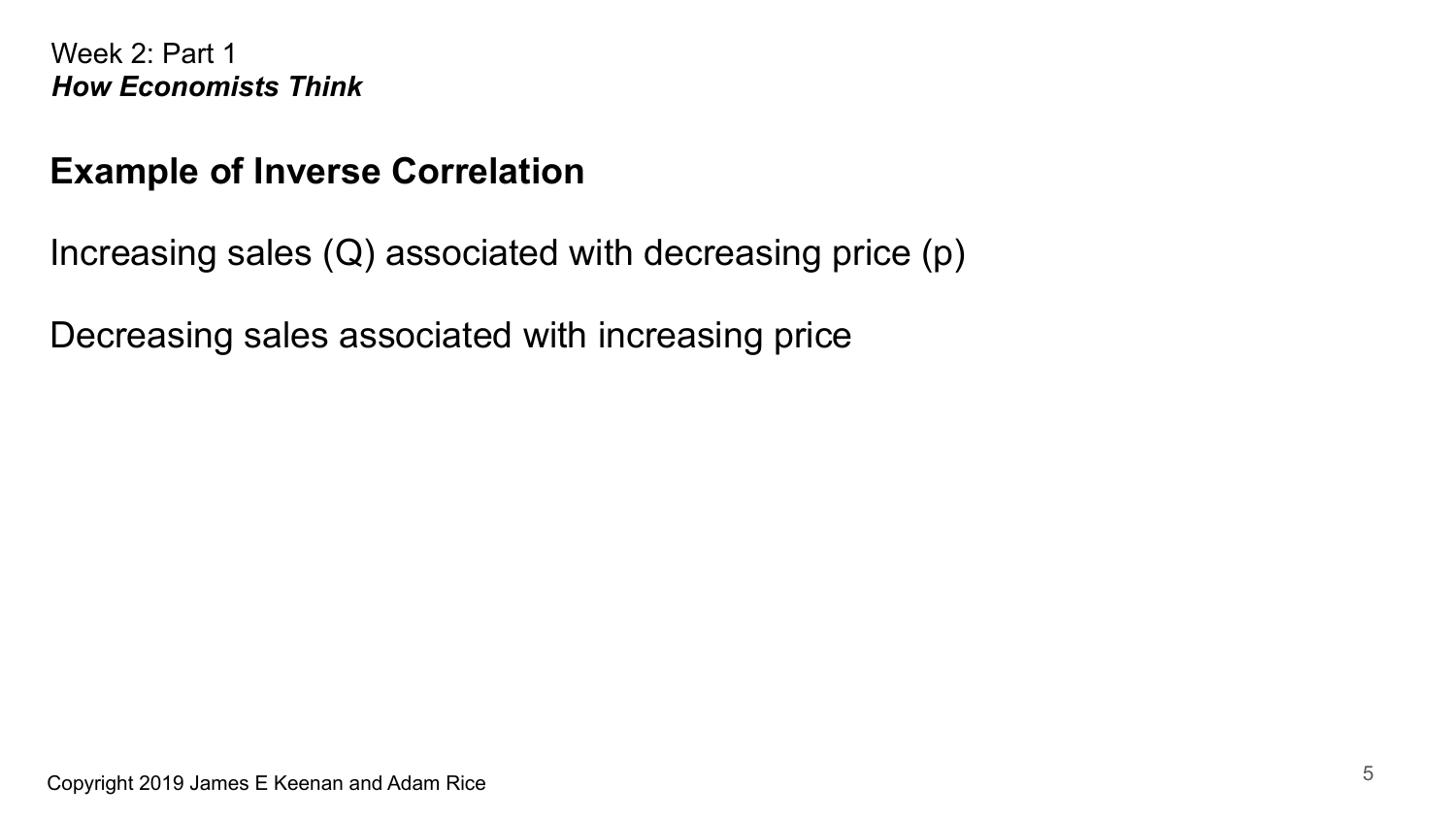#### **Example of Inverse Correlation**

- Increasing sales  $(Q)$  associated with decreasing price  $(p)$
- Decreasing sales associated with increasing price
- As yet unexplained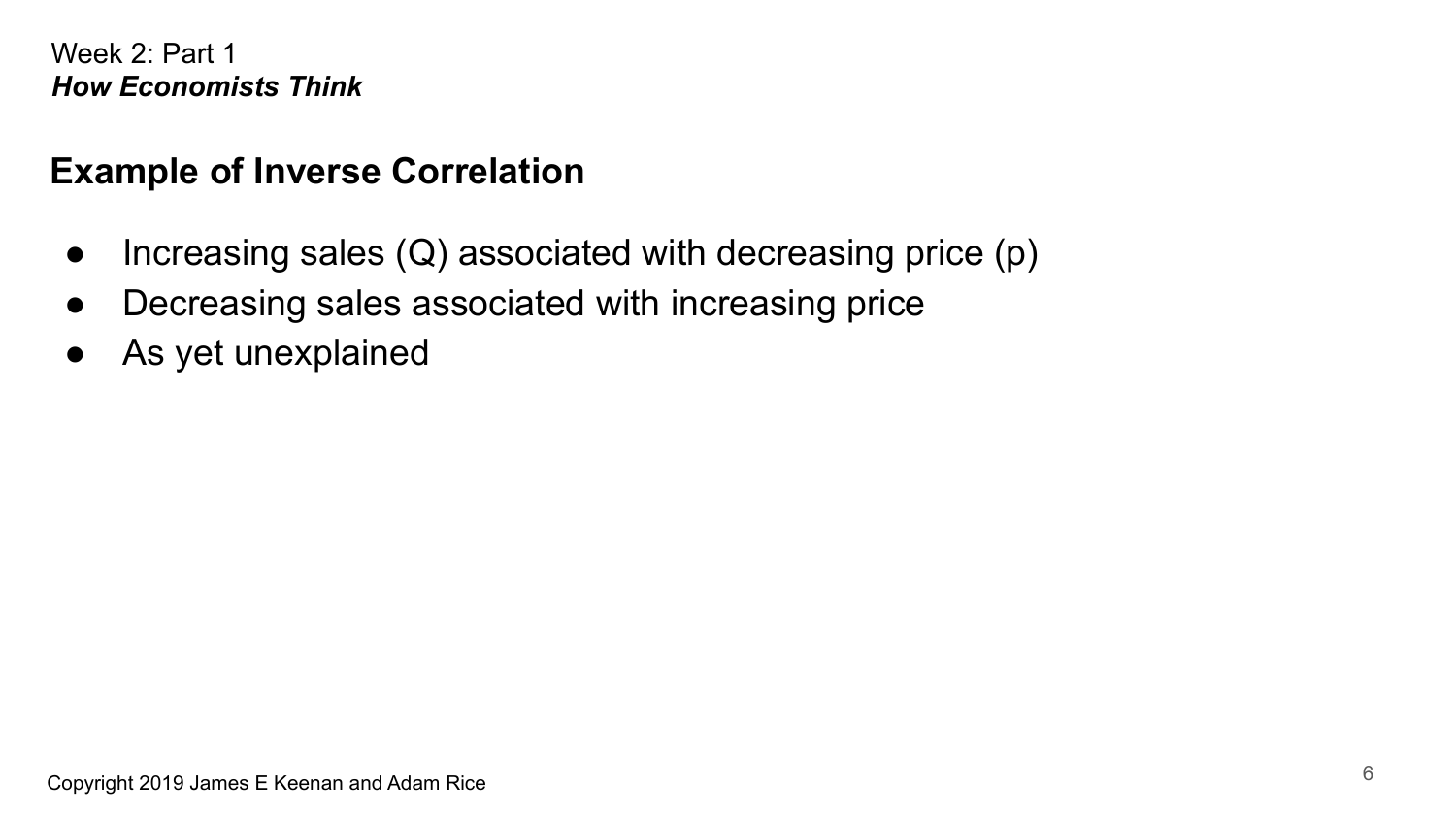#### **Develop a Hypothesis**

Human language: "People will buy more of a product if the price is cut"

Algebra:

**Q = f(p)**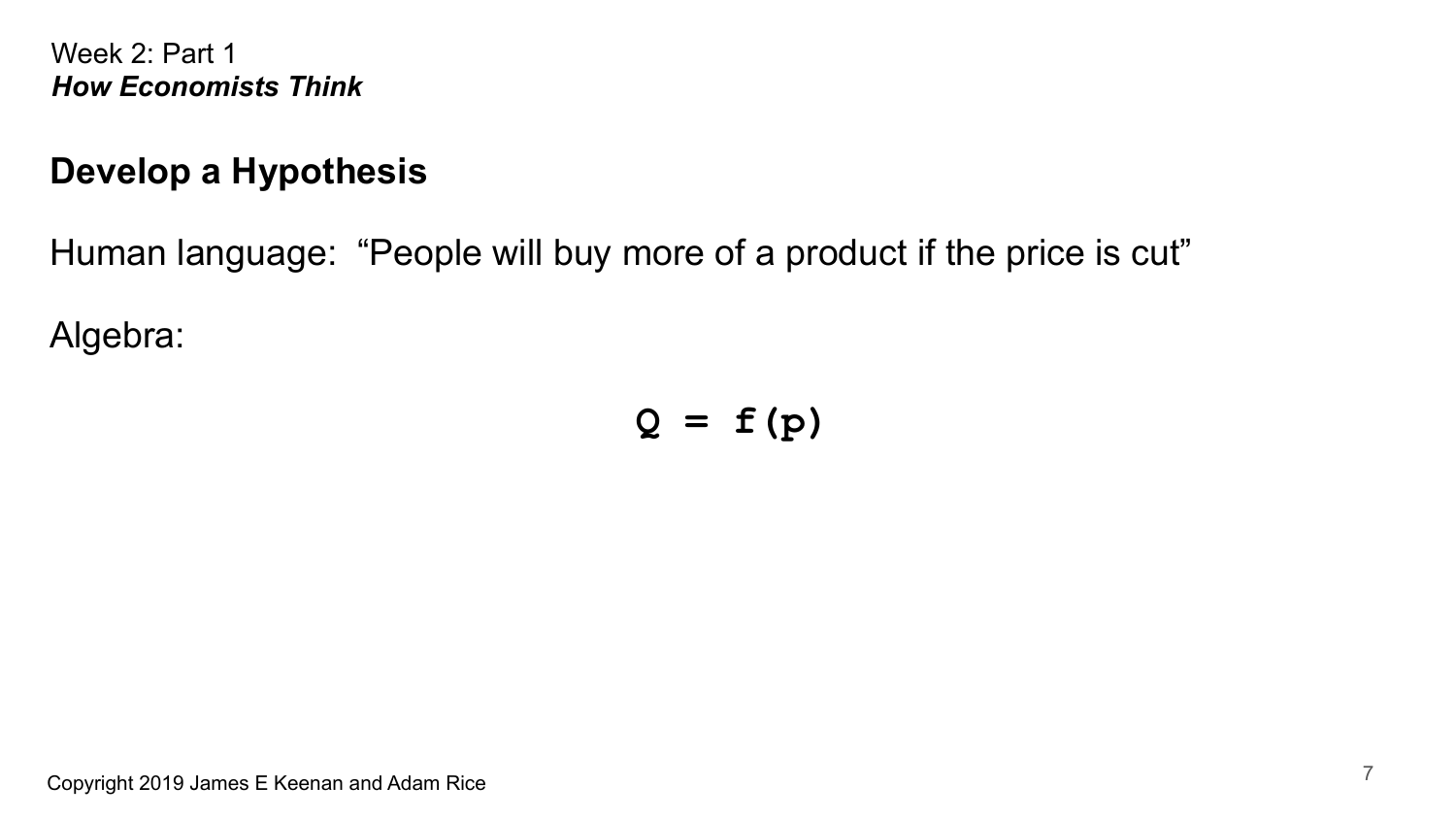# **Graph the Hypothesis**

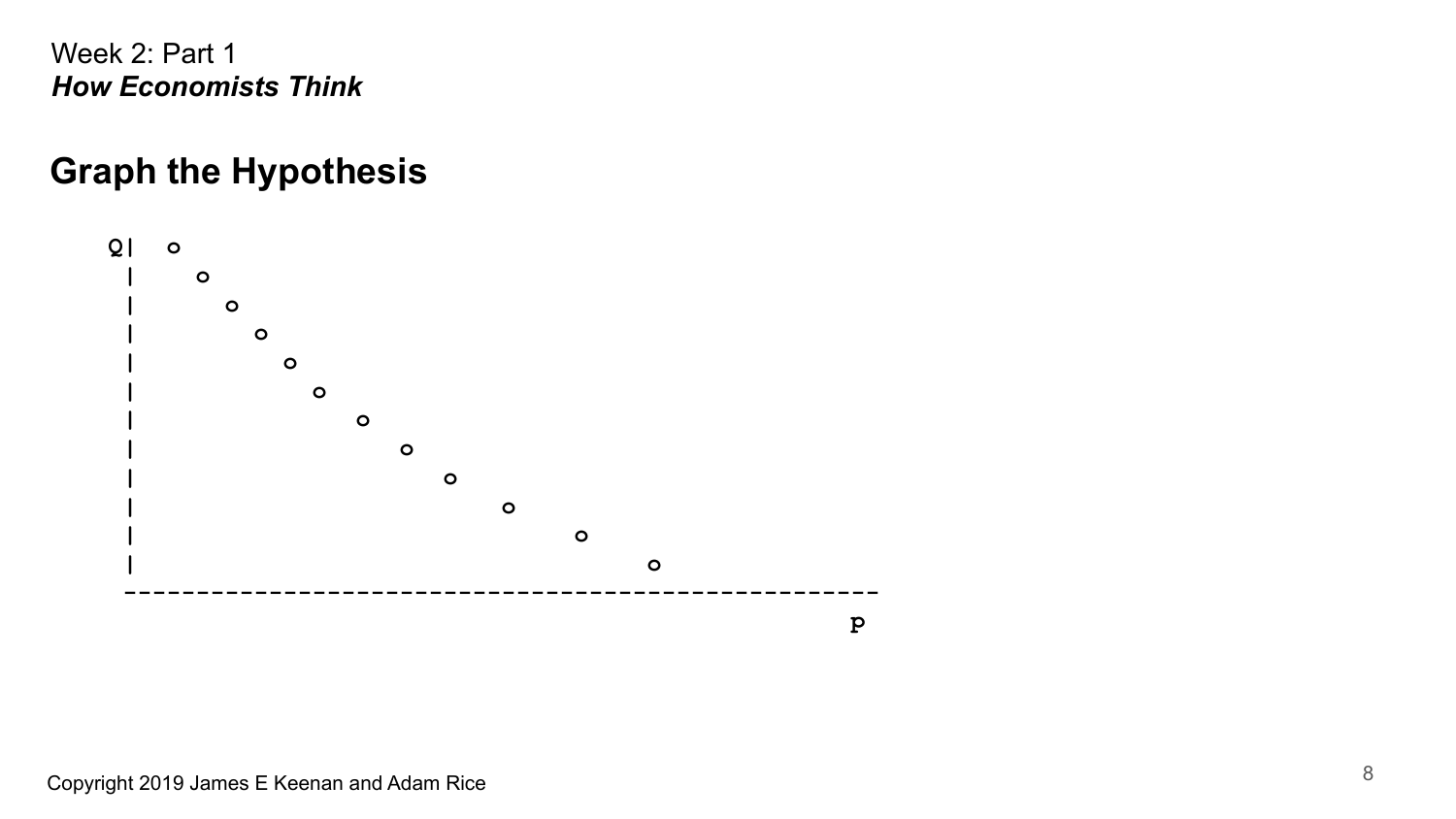#### **Hypothesis Asserts Causation**

● But does not prove it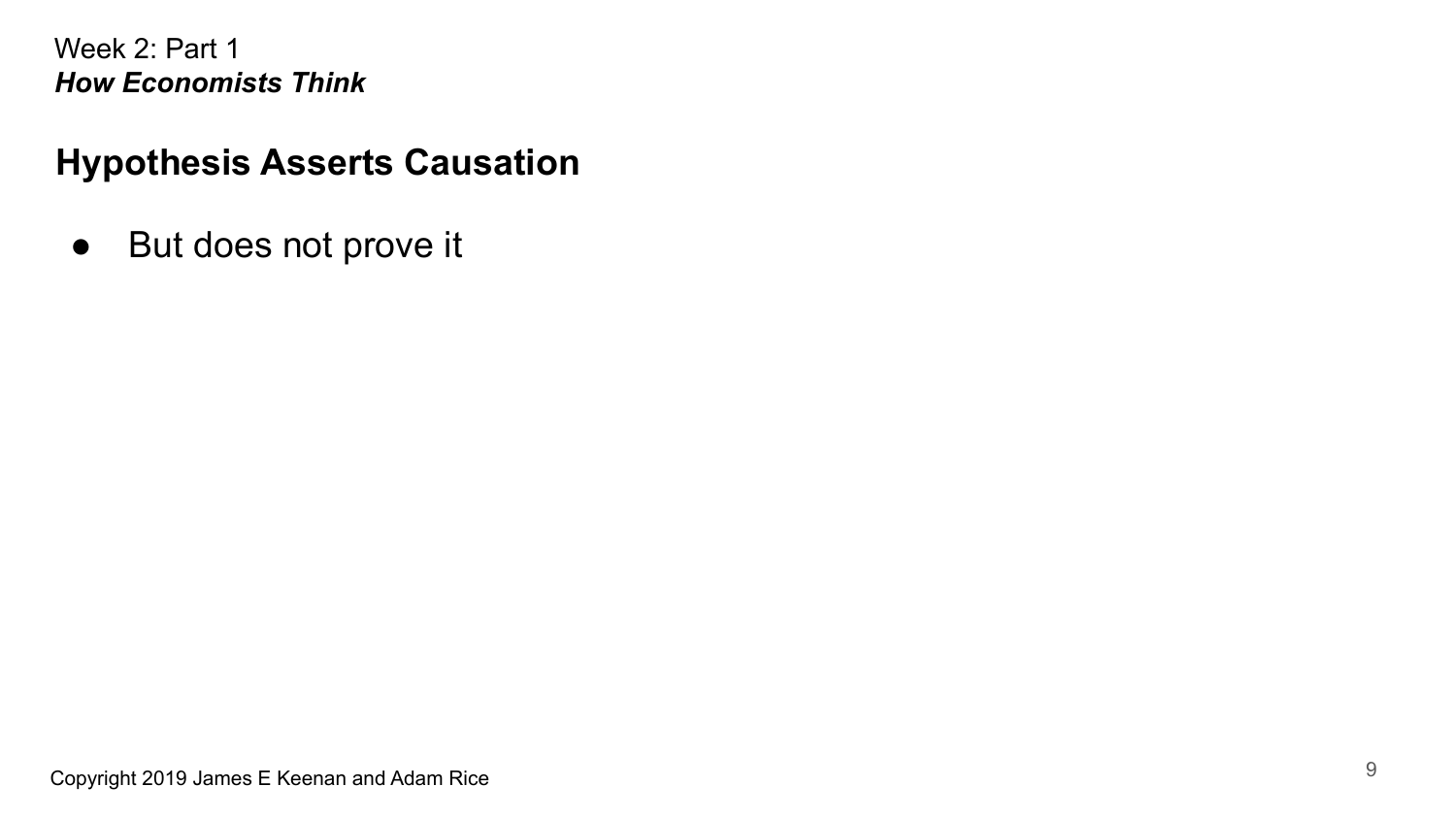#### **Independent and Dependent Variables**

**Q = f(p)**

- **p** is independent variable
- **Q** is dependent variable
- Hypothesize that changes in **Q** depend upon changes in **p**
	- Not the other way around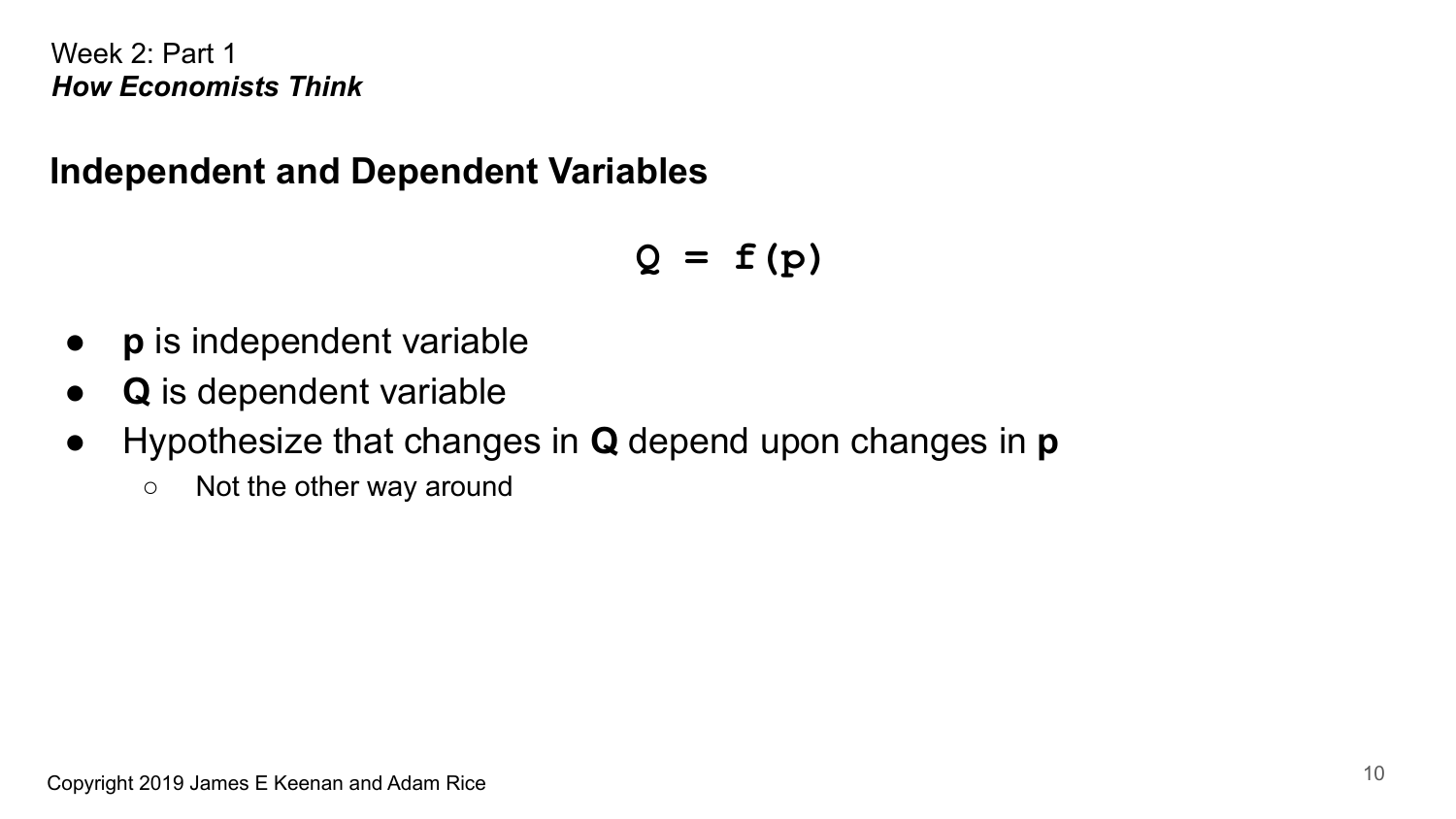#### **T-shirts Depend on Fashion as well as Price**

**Q = f(p,F)**

• More than one independent variable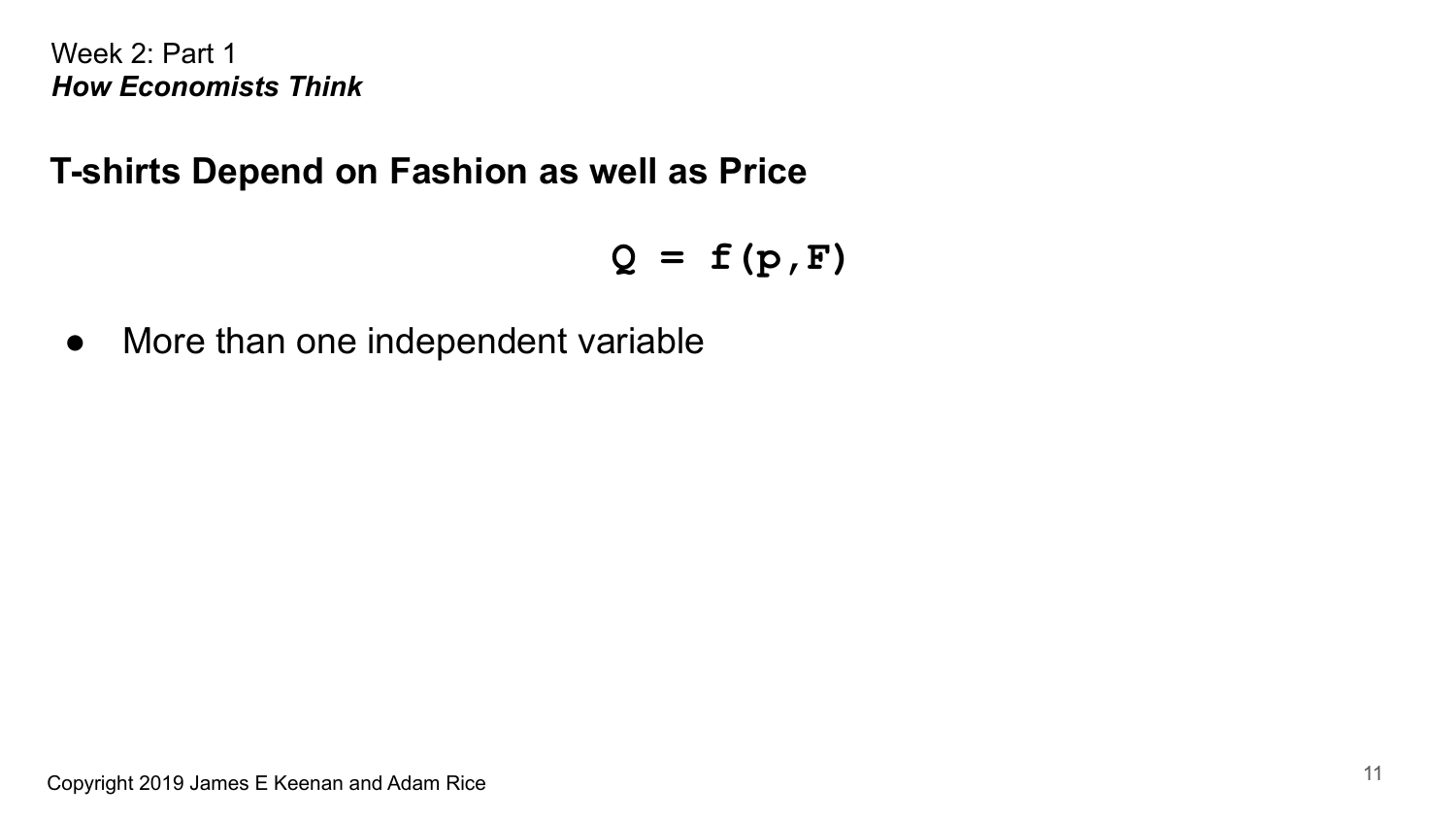#### **T-shirt Manufacturers Take Past Results into Account**

$$
Q_{t} = f(p, F, Q_{t-1})
$$

- Function now has time coefficients
- **Q** is both independent and dependent variable
	- Depending on time period observed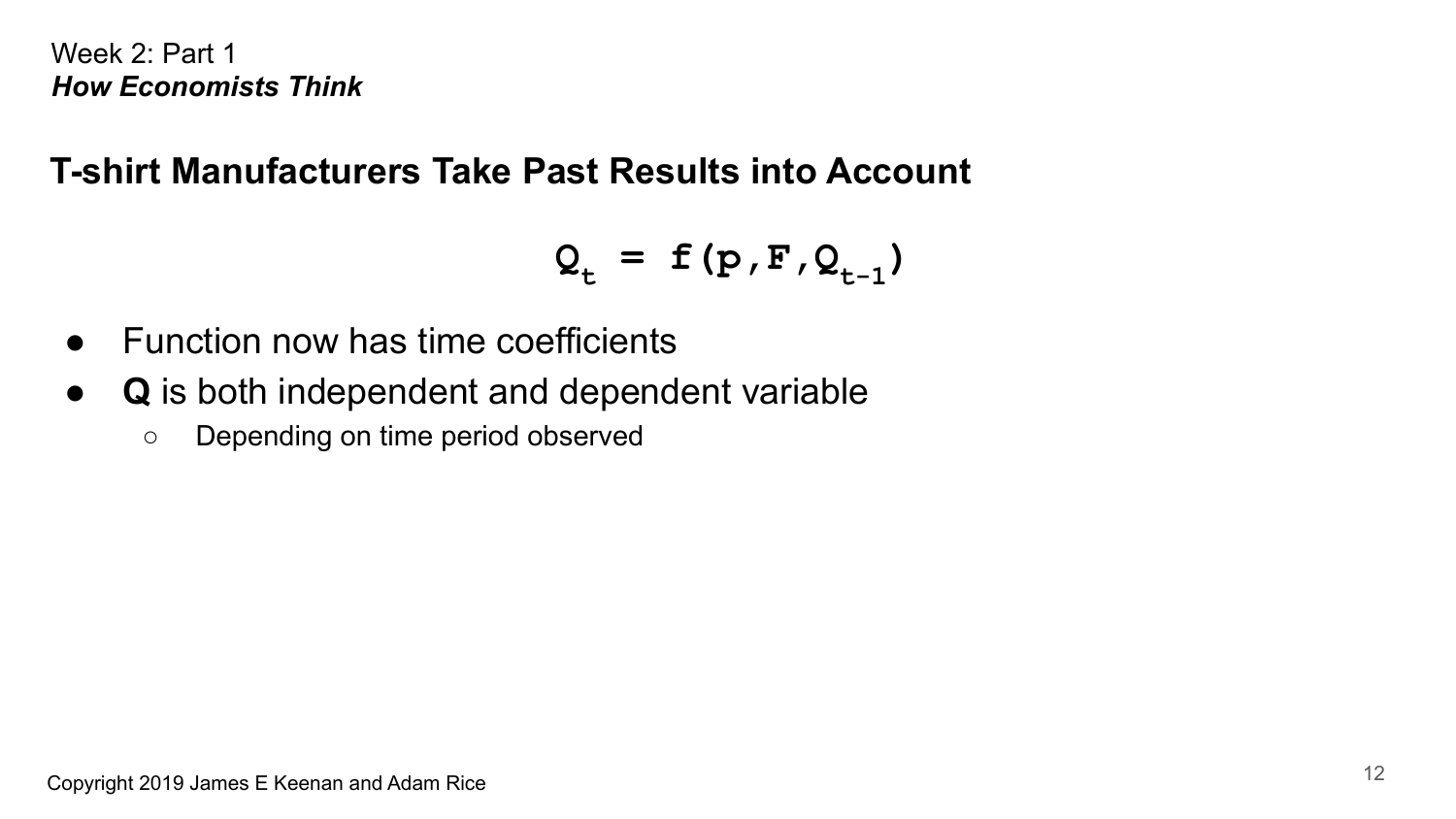#### **Exogenous and Endogenous Variables**

- **Exogenous**: Value said to be set outside normal, day-to-day workings of markets
- **Endogenous**: Value said to be set by the workings of markets
- Note qualification *"is said to be set"*
	- "Exogenous" and "endogenous" only pertain to given theory

Is the money supply exogenous or endogenous?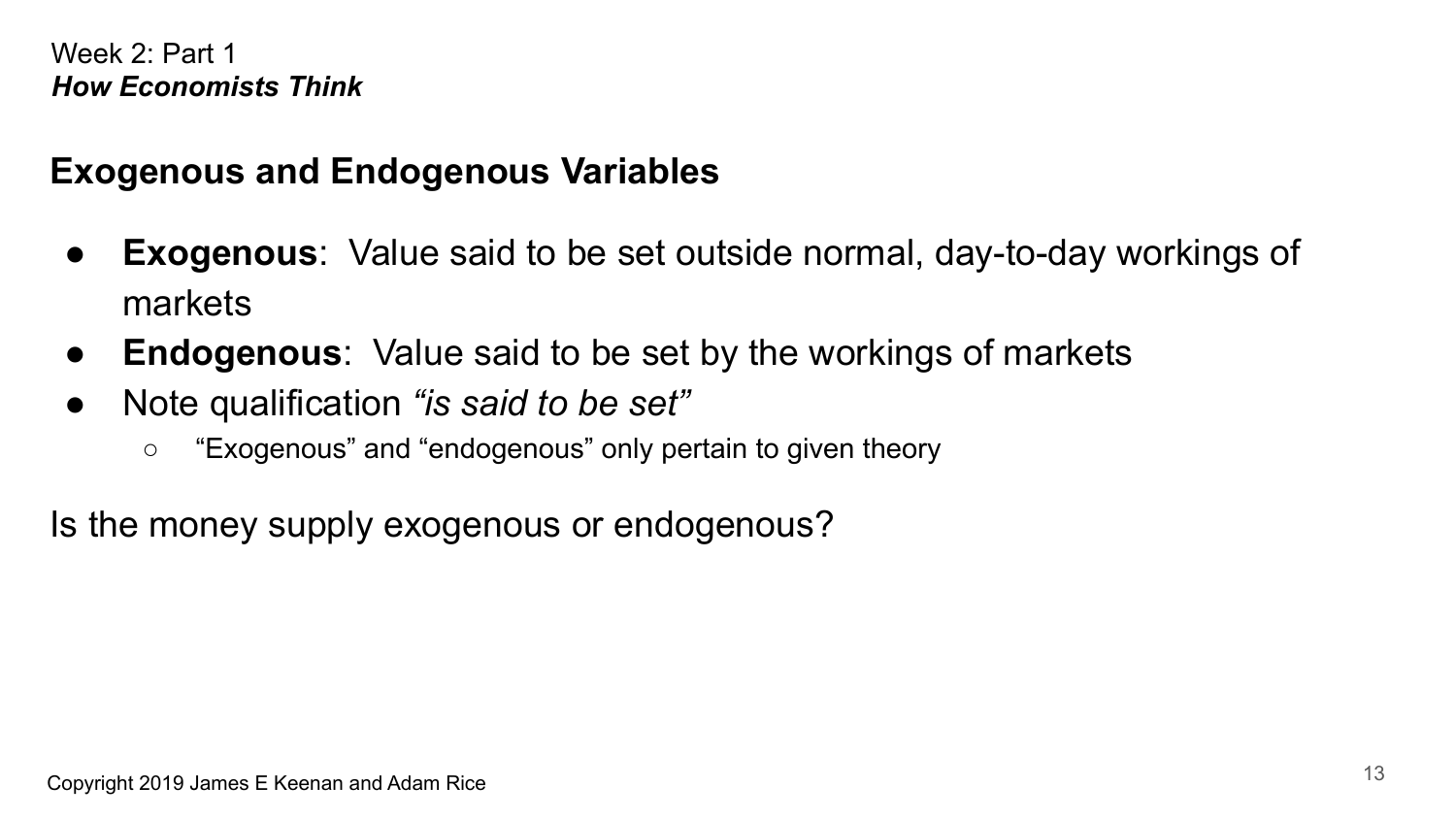#### **Monetarism**

- **Popularized by Milton Friedman**
- Dominant in 1970s and 1980s
- Changes in overall output are primarily a function of changes in money supply
- Changes in money supply are a multiple of changes in the monetary base, which mainly consist of bank reserves
- Changes in bank reserves are under the control of the Federal Reserve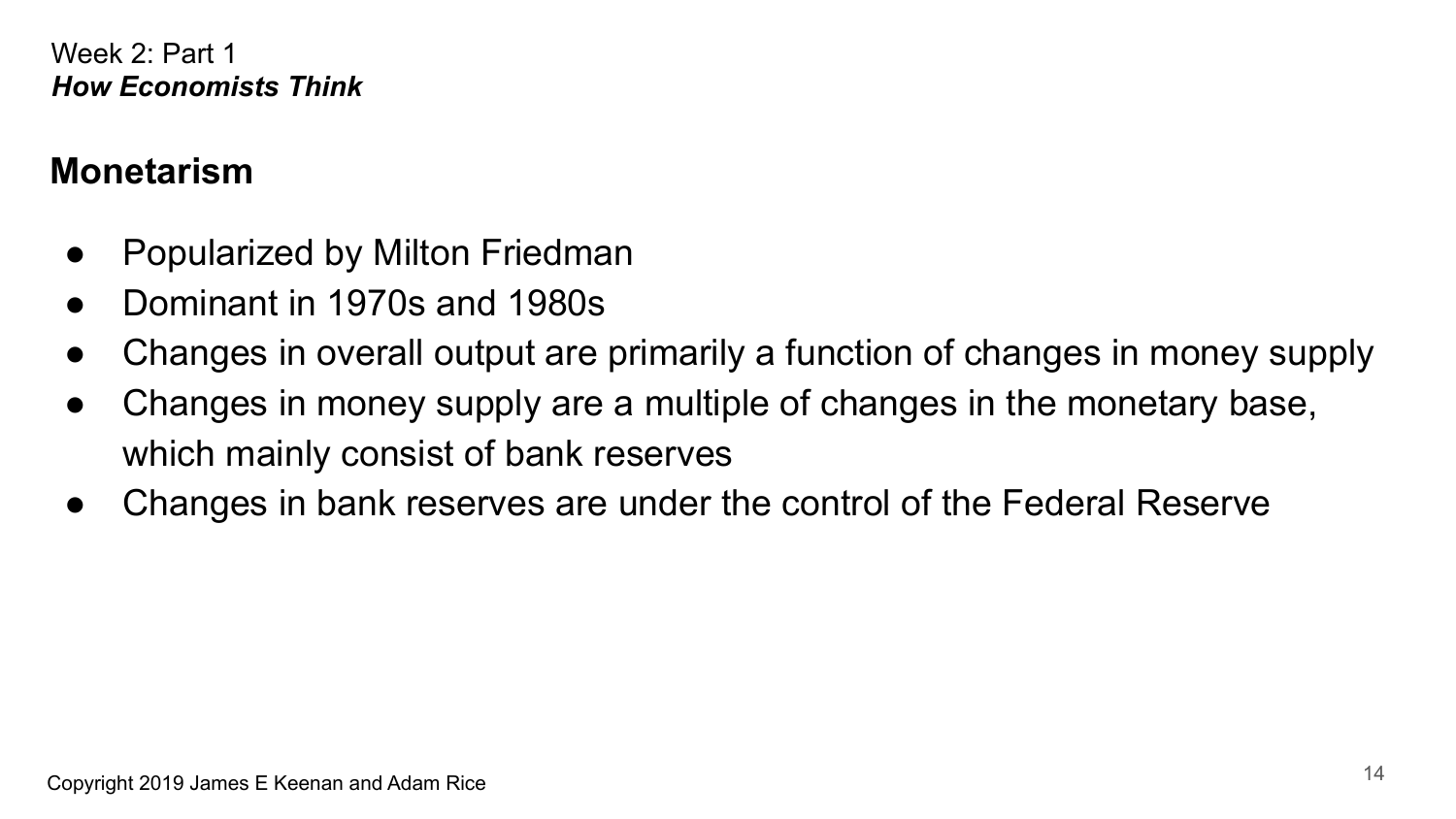#### **Monetarism Asserts Money Supply Is Exogenously Determined**

Institutional decisions by Federal Reserve -- not market outcomes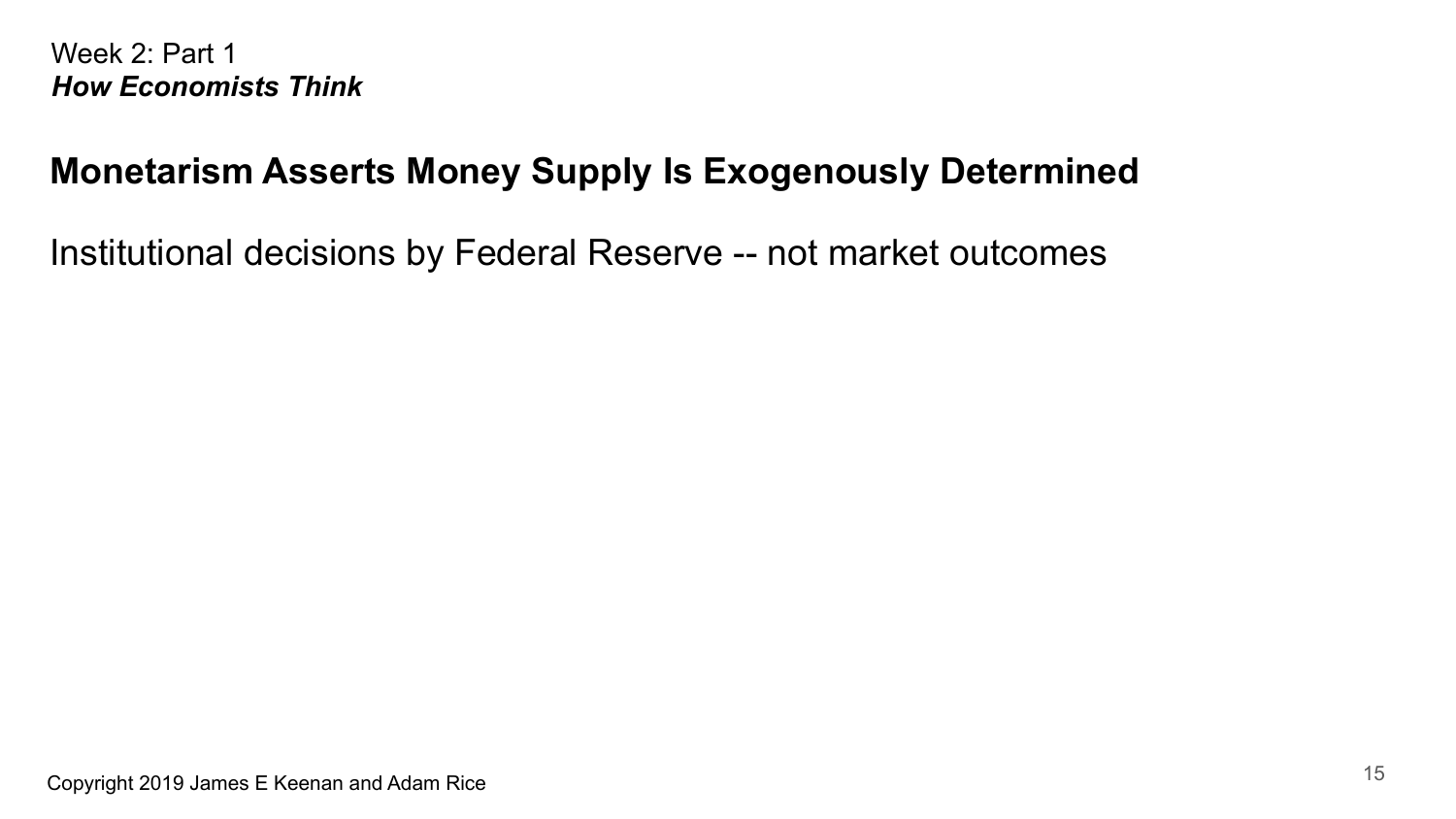# **Modern Monetary Theory**

- Changes in overall output are primarily a function of changes in business expectations — not changes in the money supply
- To contrary, changes in money supply are primarily a function of volume of bank lending.
- Volume of bank lending, in turn, reflects state of business expectations and banks' estimates of likely profitability of loans
	- Loans create deposits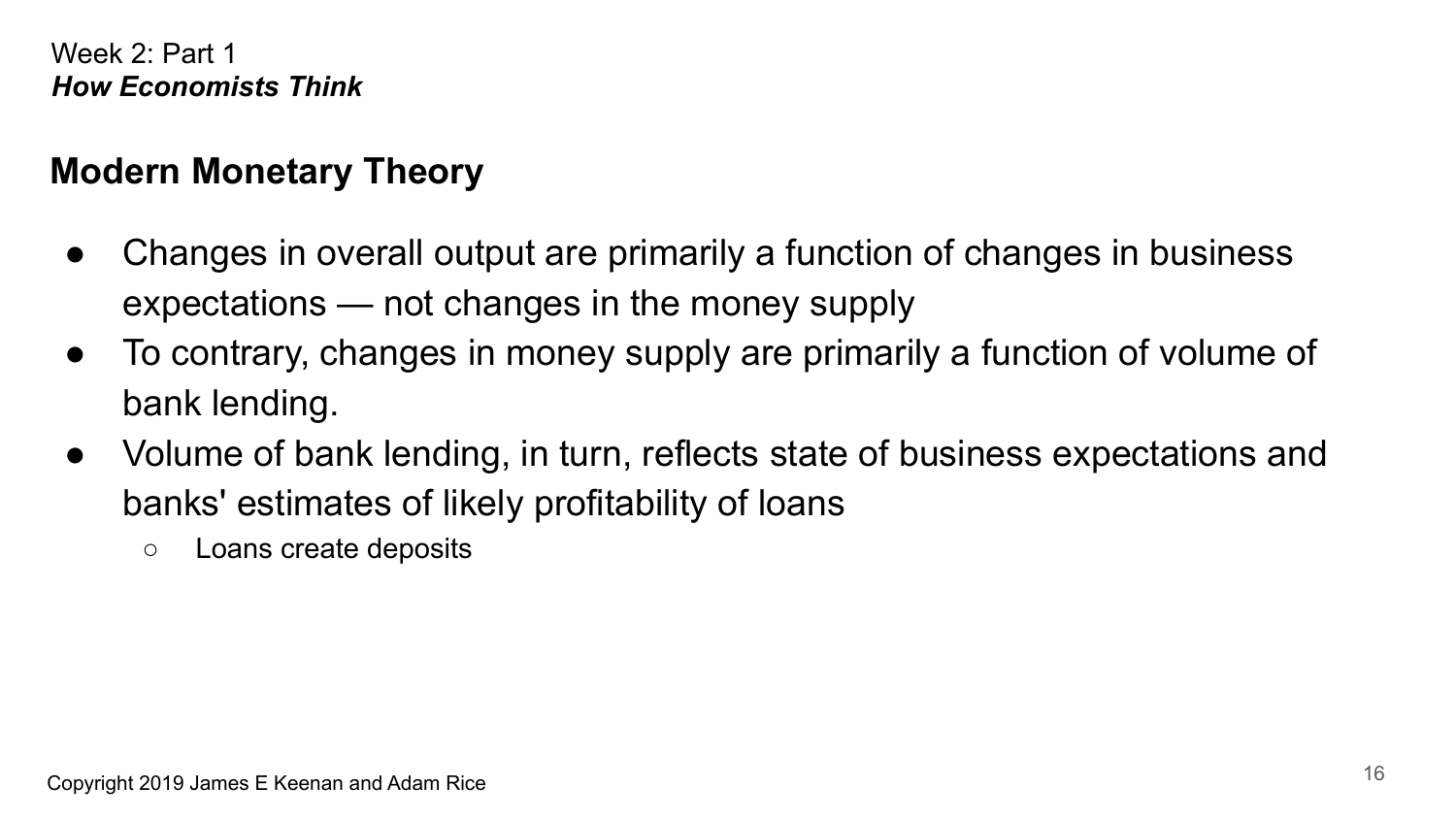# **MMT: Money Supply Is Endogenously Determined**

Changes in money supply are consequence of normal workings of market system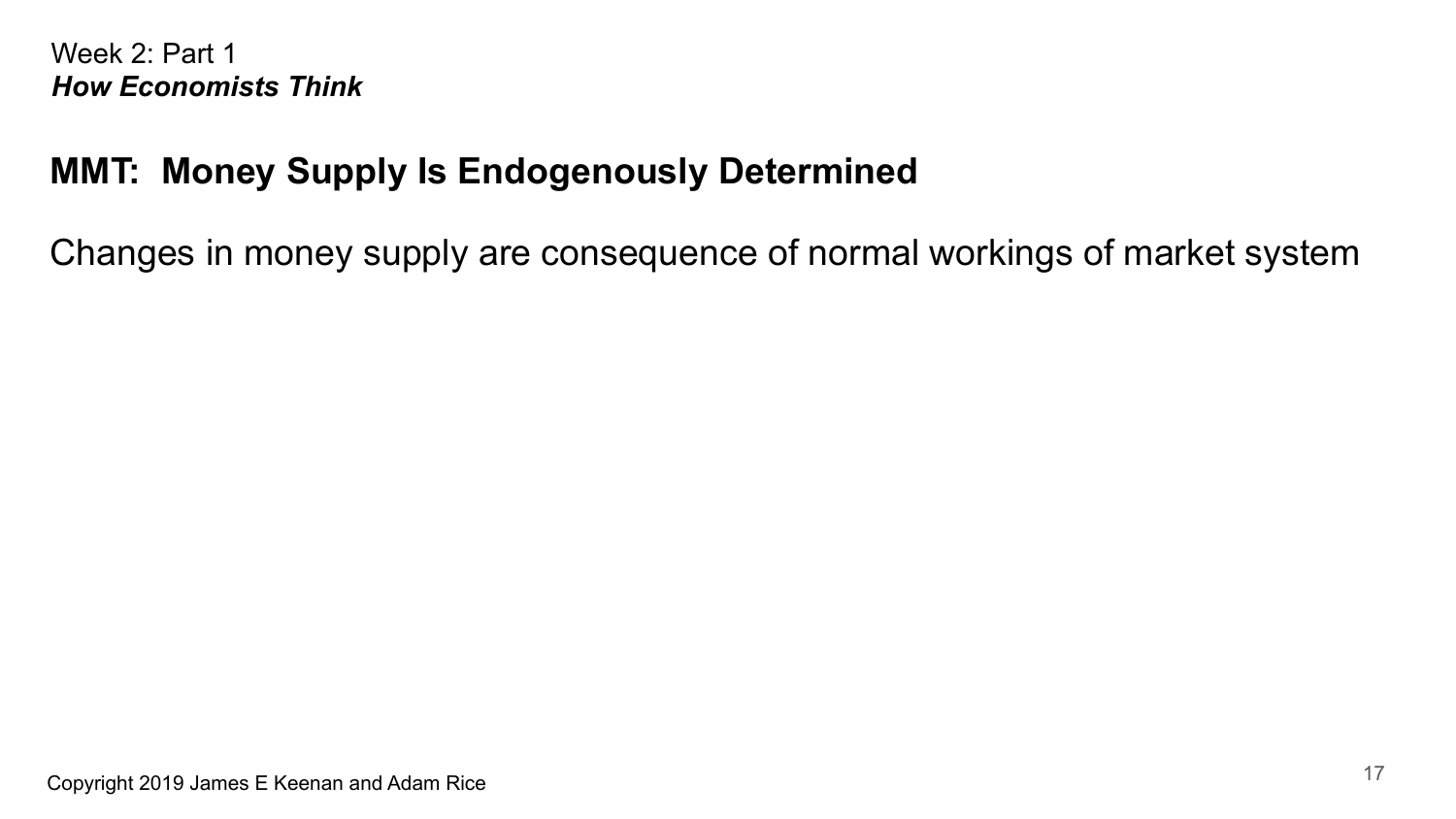#### **Post Hoc Ergo Propter Hoc**

A logical fallacy

Asserts that because Event B occurred **after** Event A,

Event B was in some sense **caused** by Event A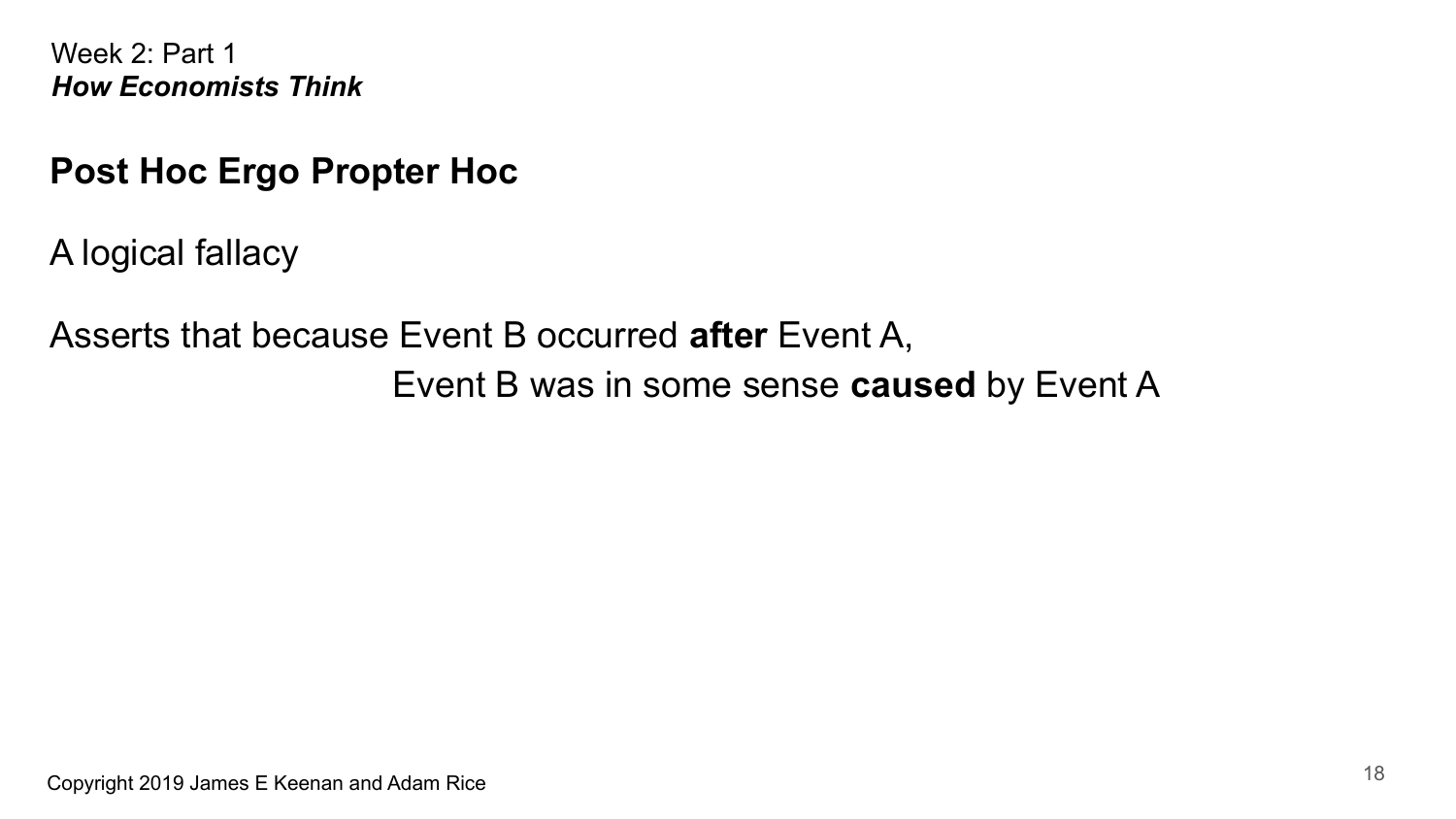# **Post Hoc Ergo Propter Hoc: A Very Crude Example** (1)

*"The September 11 attacks followed the Supreme Court decision handing victory in the 2000 presidential election to George Bush."*

- The term "*followed*" in the statement above has a connotation of *"was caused by"*
- Only a conspiracy theorist would take this connotation seriously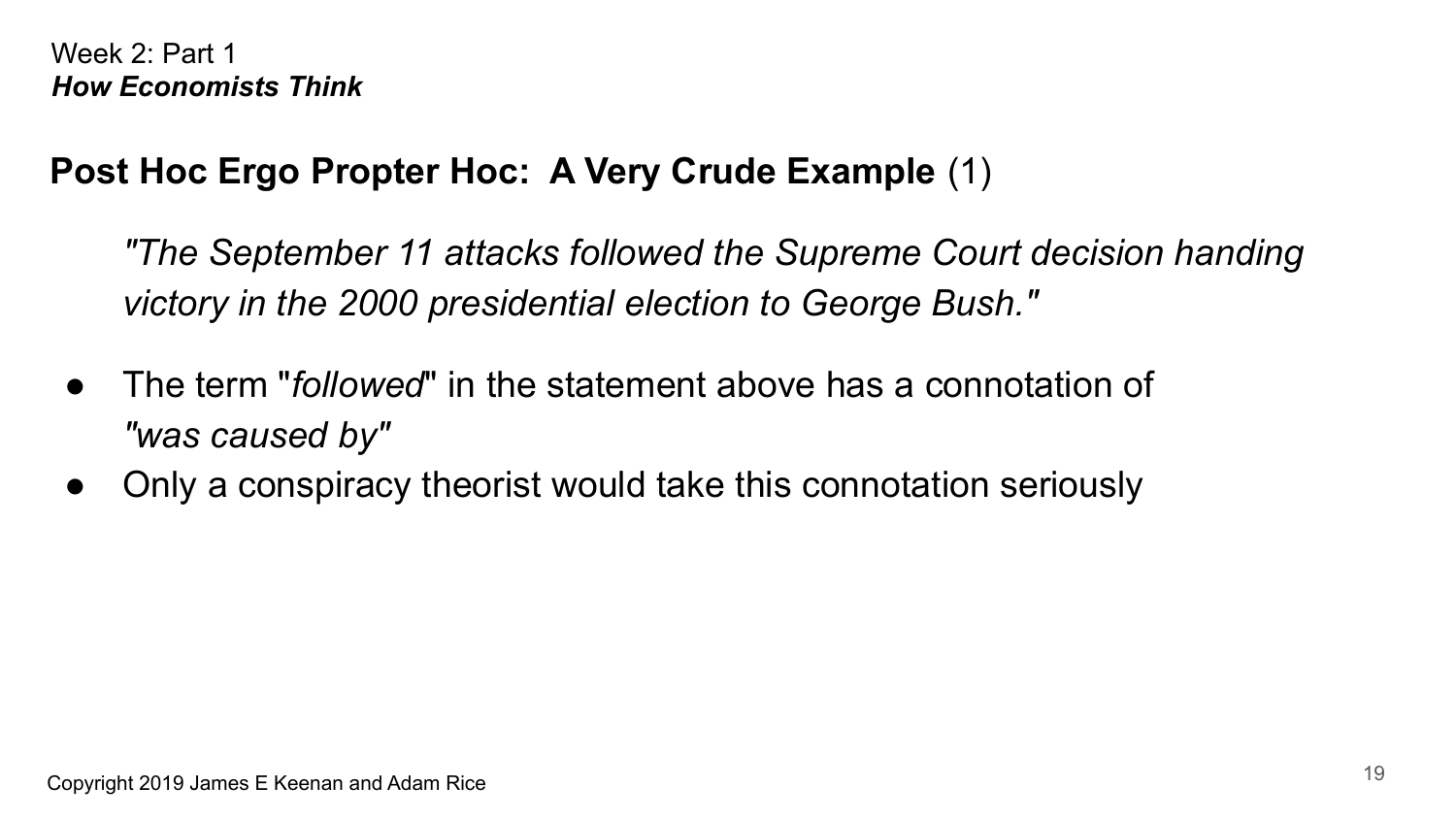Post Hoc Ergo Propter Hoc: A Very Crude Example (2)

*"The September 11 attacks followed the decision by the U.S. to base troops in Saudi Arabia after the conclusion of the 1991 Gulf War."*

- A more plausible statement
- Osama bin Laden publicly denounced the U.S. bases as sacrilegeous long before 9/11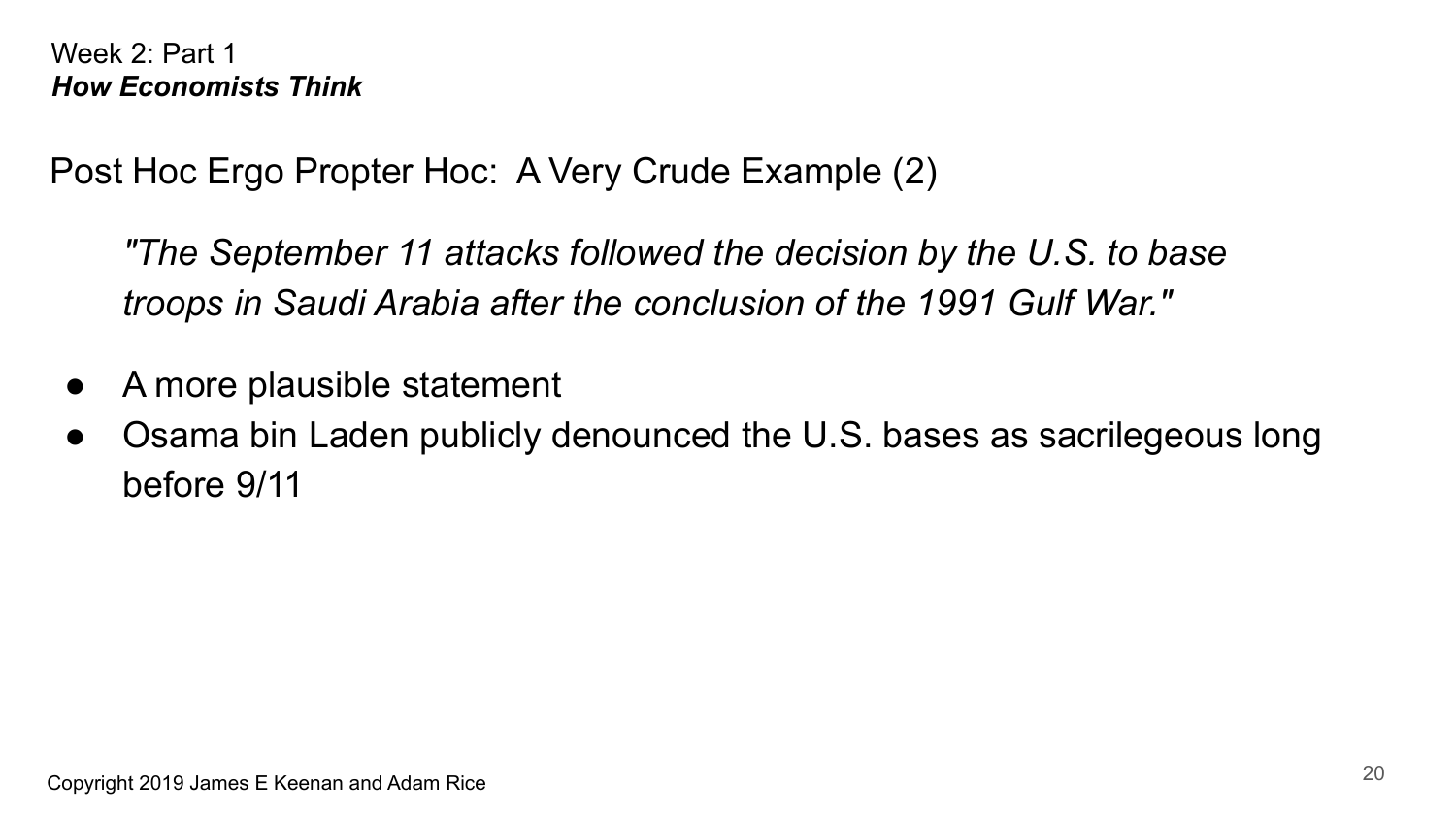# **Fallacy of Composition**

- A logical fallacy
- Arises when we infer that something which is true at the *individual* level is also true at the *aggregate* level.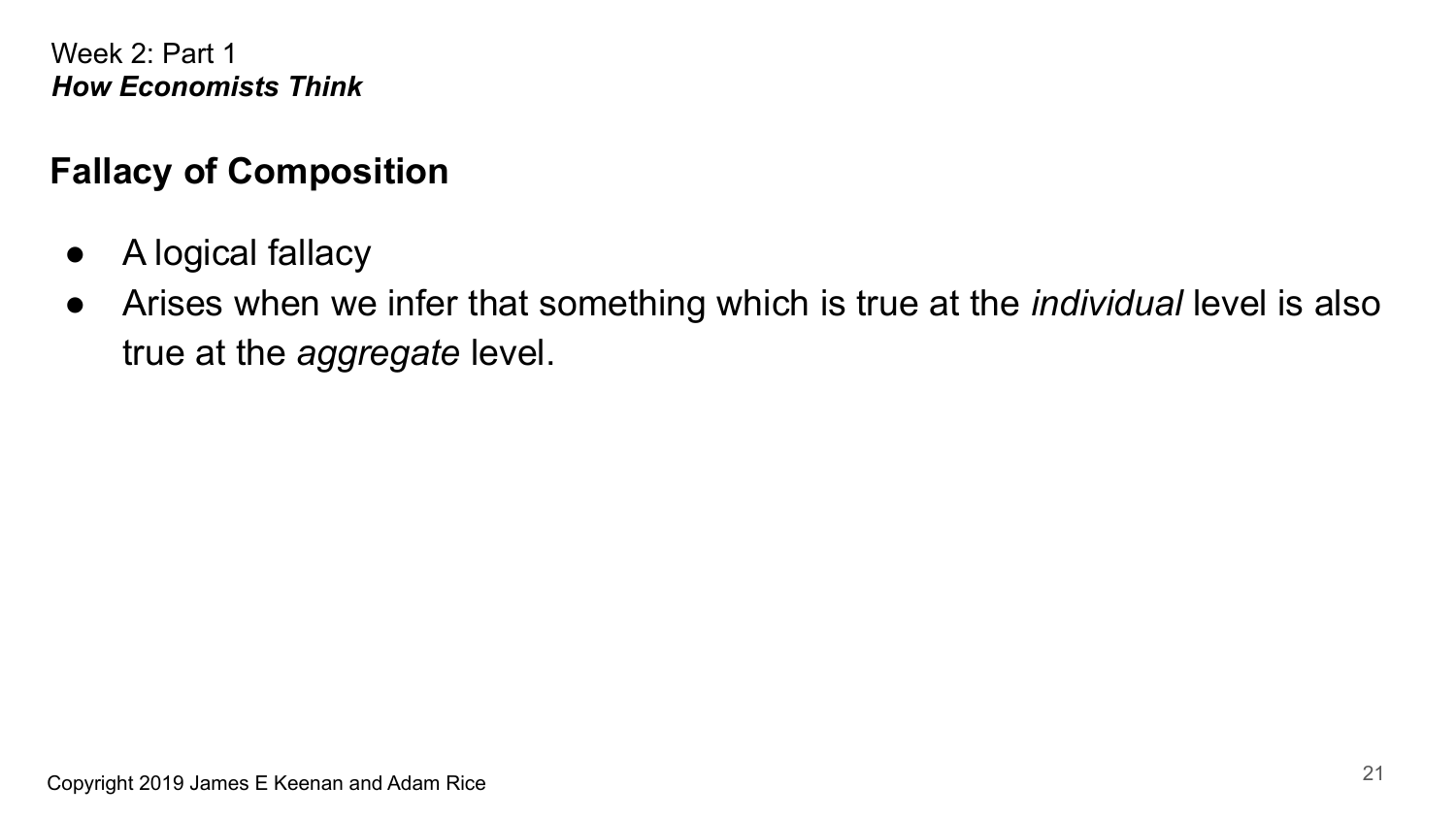# **Fallacy of Composition: Crowded Stadium** (1)

• One person stands up a stadium. What happens?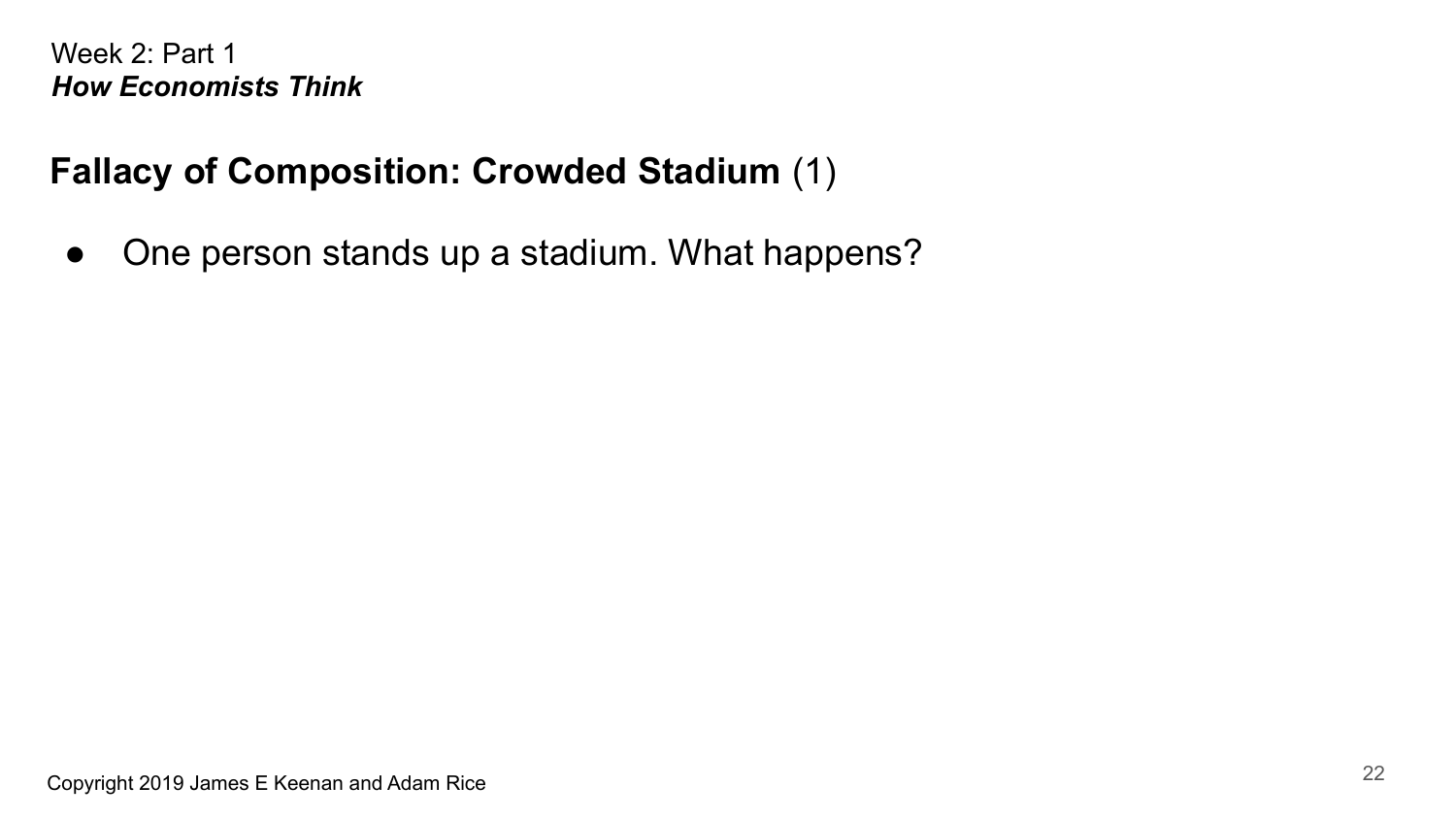Fallacy of Composition: Crowded Stadium (2)

● Everyone stands up at once. What happens now?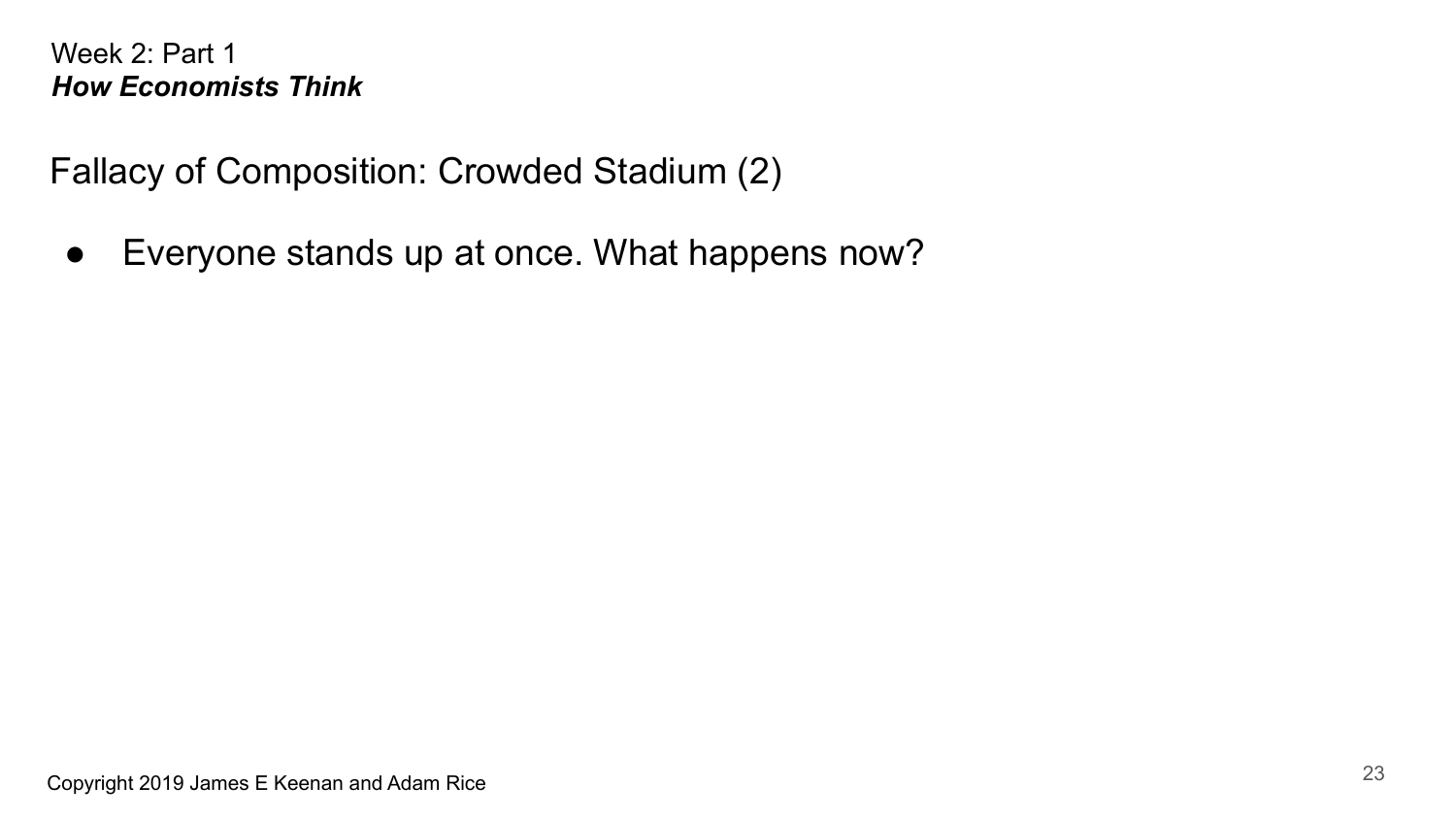# **Fallacy of Composition: Paradox of Thrift**

- Popularized by John Maynard Keynes
- If an individual decides to cut back his or her spending in order to save money, he or she accumulates savings.
- However, if everyone reduces their spending at once, aggregate income decreases because all income comes from someone else's spending.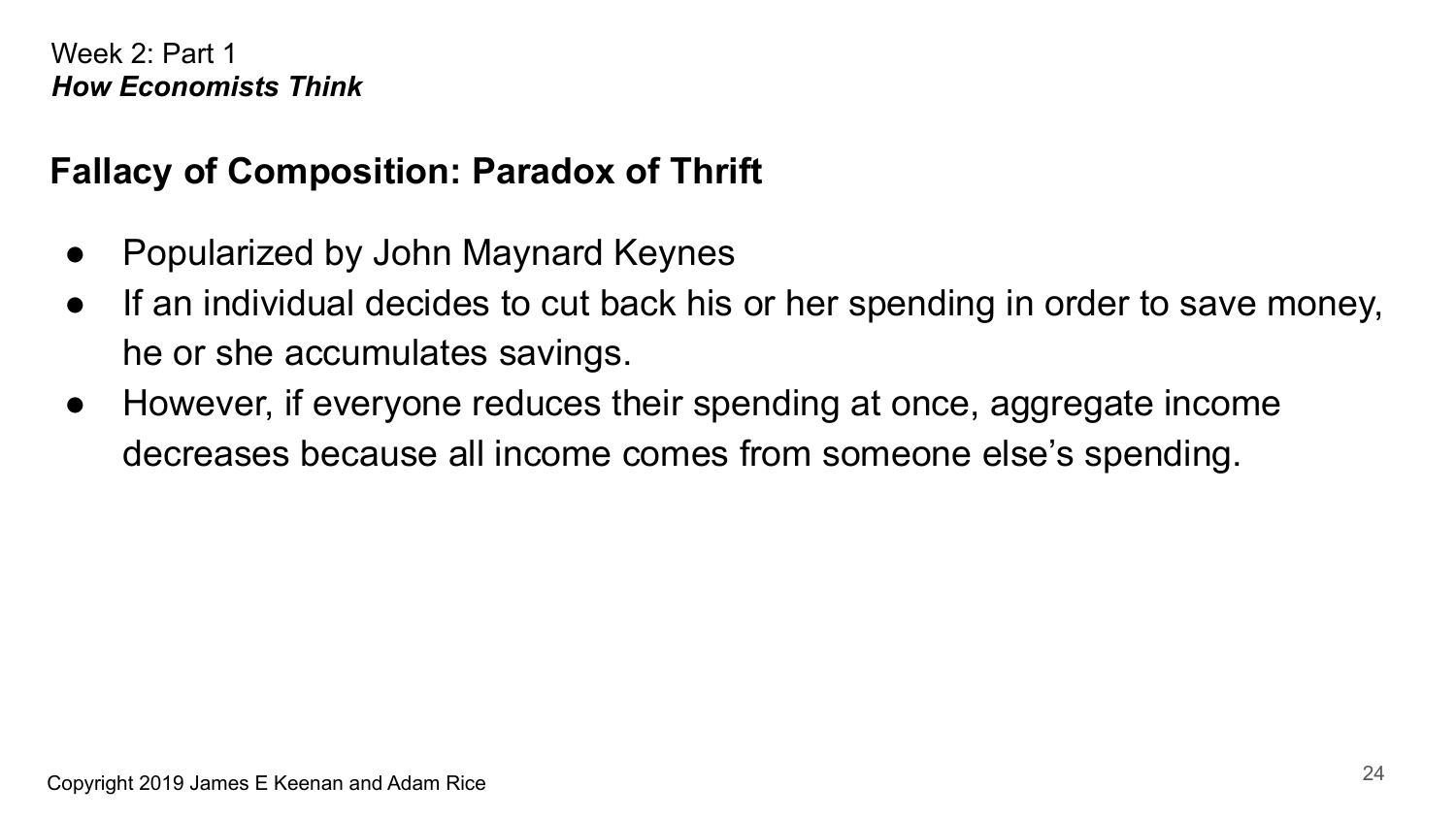#### **Fallacy of Composition: Other Examples?**

● Can anyone cite another example of the fallacy of composition which we've already discussed in this course?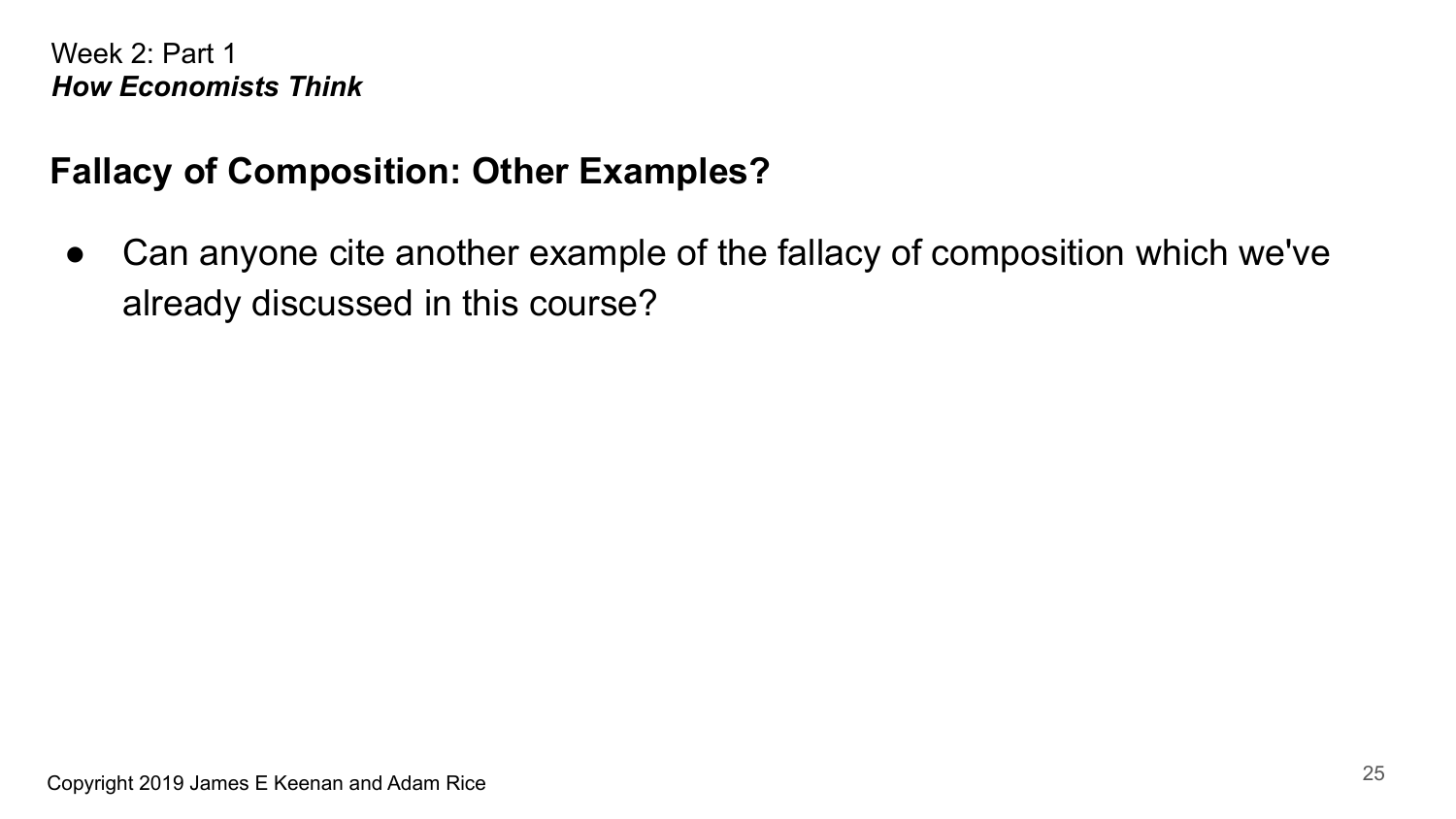#### **Macroeconomics**

Study of the scope of a nation's entire economy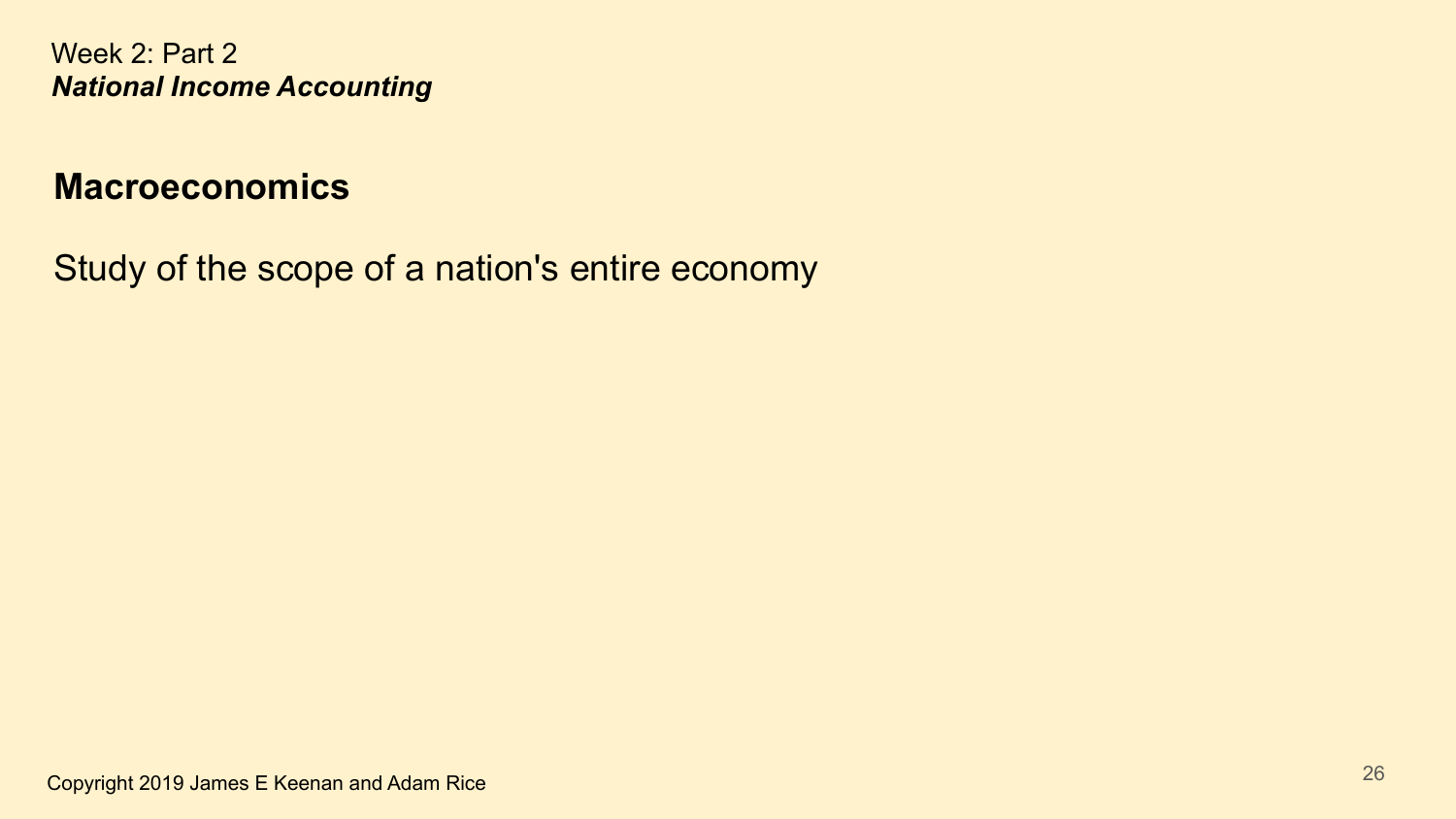Define / Measure / Explain / Predict

- **Output**: the value of what is produced in a country
- **Income**: the value received by people for producing that output
- **Employment**: the level of employment (and unemployment) associated with that production
- **Prices**: changes in prices of the output
- **● Interest and profit rates**
- **● Distribution of income and wealth**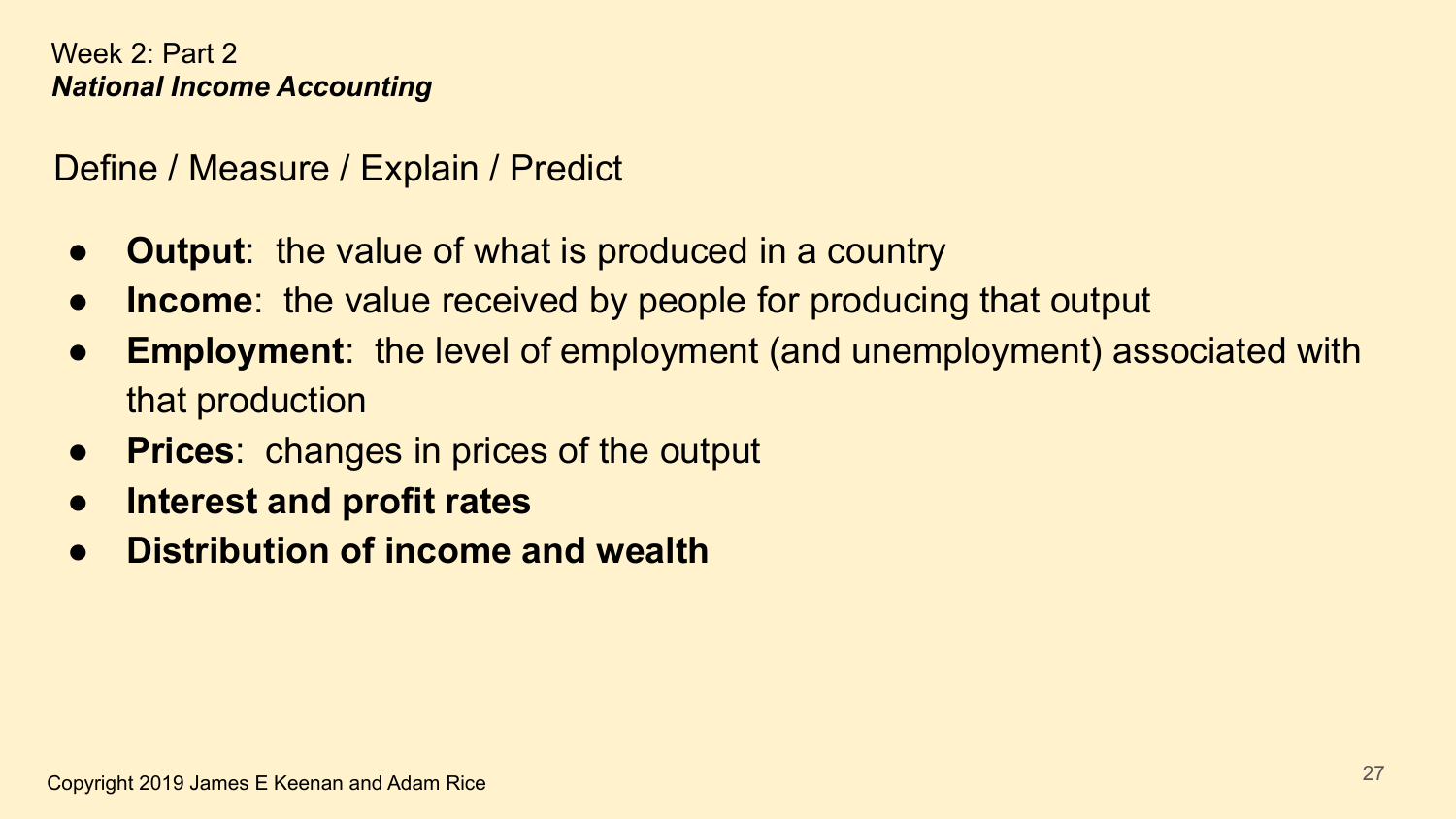Prediction: not in this course

Explanation: later

Definition and Measurement

- "Define" and "measure are not entirely separate from one another.
- Logically, we can only measure what we first define.
- But what we choose to define depends to a great degree on what we can measure.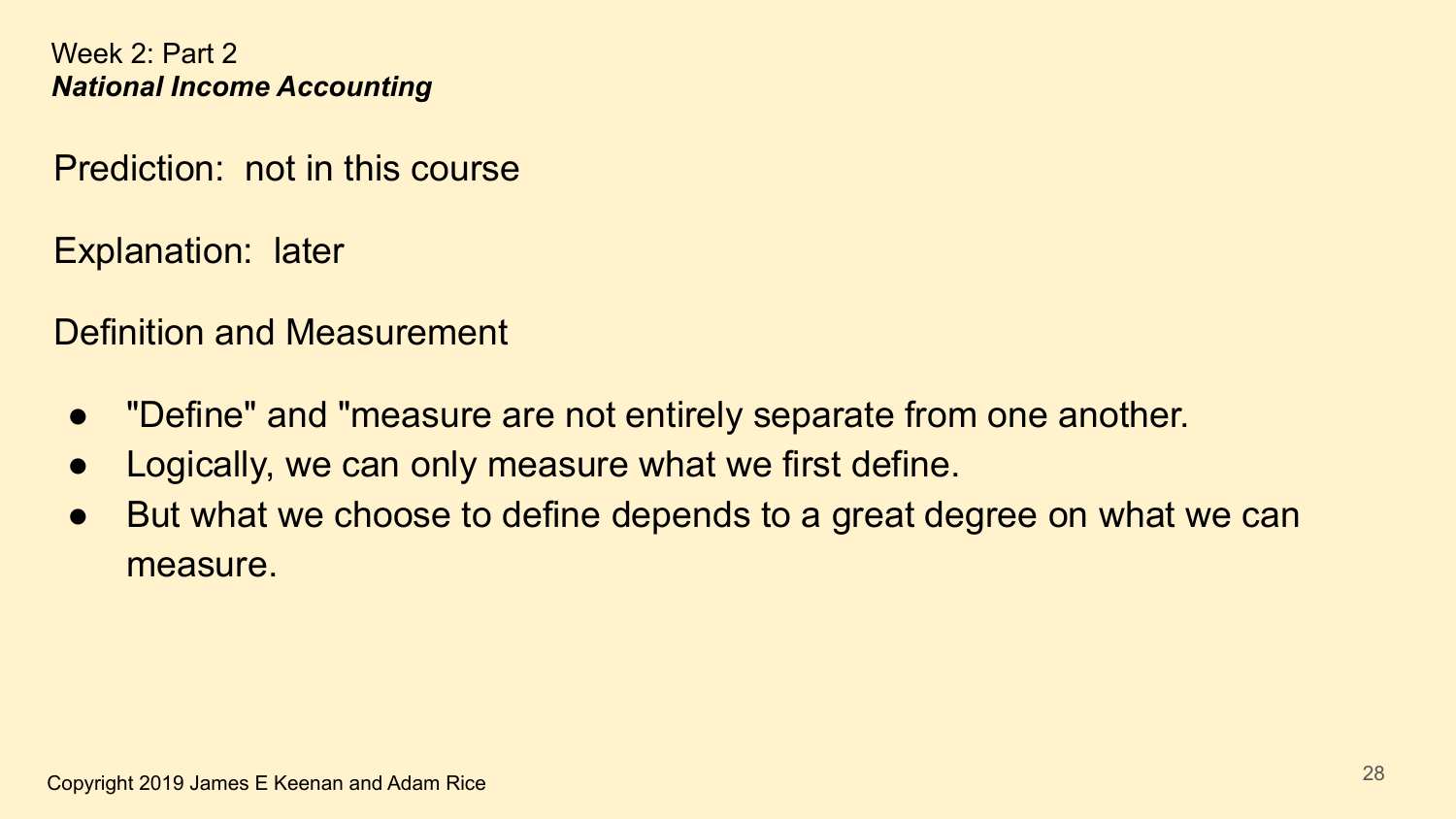# **Gross Domestic Product (GDP)** (1)

"GDP is the measure of all final goods and services evaluated at market prices which are produced per period of time, say a quarter or a year." (Macro, 50)

#### GDP is a **flow variable** -- measured over time

In contrast, a **stock variable** is measured at a single point in time.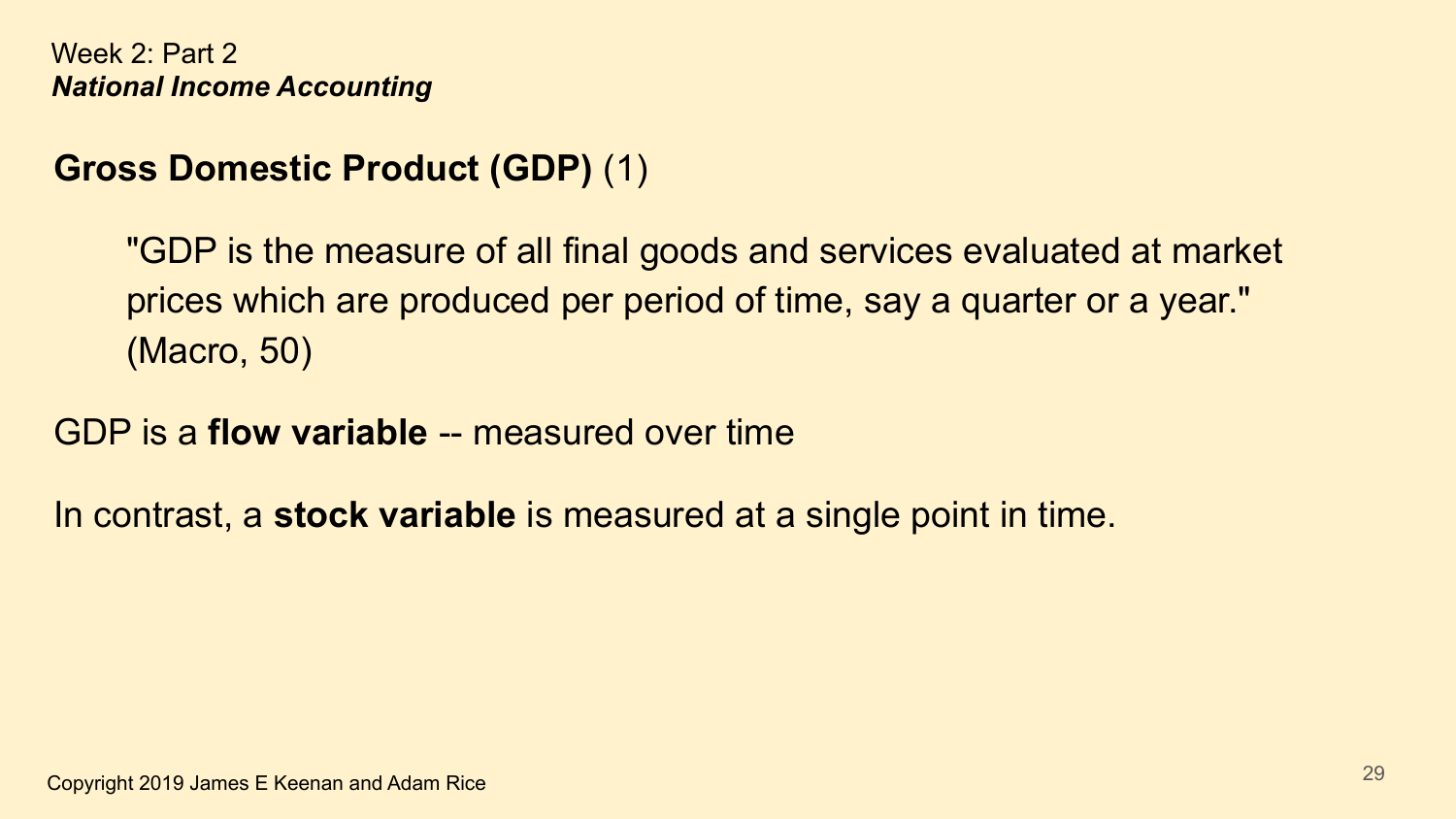Gross Domestic Product (GDP) (2)

Measure of **final goods and services**

● What gets sold to final users, whether those final users be individuals, firms or government.

Measure of final goods and services **at market prices**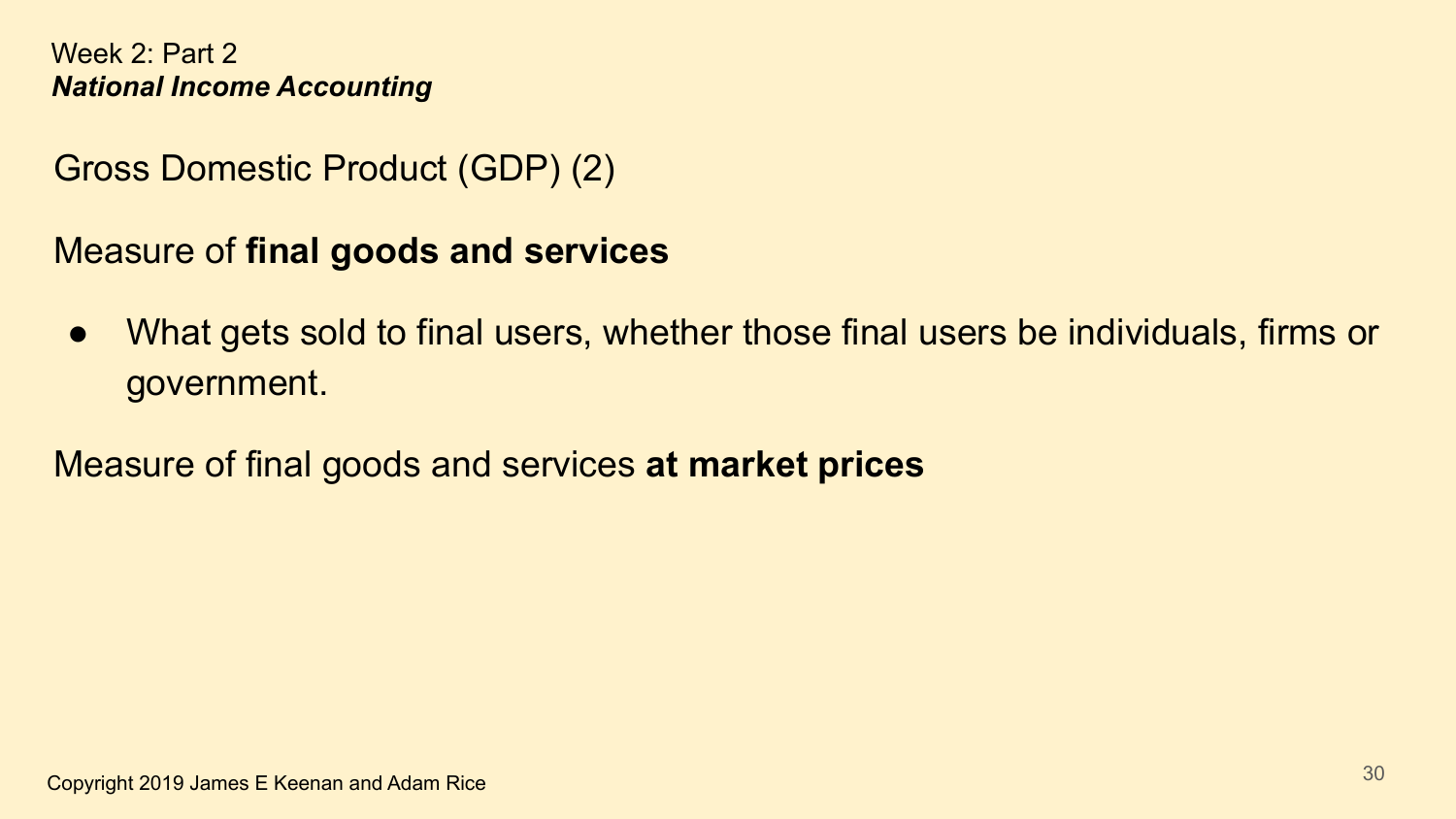# **Criticisms of Gross Domestic Product as a Concept** (1)

Many criticisms over 90 years

- Doesn't measure productive activity which does not take form of purchase or sale
	- Especially, it does not account for unpaid labor within the home -- work typically performed by women
- Doesn't measure productive activity which does involve a monetary transaction but which is outside the scope of a legal economy
	- If you hire a nanny to look after your children but pay her off the books, that's not going to be captured in GDP.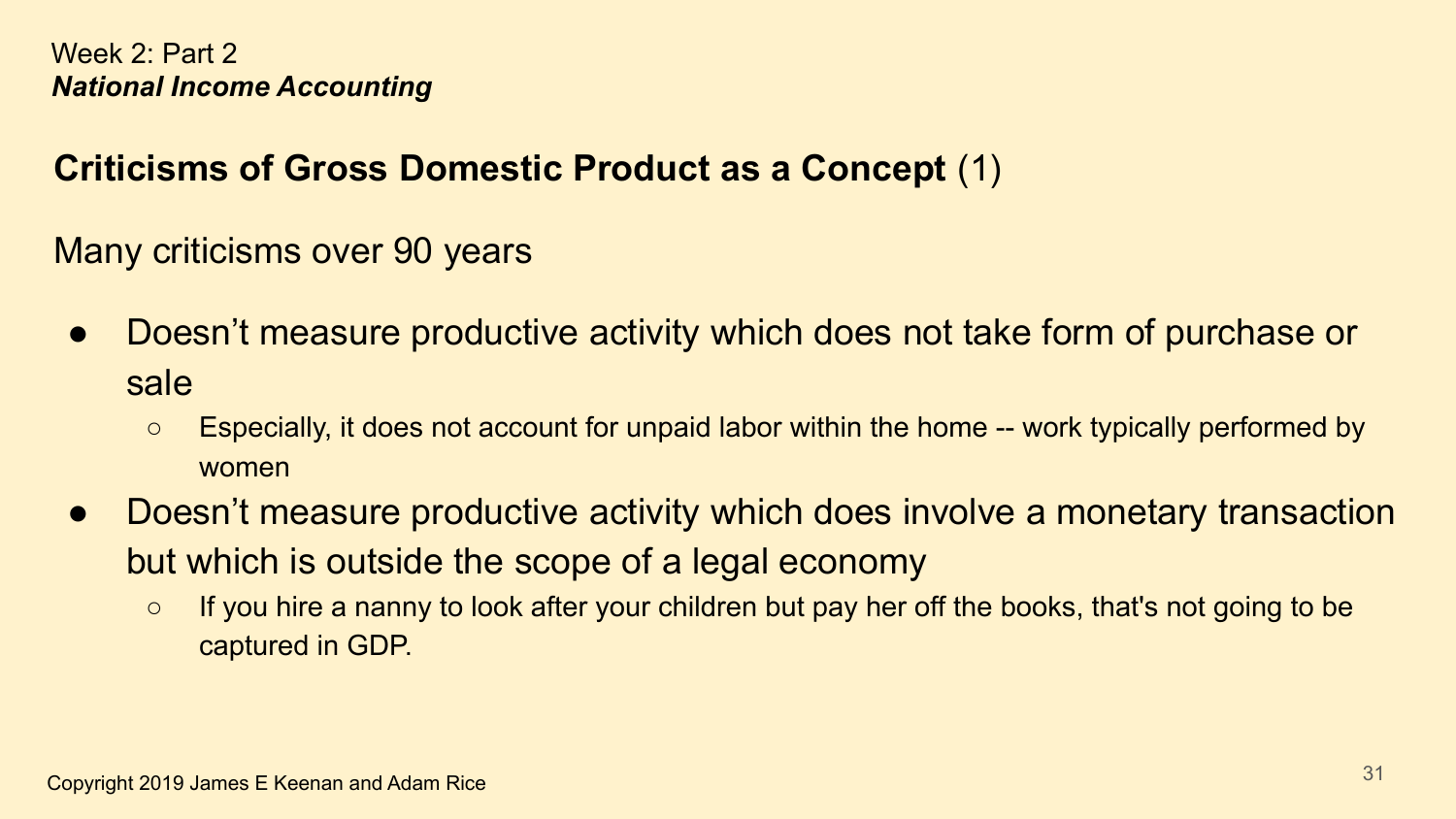Criticisms of Gross Domestic Product as a Concept (2)

- Measures productive activity that entails monetary transactions but does not contribute to our collective well-being
	- Includes the value of oil production in the Gulf of Mexico
	- Includes the value of spending on cleaning up oil spills in the Gulf of Mexico
	- Does not include the damage to our health caused by the consumption of that oil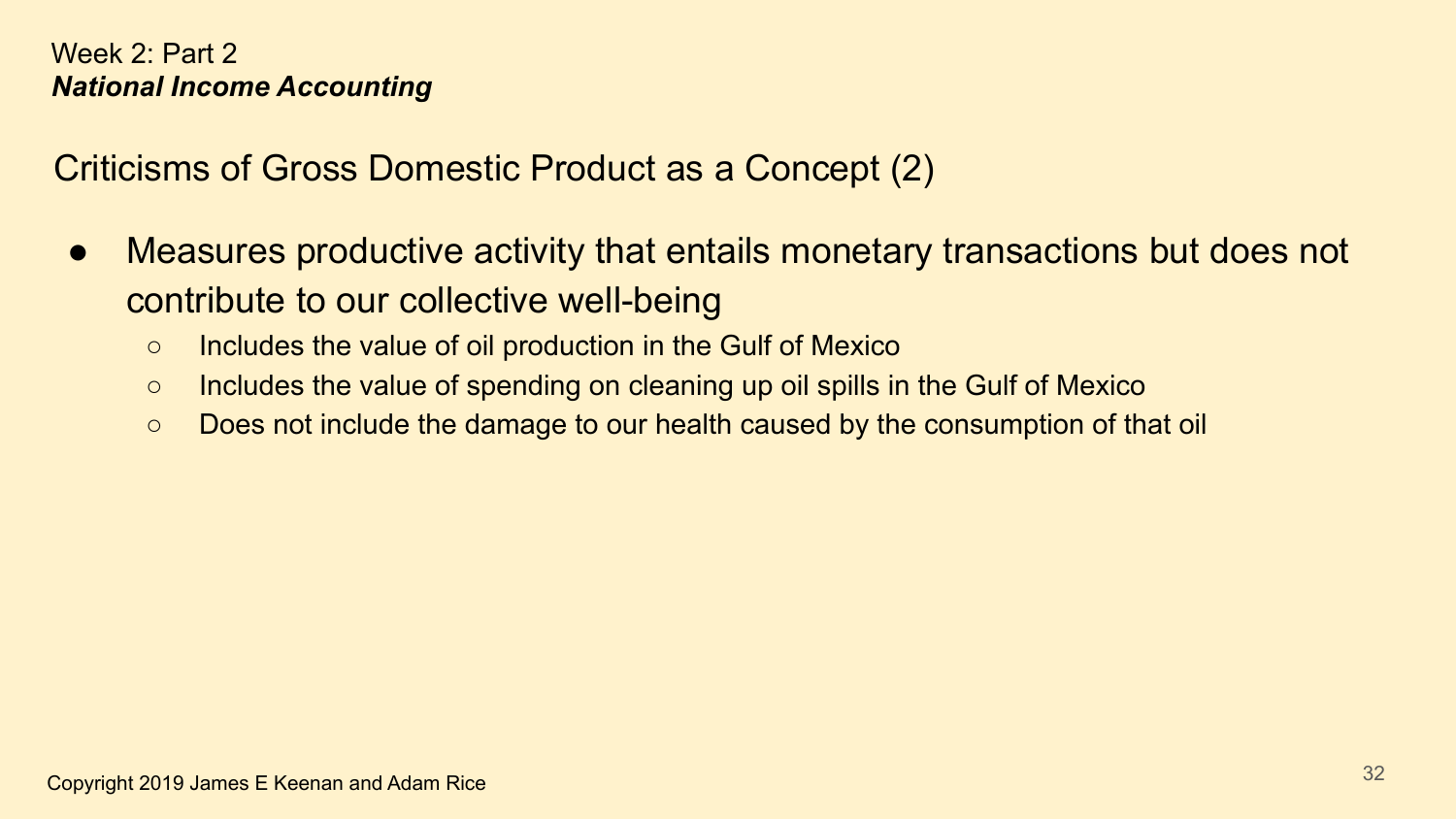Other Macroeconomic Measures

Gross National Happiness

• Outside scope of this course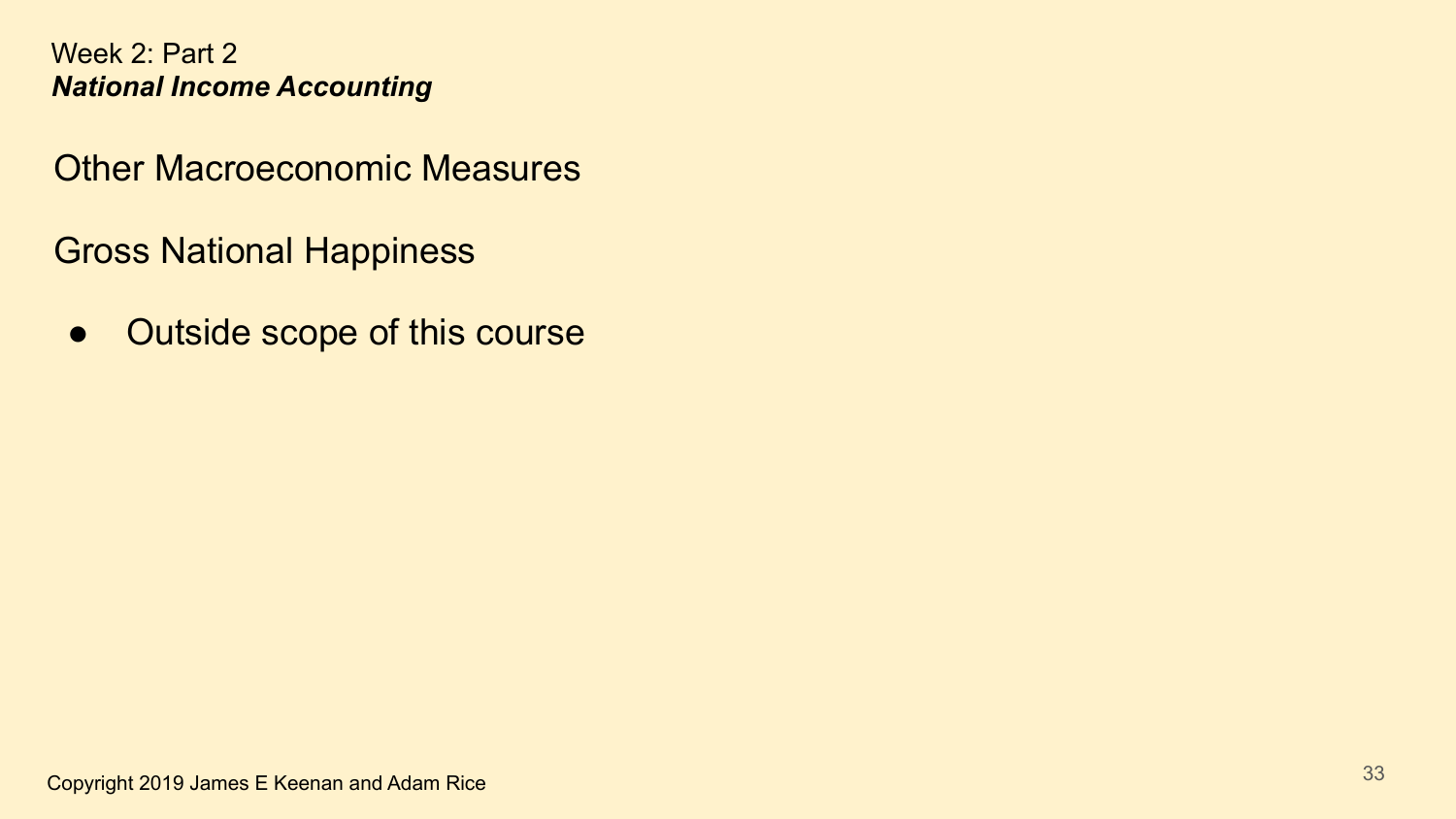GDP focuses on monetary value of output

- Focuses on production for sale in exchange for money
- That's the point of capitalist production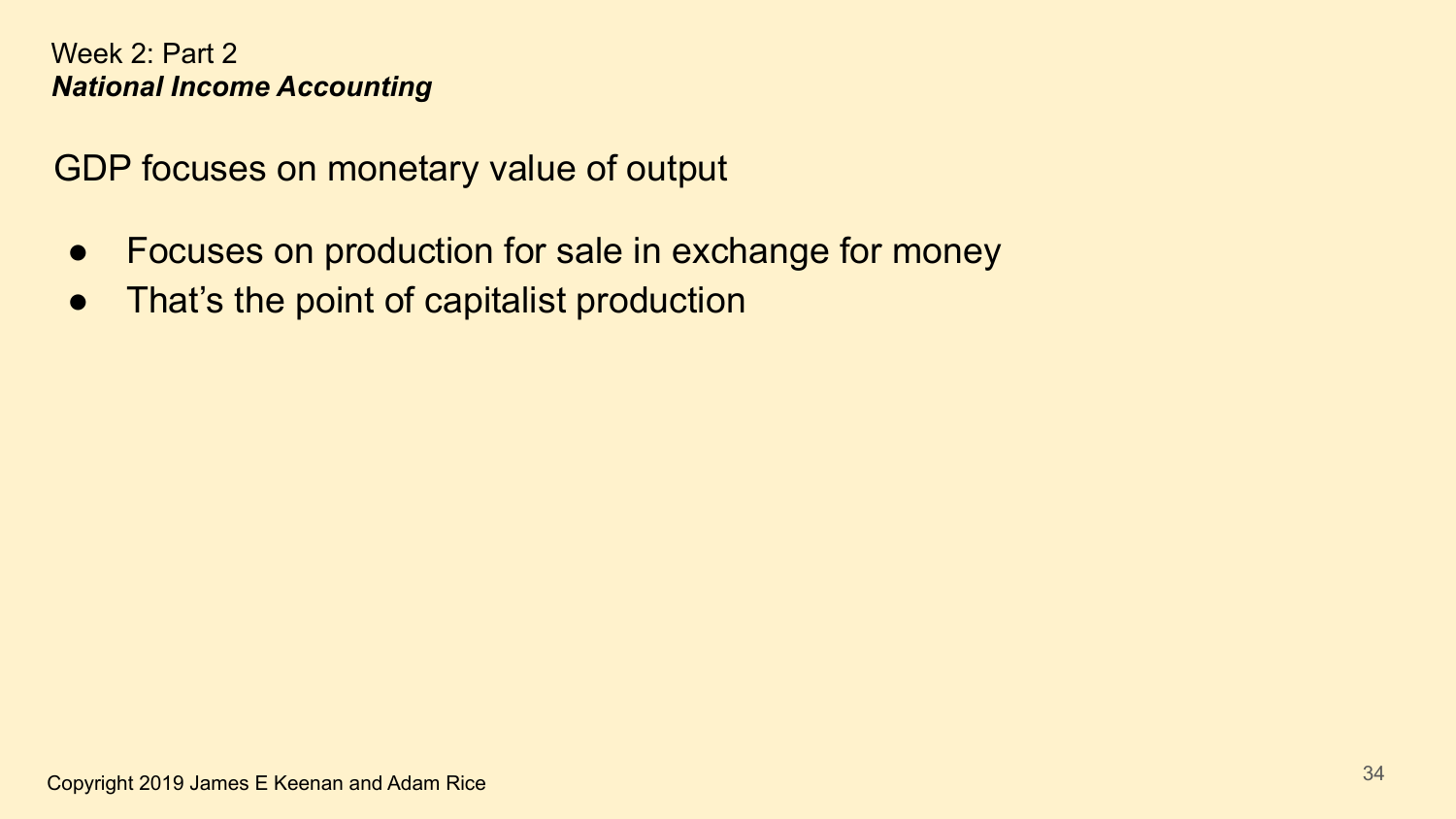#### **Components of Gross Domestic Product** (1)

4 major categories:

- **Consumption**: domestic consumption of final goods and services by households
- **Investment**: spending that increases the productive capacity of the economy, with three major subcategories:
	- Capital investment by firms
	- Inventory investment by firms
	- Real estate investment by households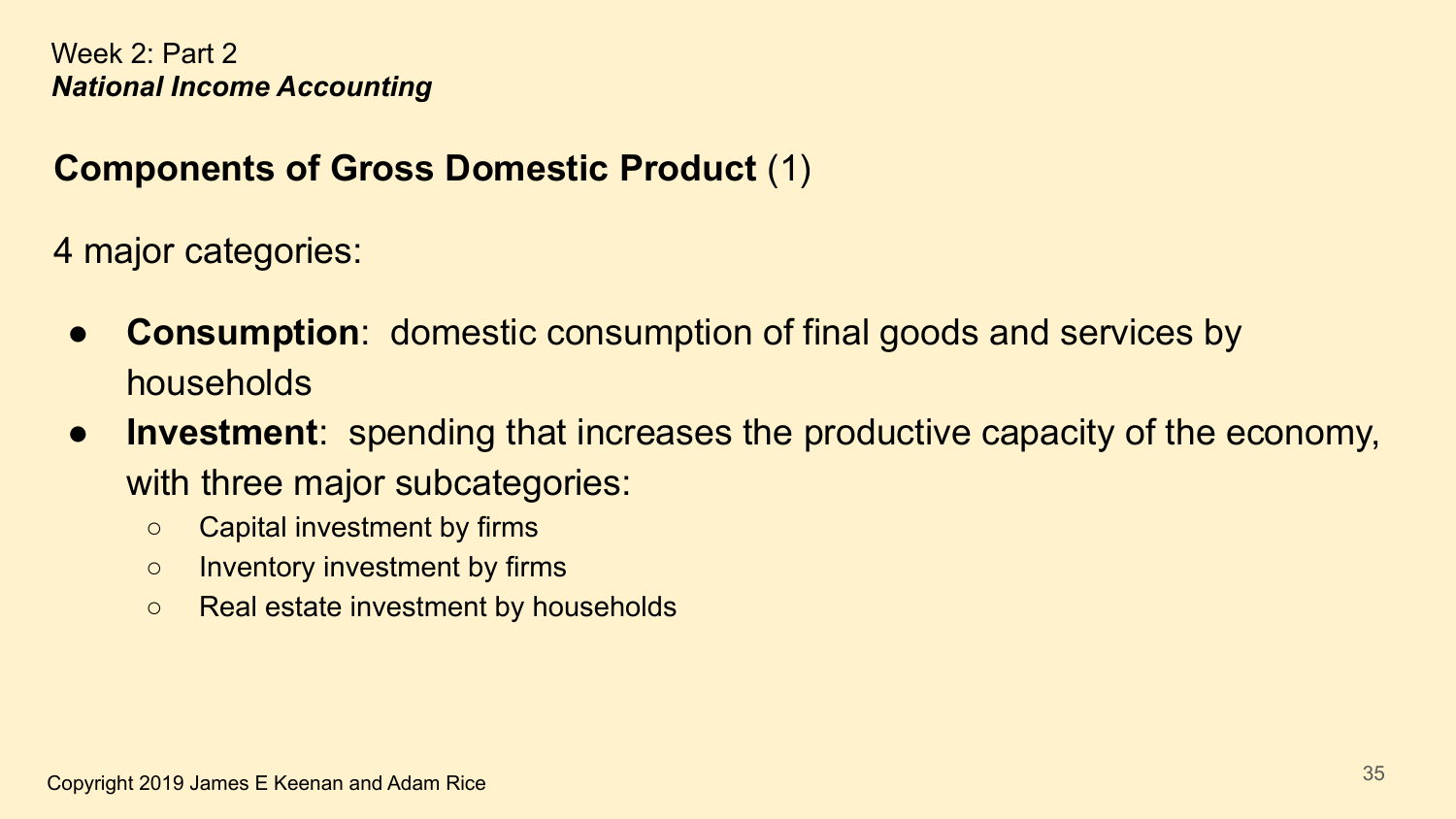Components of Gross Domestic Product (2)

- **Government**: government purchases of final goods and services
- **Net Exports**: Exports minus imports
	- May be either positive (more exports than imports) or negative (more imports than exports)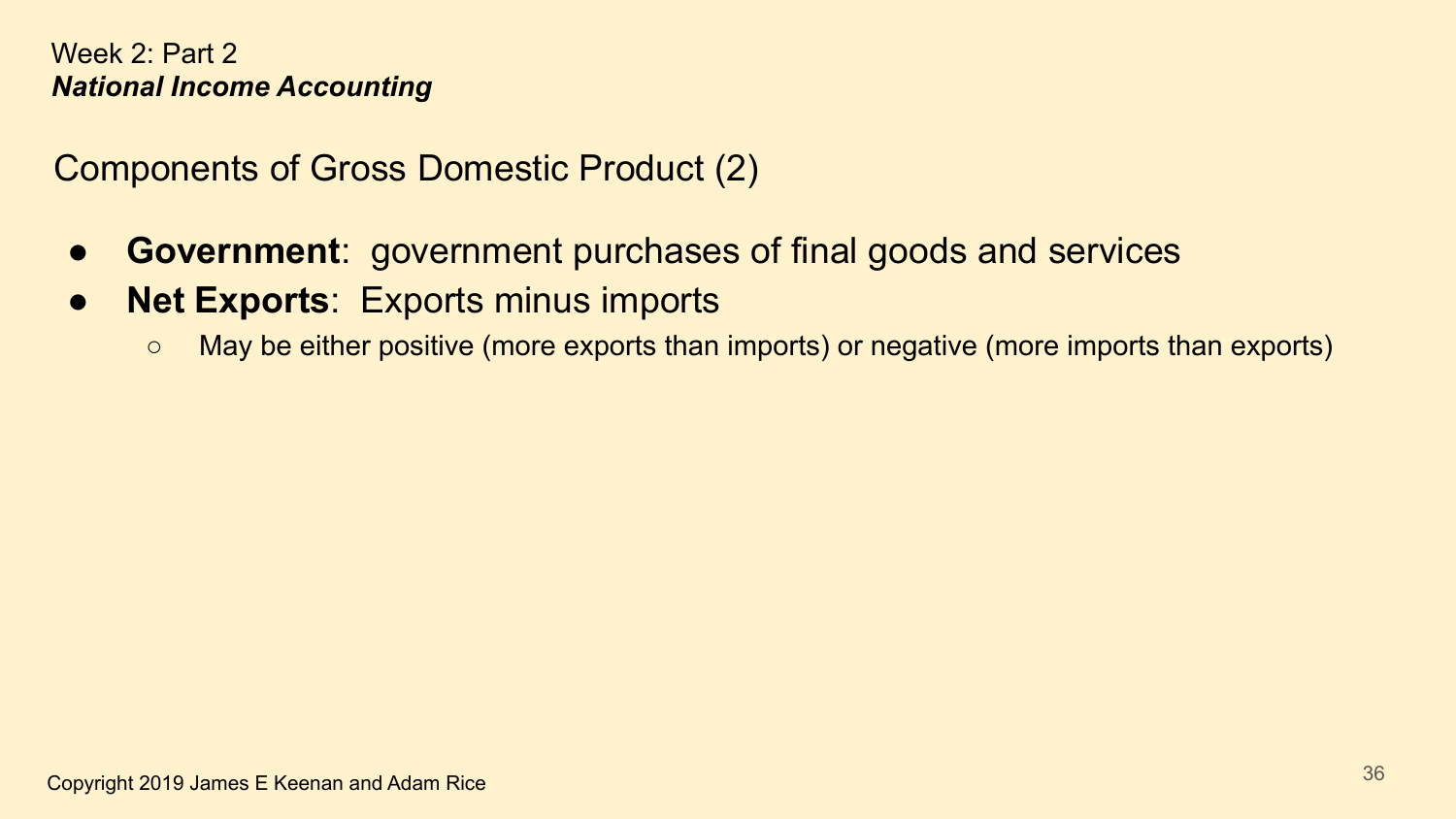### **GDP as an Accounting Identity**

# $GDP \equiv C + I + G + (X - M)$

- **C**: Consumption
- **I**: Investment
- **G**: Government
- **X**: Exports
- **M**: Imports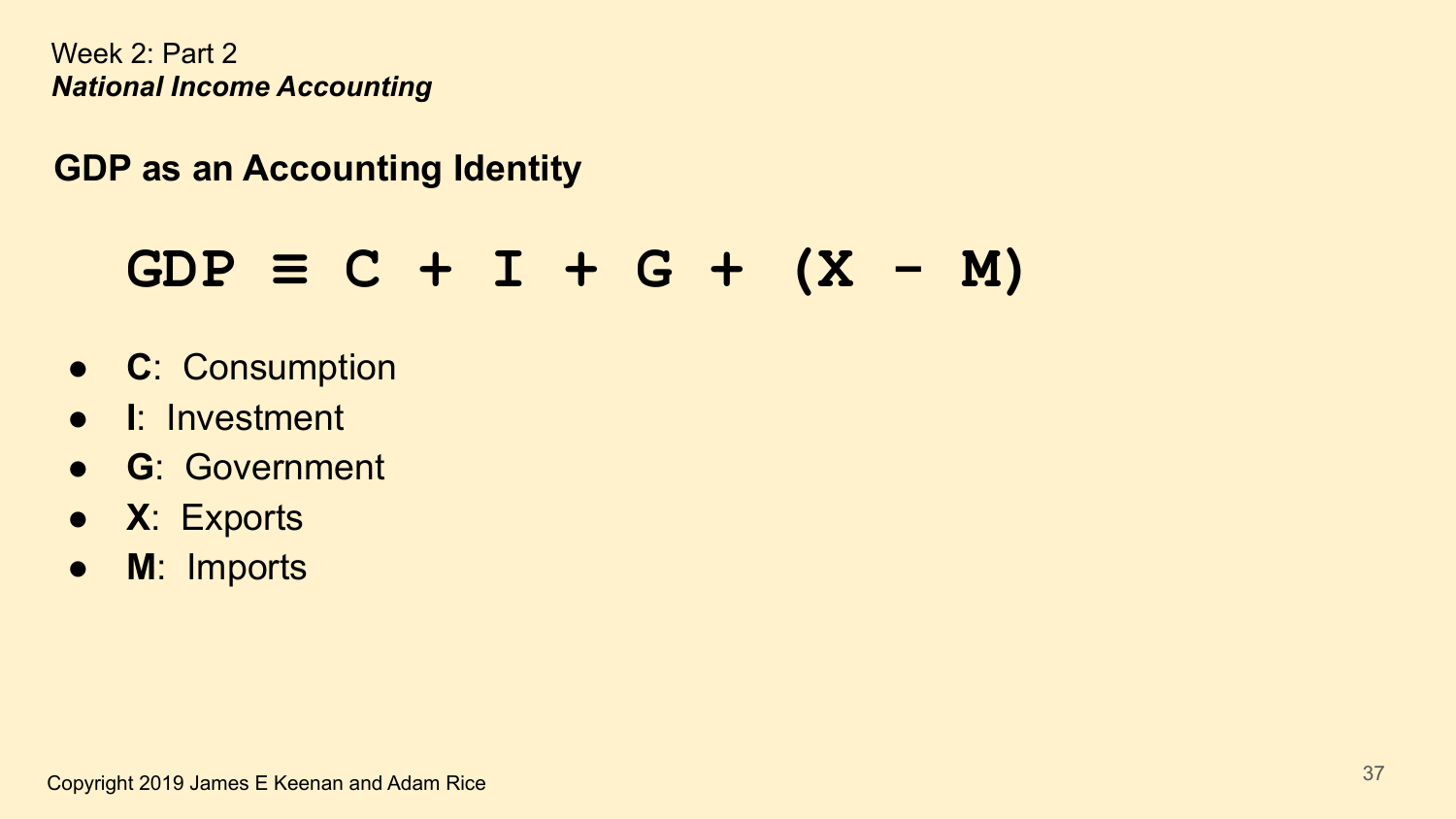### **Mathematical Identity**

"an algebraic equation which always holds true because of the way the variables in the equation are defined." (Macro, 55)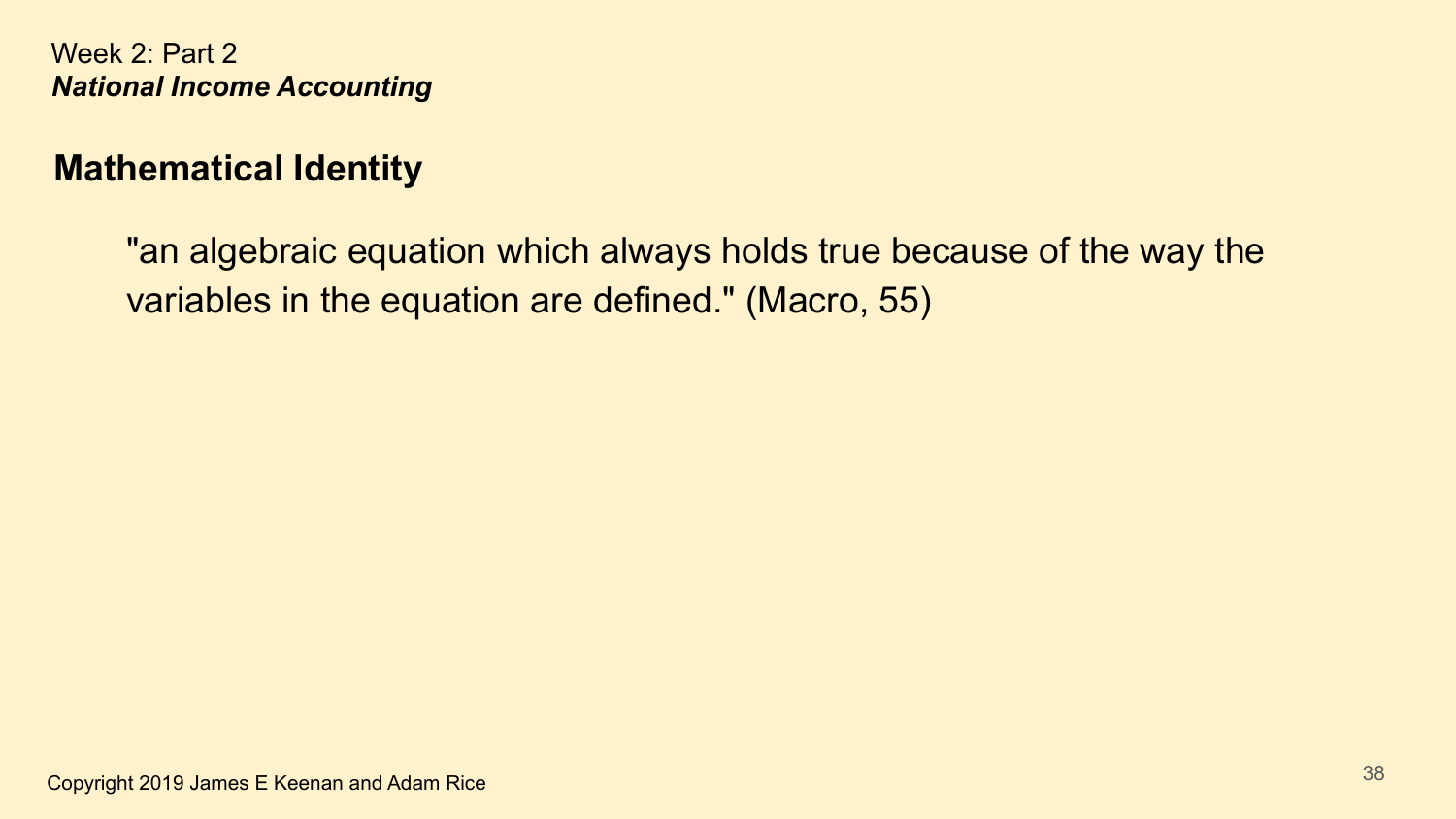#### **One person's spending is another person's income**

In a monetary transaction, true by definition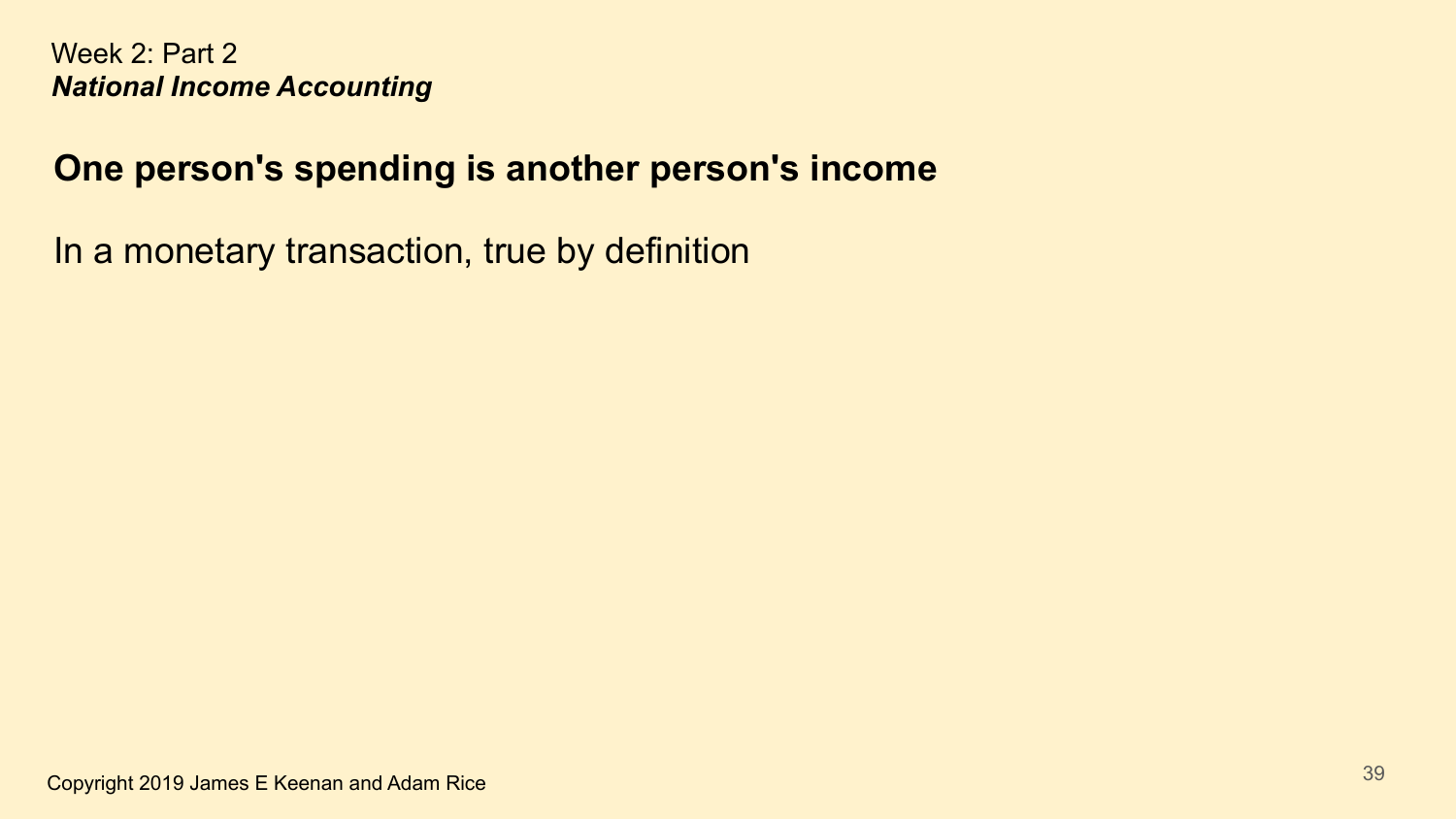### **Aggregate Spending Equals Aggregate Income**

At aggregate level, total spending on productive activity equals total income received from that activity

● **Y**: aggregate income

# **<sup>1</sup> Y ≡ GDP ≡ C + I + G + (X - M)**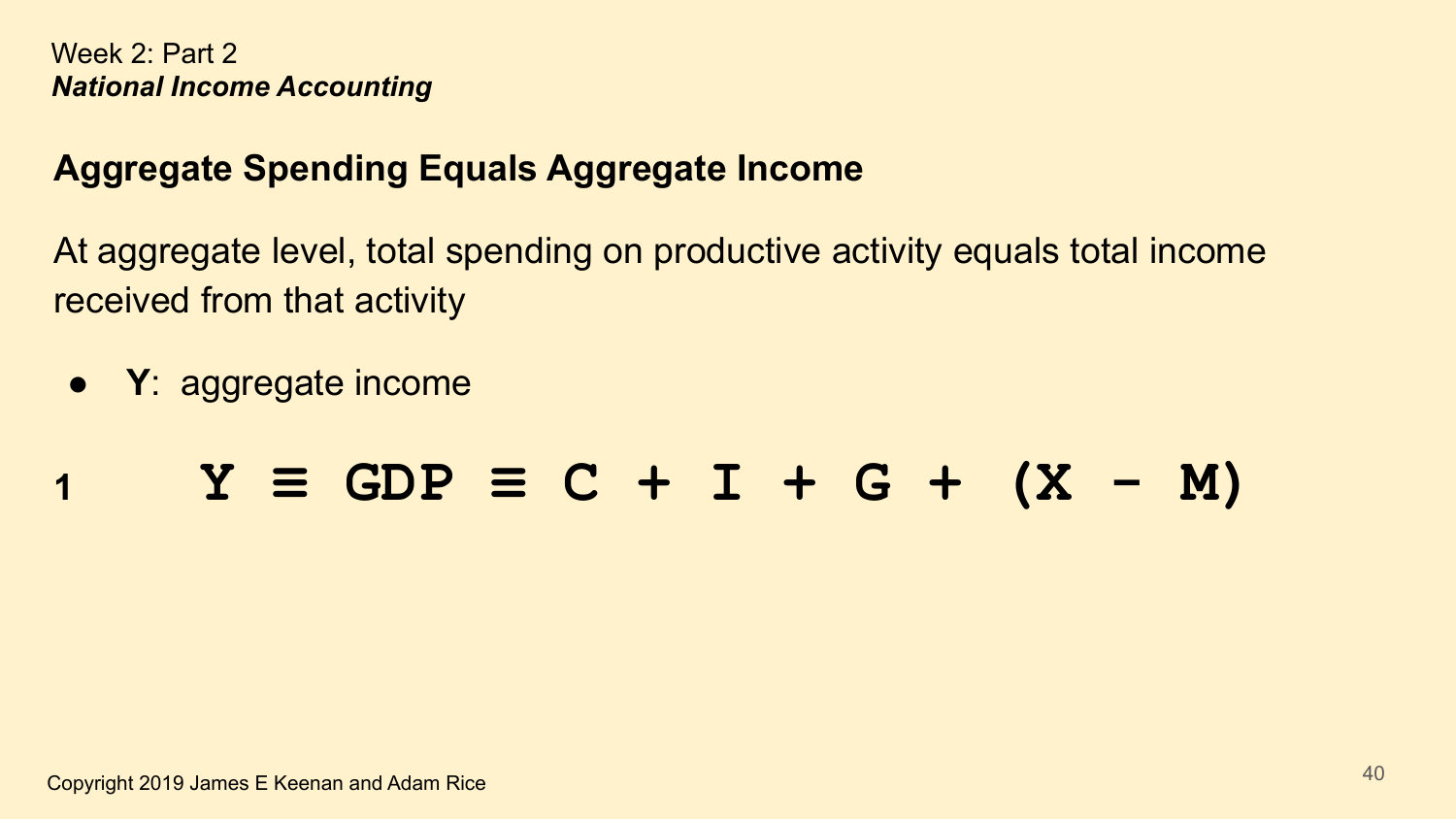### **Spending From Aggregate Income**

What can the individuals who receive various components of national income do with that income?

Another answer which is definitional in nature:

# **<sup>2</sup> Y ≡ GDP ≡ C + T + S**

- **C**: Consumption
- **T**: Taxes
- **S**: Savings (residual; does **not** imply *"saving for the future"*)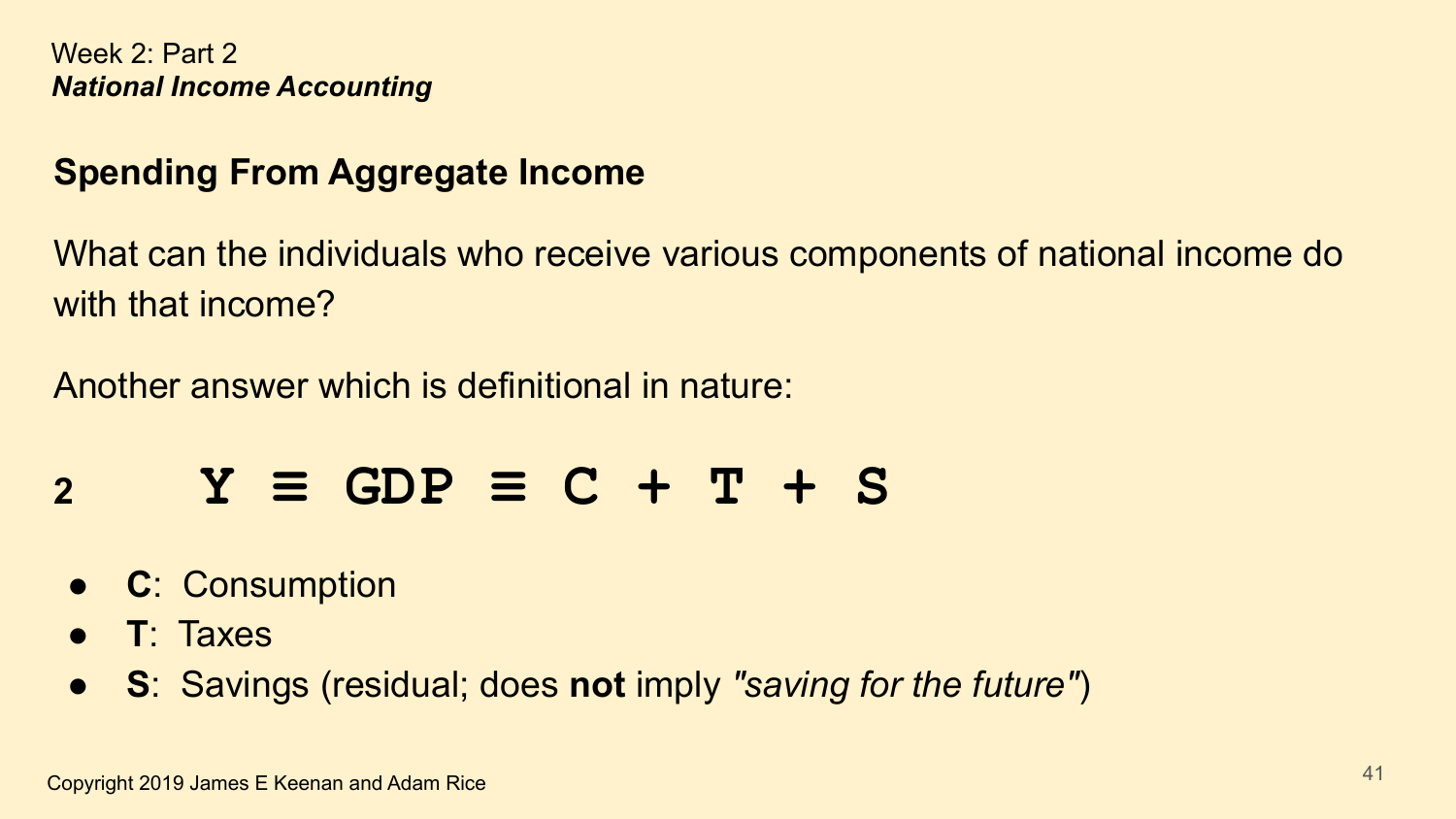Combine two last identities into one:

**3 Y ≡ C + T + S ≡ GDP ≡ C + I + G + (X - M)** Simplify: **<sup>4</sup> C + T + S ≡ C + I + G + (X - M)** Eliminate **C** from each side of equation: **<sup>5</sup> T + S ≡ I + G + (X - M)**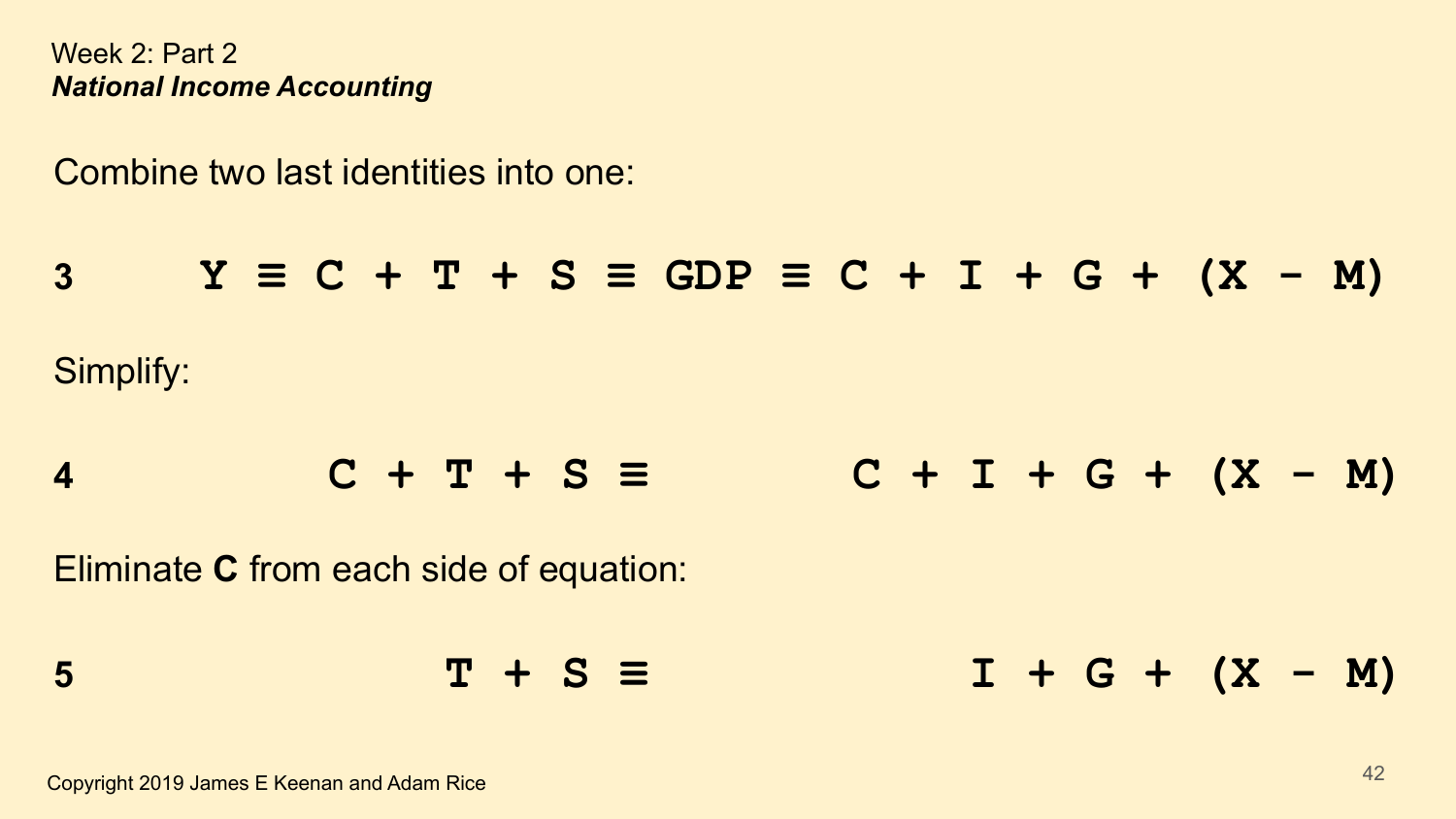$$
5 \t\t T + S \equiv I + G + (X - M)
$$

Subtract **T** from each side of equation:

# **<sup>6</sup> S ≡ I + G + (X - M) - T**

Subtract **I** from each side of the equation:

$$
7 \t(S - I) \equiv G + (X - M) - T
$$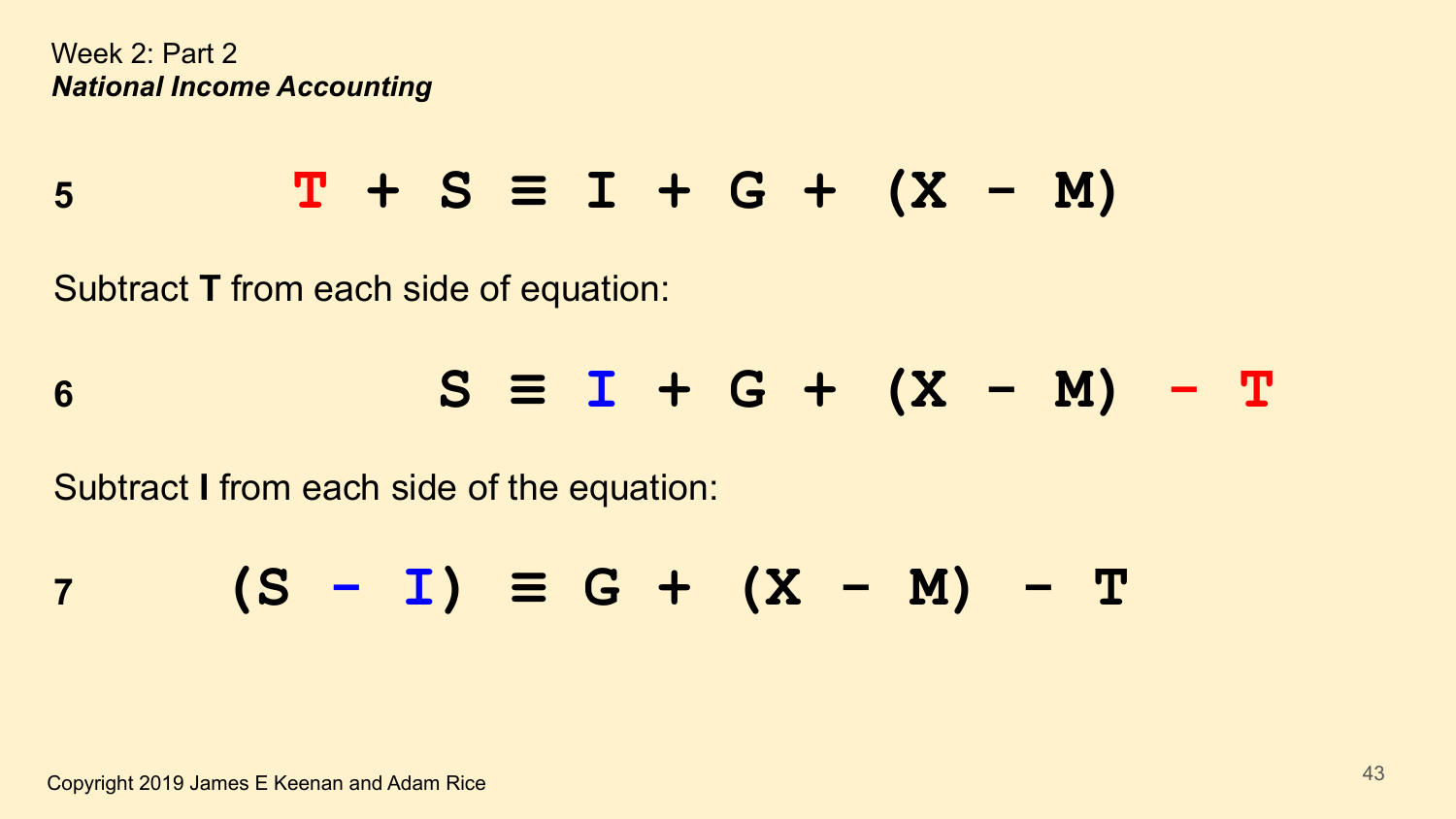$$
7 \t(S - I) \equiv G + (X - M) - T
$$

Regroup terms on right-hand side of equation:

$$
8 \t(S - I) \equiv (G - T) + (X - M)
$$

Now, move all terms to left-hand side of equation:

$$
9 \t(S - I) - (G - T) - (X - M) \equiv 0
$$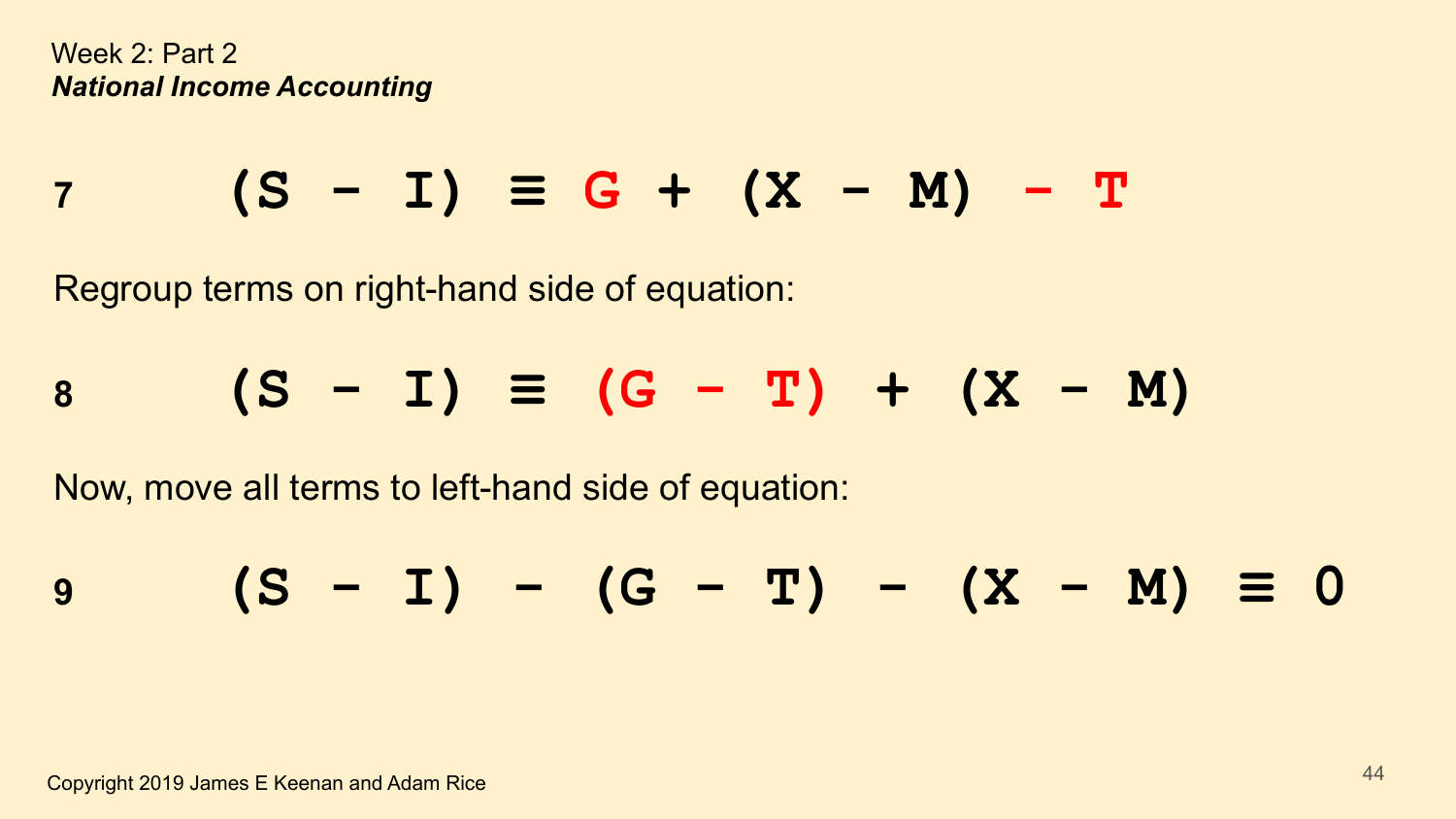**<sup>9</sup> (S - I) - (G - T) - (X - M) ≡ 0**

Now, resolve minus signs on left-hand side of equation:

$$
10 \t(S - I) + (T - G) + (M - X) \equiv 0
$$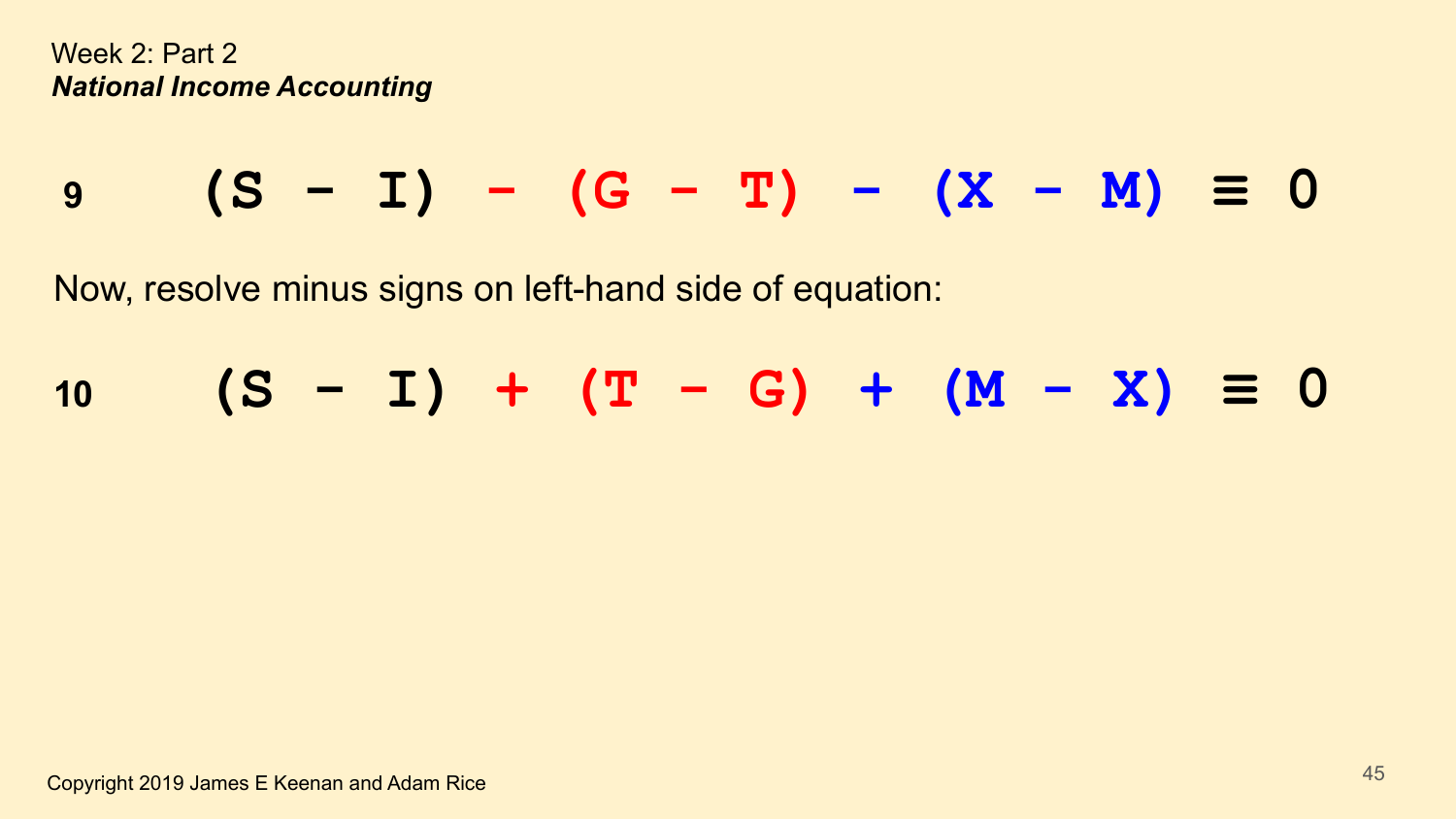### **The Sectoral Balances Equation**

# **<sup>10</sup> (S - I) + (T - G) + (M - X) ≡ 0**

Domestic Private Government Foreign Sector Sector Sector

- **Sector balances sum to zero**
- M X: Foreign sector balance
- X M: Current account balance (CAB)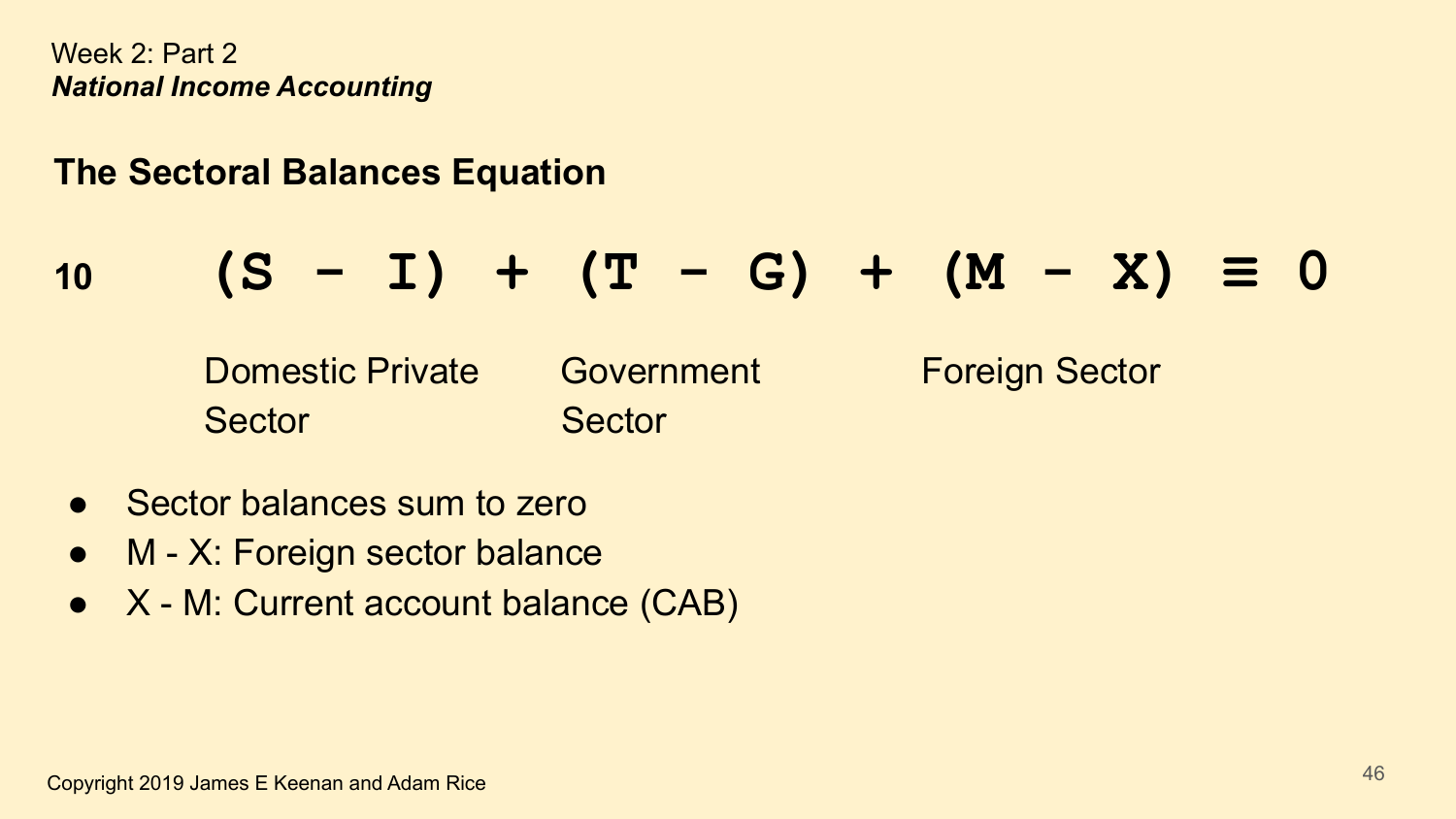### **Government Sector**

# **<sup>10</sup> (S - I) + (T - G) + (M - X) ≡ 0**

- **•** If  $(T G) > 0$ : Government is collecting more in taxes than it's spending  $O$   $(G - T) < 0$ 
	- Government sector runs a surplus
- **•** If  $(T G) < 0$ : Government is spending more than it's collecting in taxes
	- $O$   $(G T) > 0$
	- Government sector runs a deficit

### (Macro, 56)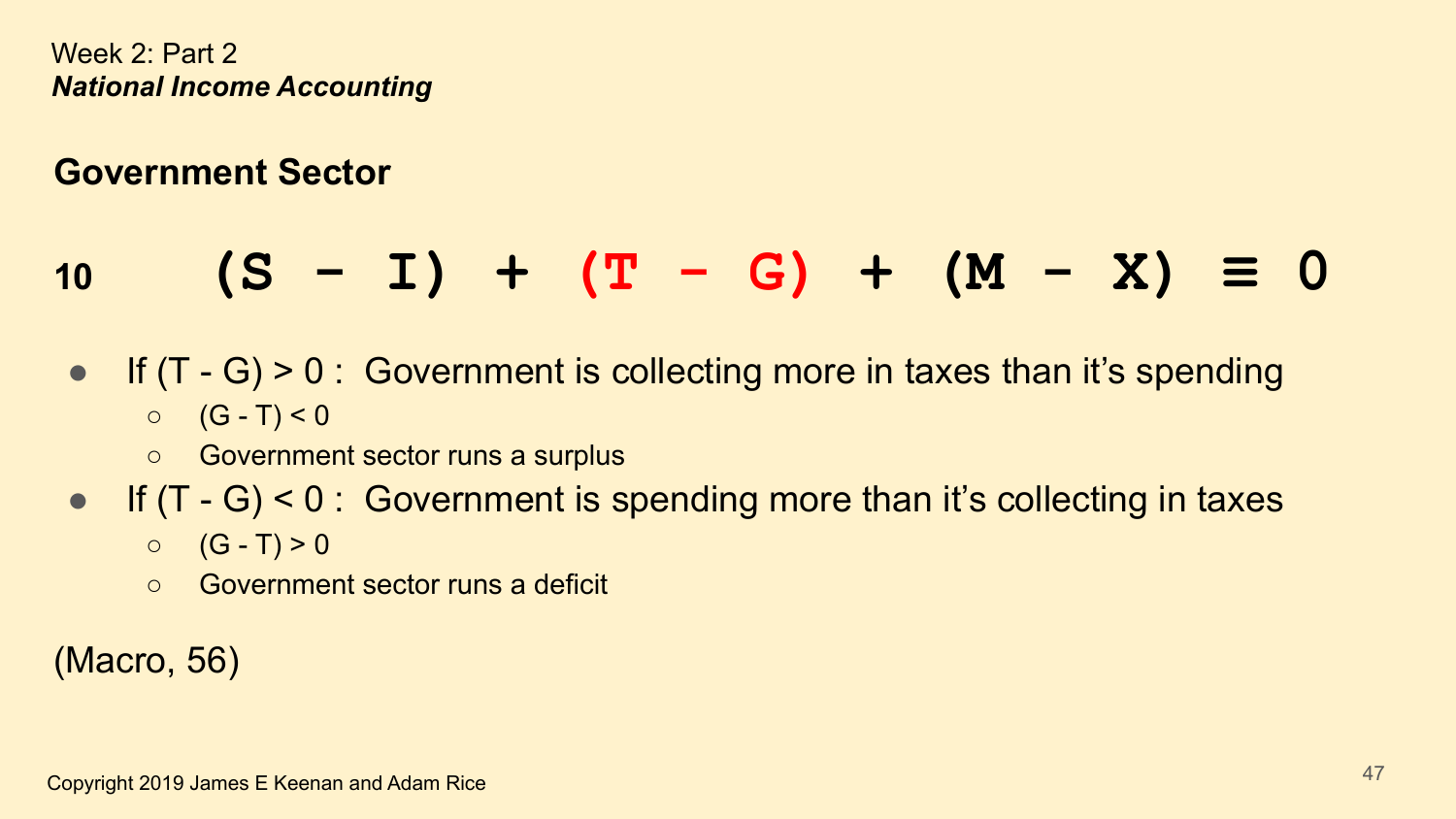#### **Sectoral Balances Must Sum to Zero**

We can now say:

"The private domestic financial balance plus the government financial balance plus the current account deficit equals zero." (Macro, 85)

Accounting identity: true by definition

See also: [Wikipedia article on Sectoral Balances](https://en.wikipedia.org/wiki/Sectoral_balances)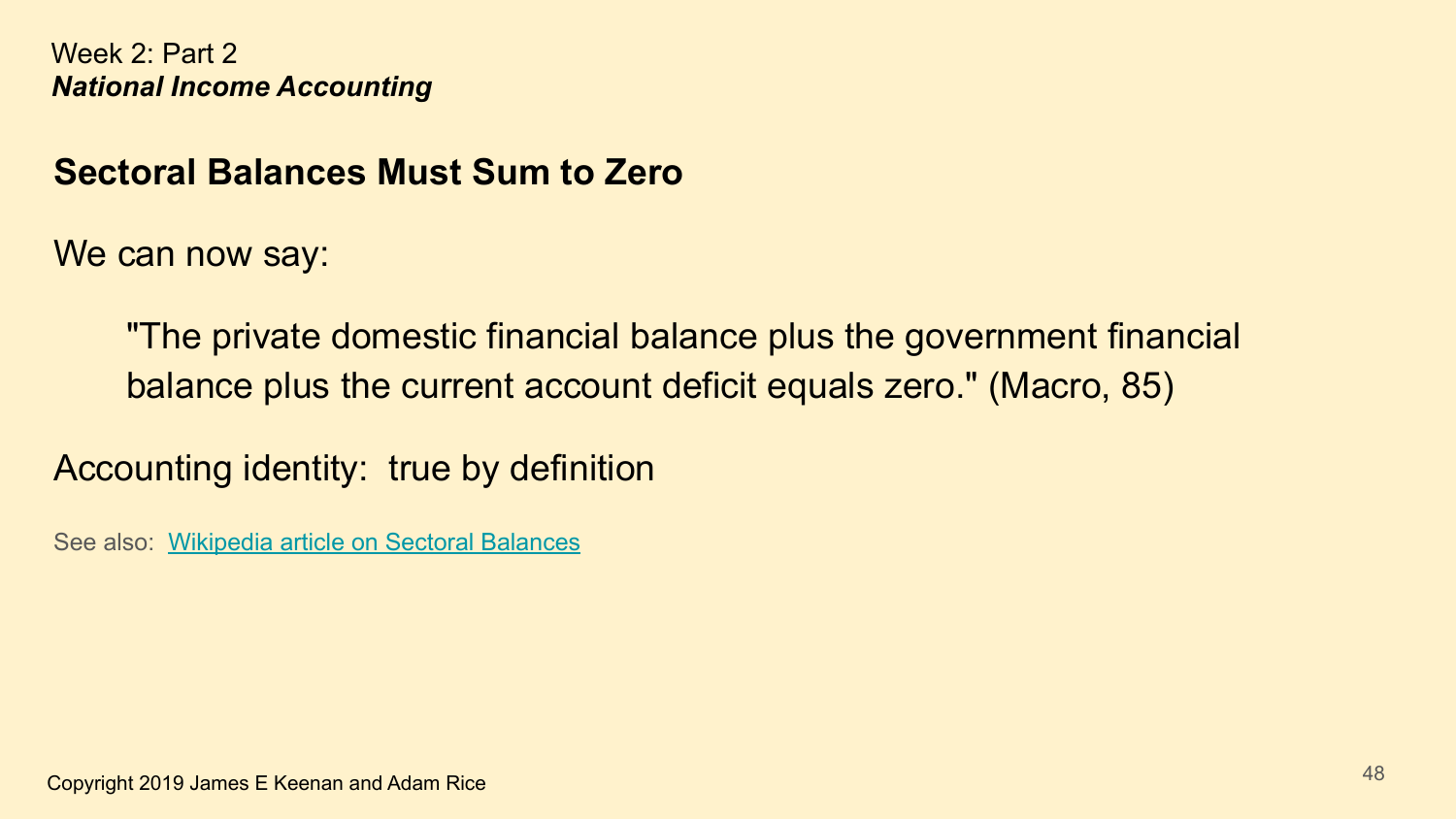### **Enough Algebra!**

### **Example 1:**

- Suppose the external financial balance is: **\$ 0B**
- Assume private domestic sector's income is: **100B**
- Assume private domestic sector's spending is: **90B**
- Private domestic sector's surplus for year is: **10B**

$$
(10) + (T - G) + (0) \equiv 0
$$

What must **(T - G)** be?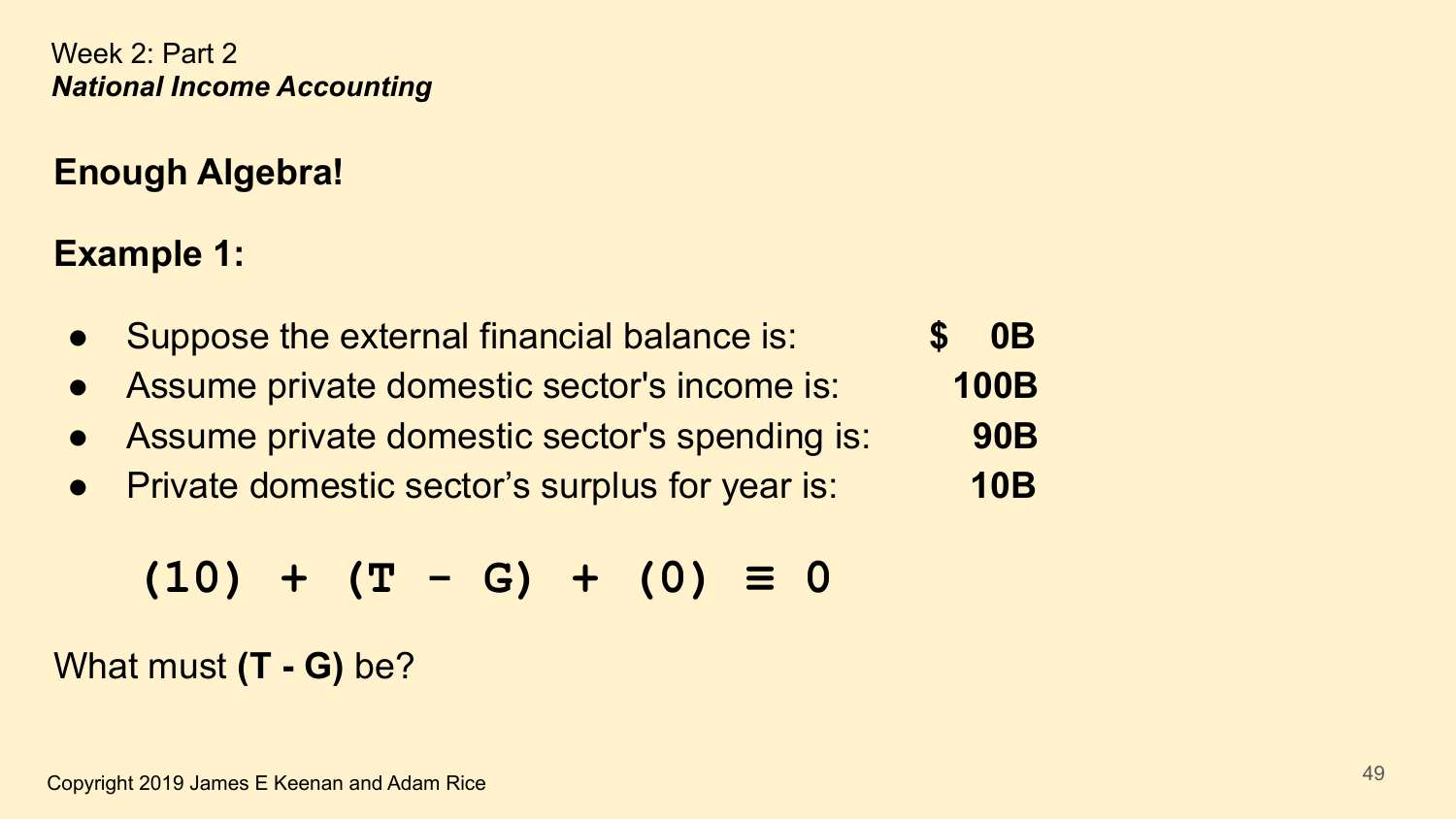Example 1 (cont'd):

 **(10) + (T - G) + (0) ≡ 0**

What must (T - G) be?

 $(10) + (-10) + (0) \equiv 0$ 

- Government's sector fiscal deficit for year must be **\$10B**
- Private domestic sector will accumulate **\$10B** of net financial wealth during year, consisting of **\$10B** of domestic government sector liabilities
- (Given that external balance is **0**) (Macro, 85)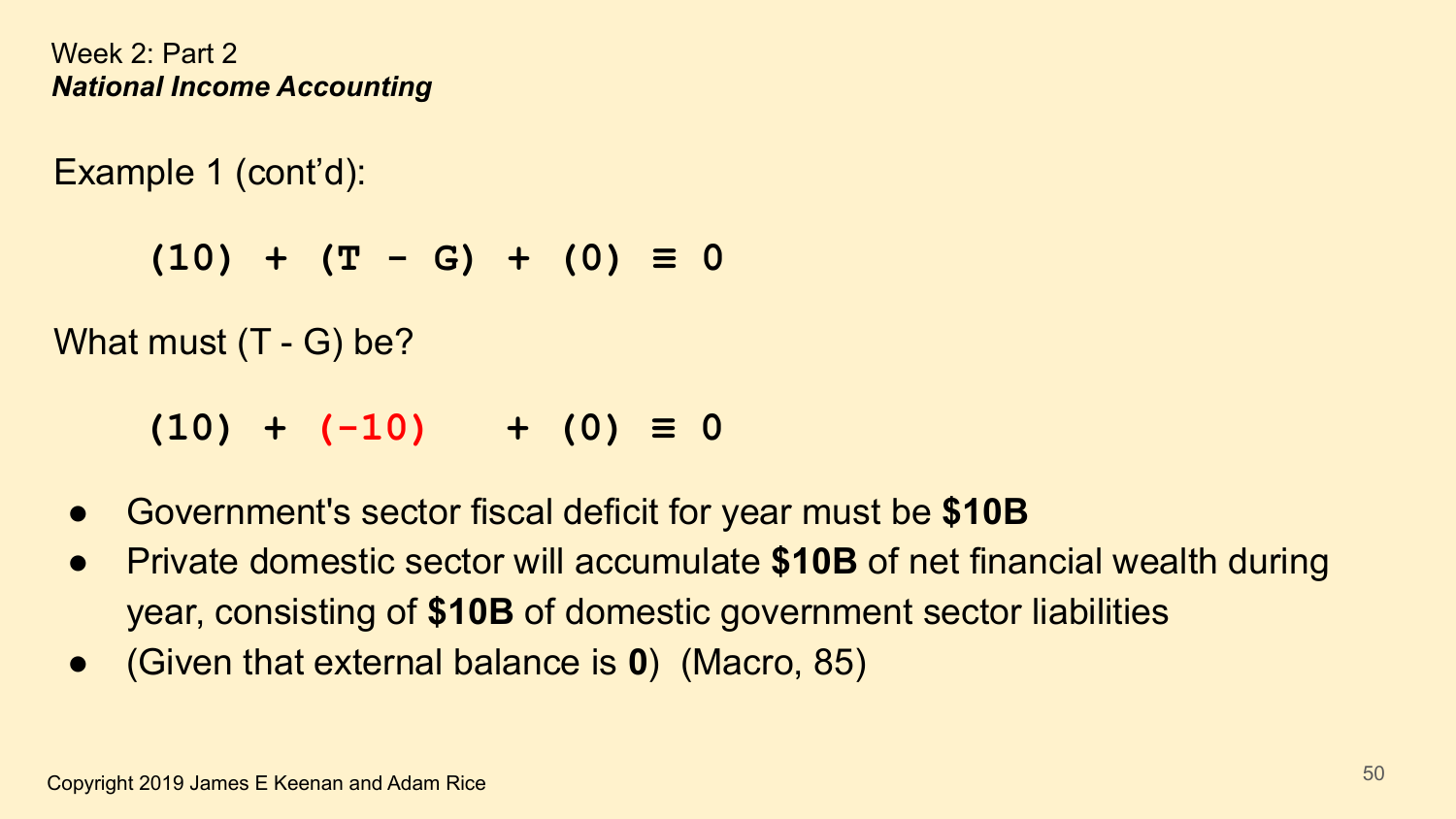## **Example 2:**

- Suppose imports exceed exports by **\$20B**
	- Foreign sector has surplus of \$20B
	- From country's point of view, current account deficit of \$20B
- Suppose government sector spends less than it collects in taxes, running a fiscal surplus of **\$10B**

 **(S - I) + (10) + (20) ≡ 0**

What must the private domestic sector's balance be?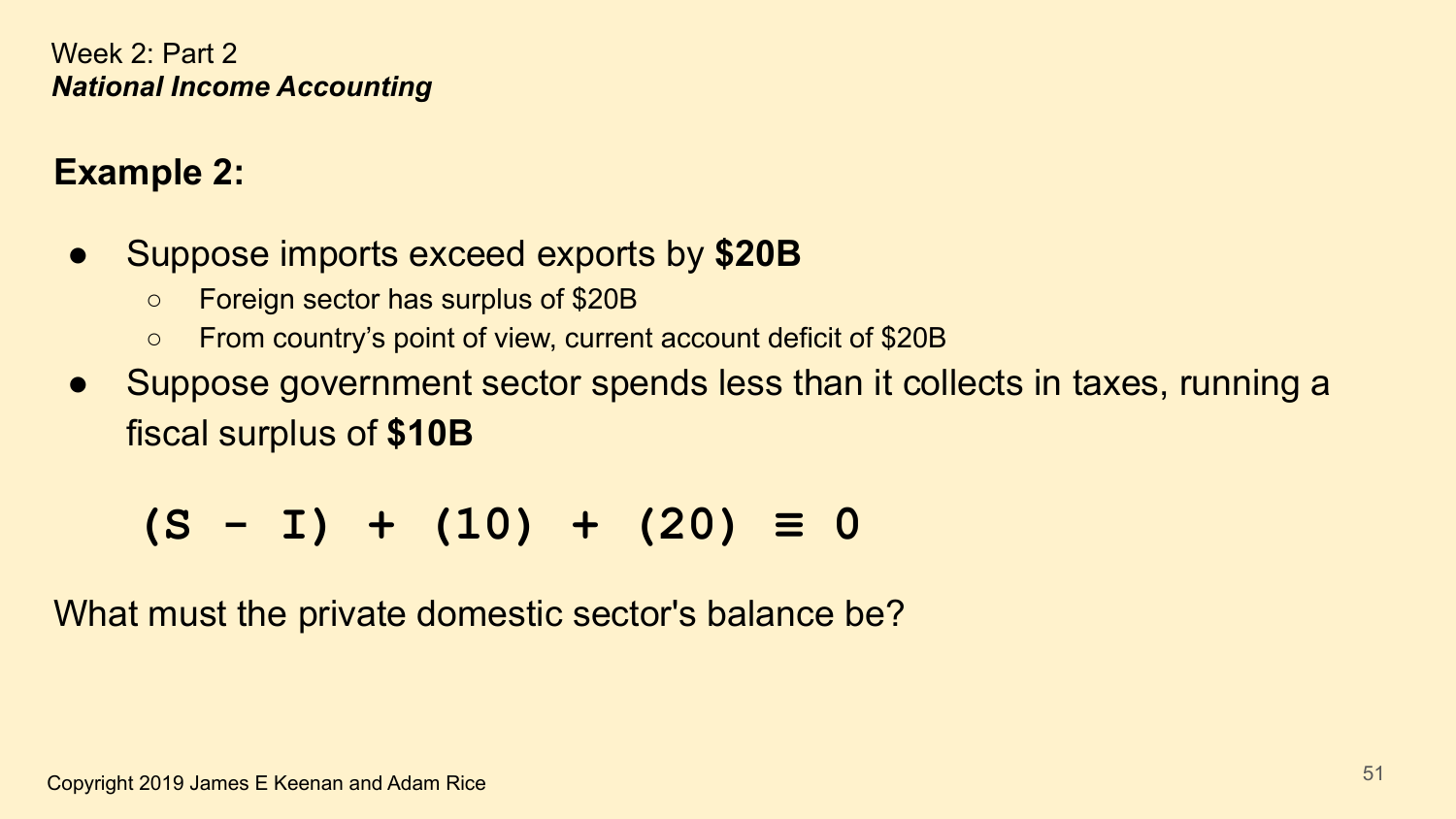Example 2 (cont'd):

 **(S - I) + (10) + (20) ≡ 0**

What must **(S - I)** be?

# **(-30) + (10) + (20) ≡ 0**

- Private domestic sector must have run a deficit of **\$30B**
- The private sector's net financial wealth has fallen by **\$30B**
- Government sector's net financial wealth must have increased by **\$10B**
- External sector's net financial wealth must have increased by **\$20B**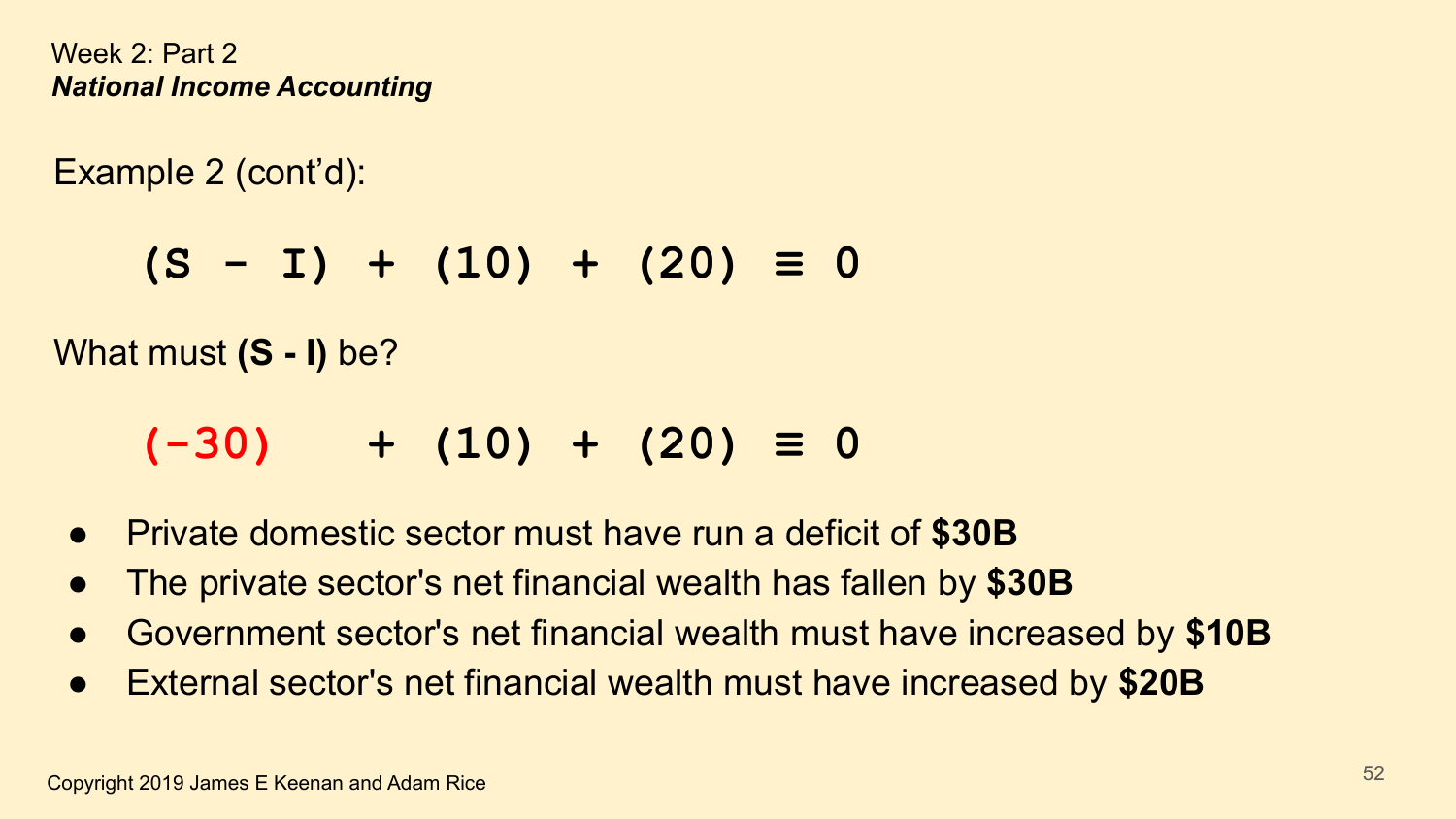#### **Sectors must balance**

"[F]or one sector to run a surplus, at least one other sector must run a deficit. In terms of stock variables, in order for one sector to accumulate net financial wealth, at least one other sector must be in deficit. It is impossible for all sectors to accumulate net financial wealth by running surpluses." (Macro, 86)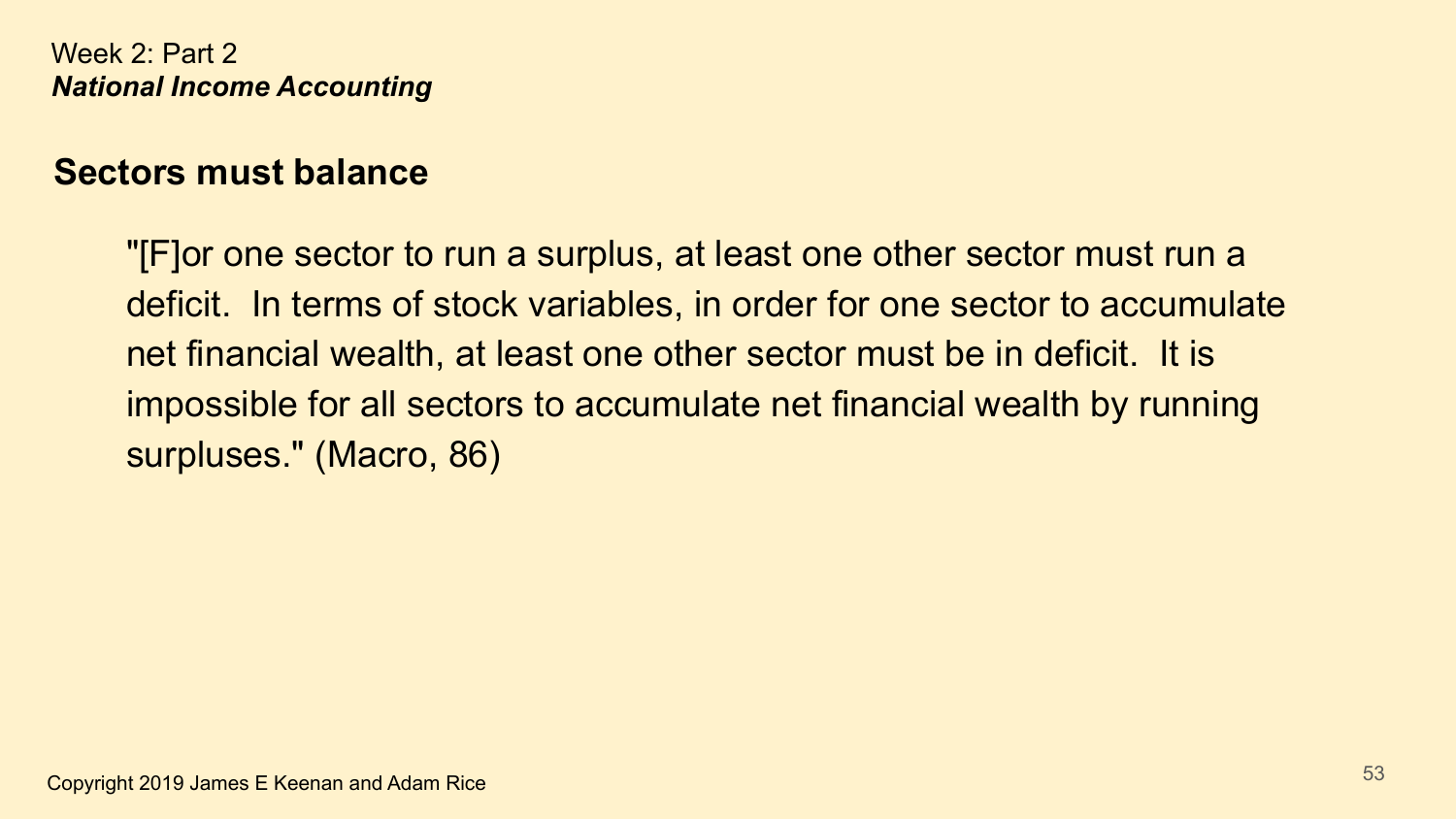### **Sectoral Balances in a Two-Sector Economy**

- Think back to exercise we did in first class
- In two-sector economy, government deficit = private sector surplus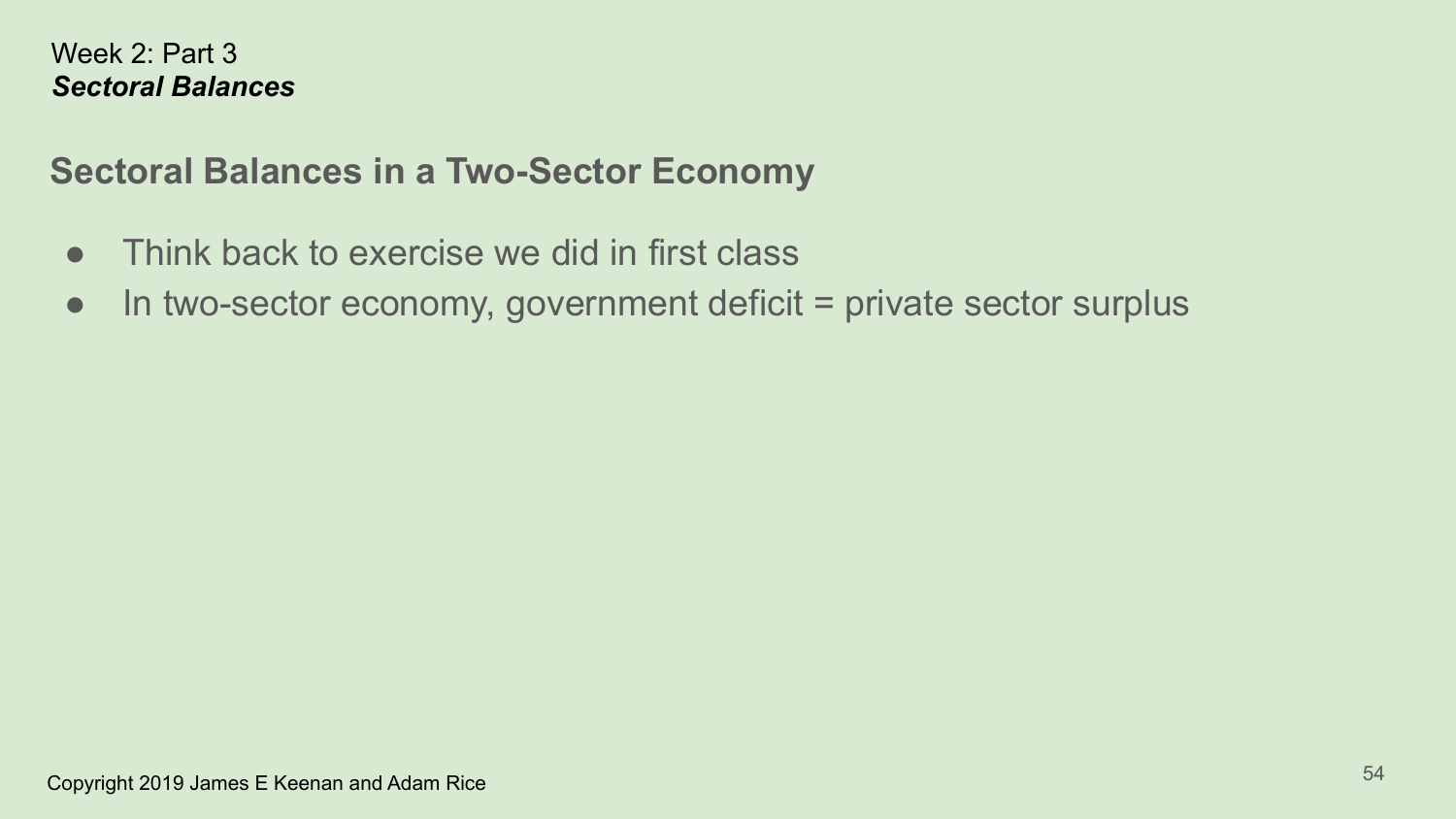### **A Historical Look at the US Sectoral Balances**

- Handout shows sectoral balances from 1952-2012
- Three sectors:
	- **Green** = Foreign Sector
	- **Blue** = Private Sector
	- **Red** = Government Sector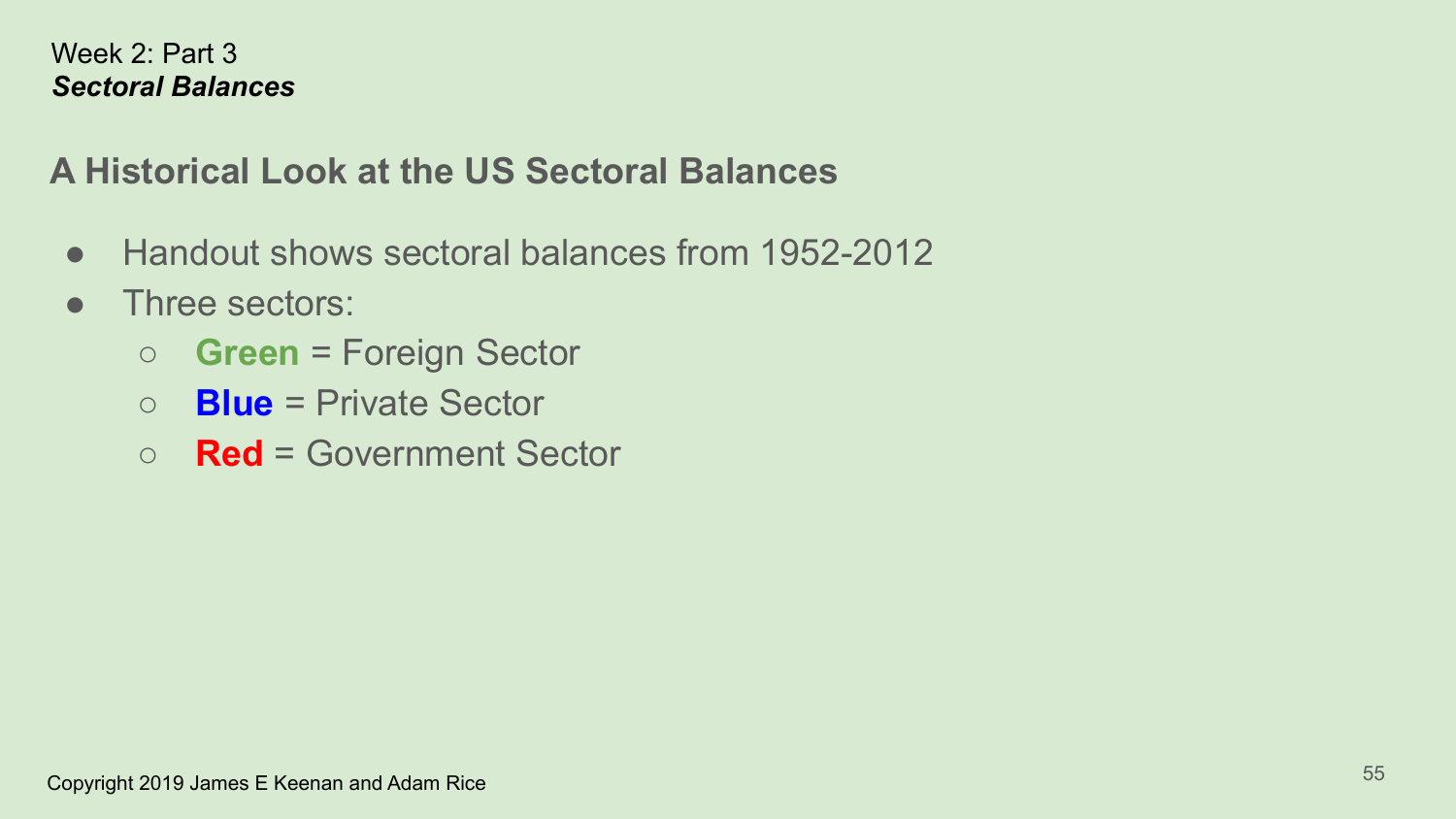A Historical Look at the US Sectoral Balances (2)

- $\bullet$  Trade deficit = a net outflow of financial assets to foreign sector
- Domestic private sector (households, firms) likes to save financial assets
- In order to save, households/firms must spend less than income
- With trade deficit, US private sector needs government deficit in order to maintain surplus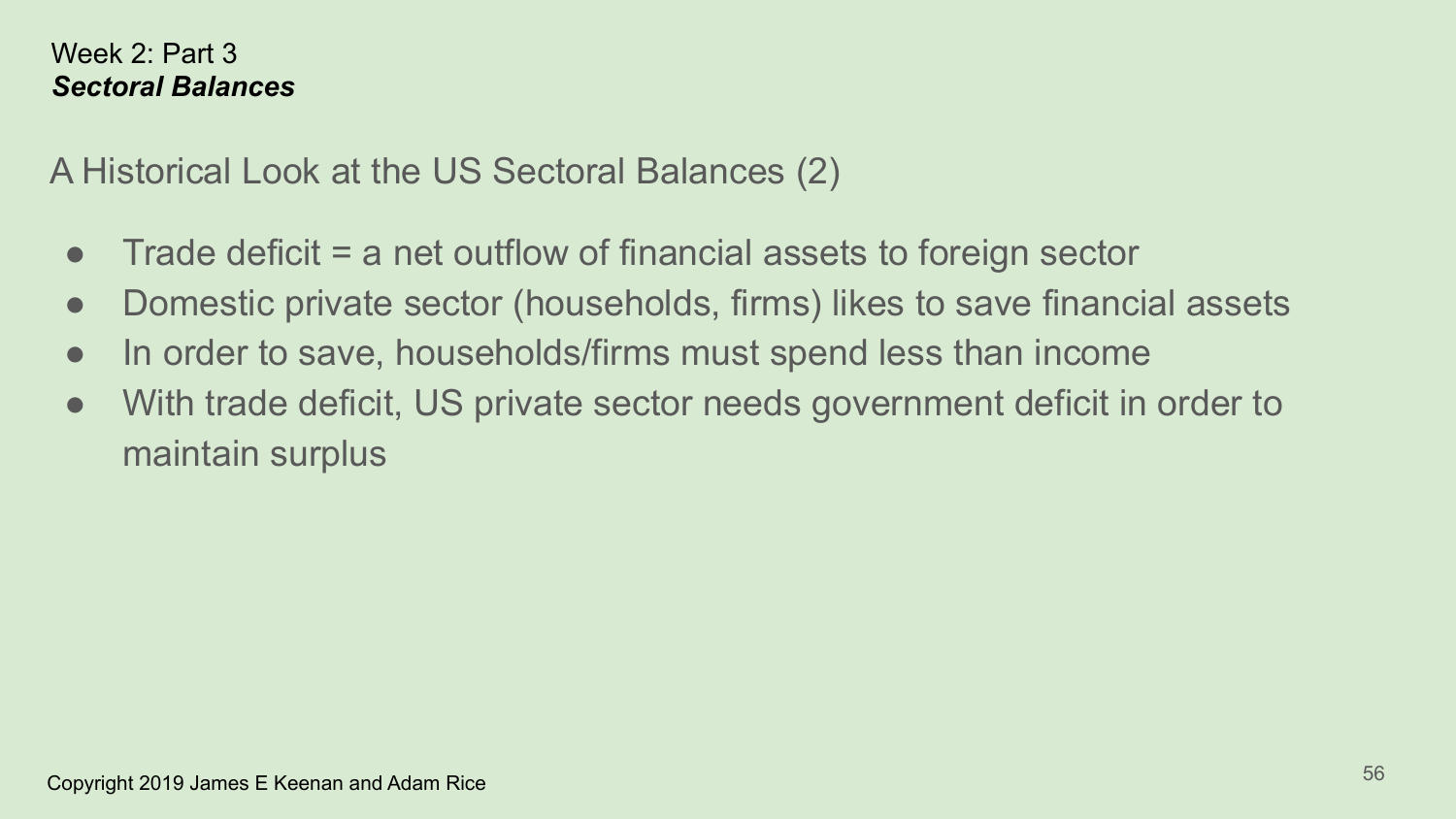### **The Clinton Budget Surpluses**

- The Clinton Administration ran budget surpluses in the late 1990s
- Private sector surplus decreased as government deficit decreased
- To maintain consumption, private sector took on debt (mortgages, credit cards)
- Private debt buildup led to recession and financial crisis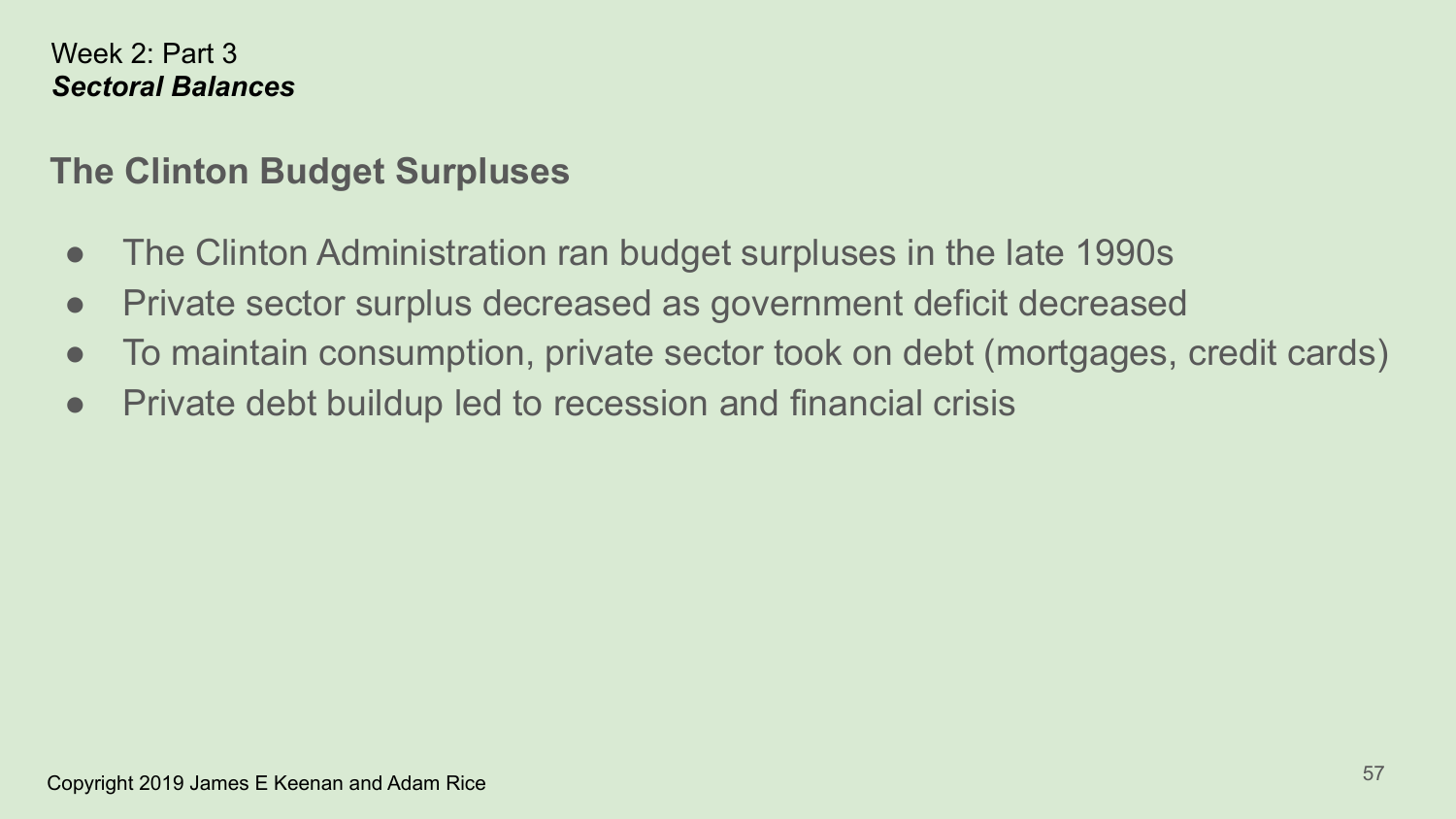#### **The Clinton Budget Surpluses - Graph**

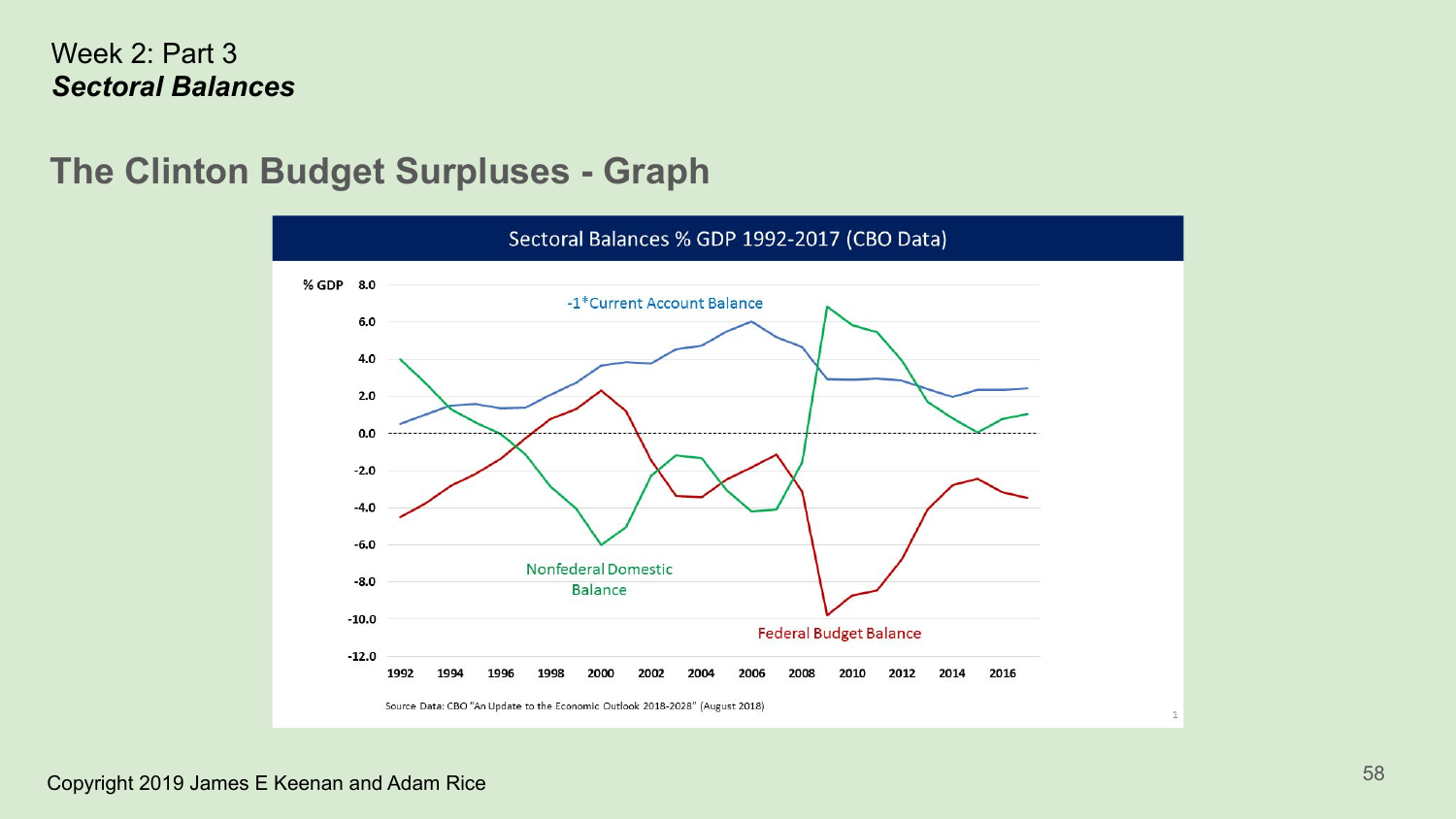#### **In summary...**

- The federal government's deficit provides the private sector's savings!
- With the US running a persistent trade deficit, the government should also run a deficit in order for the private sector to maintain a surplus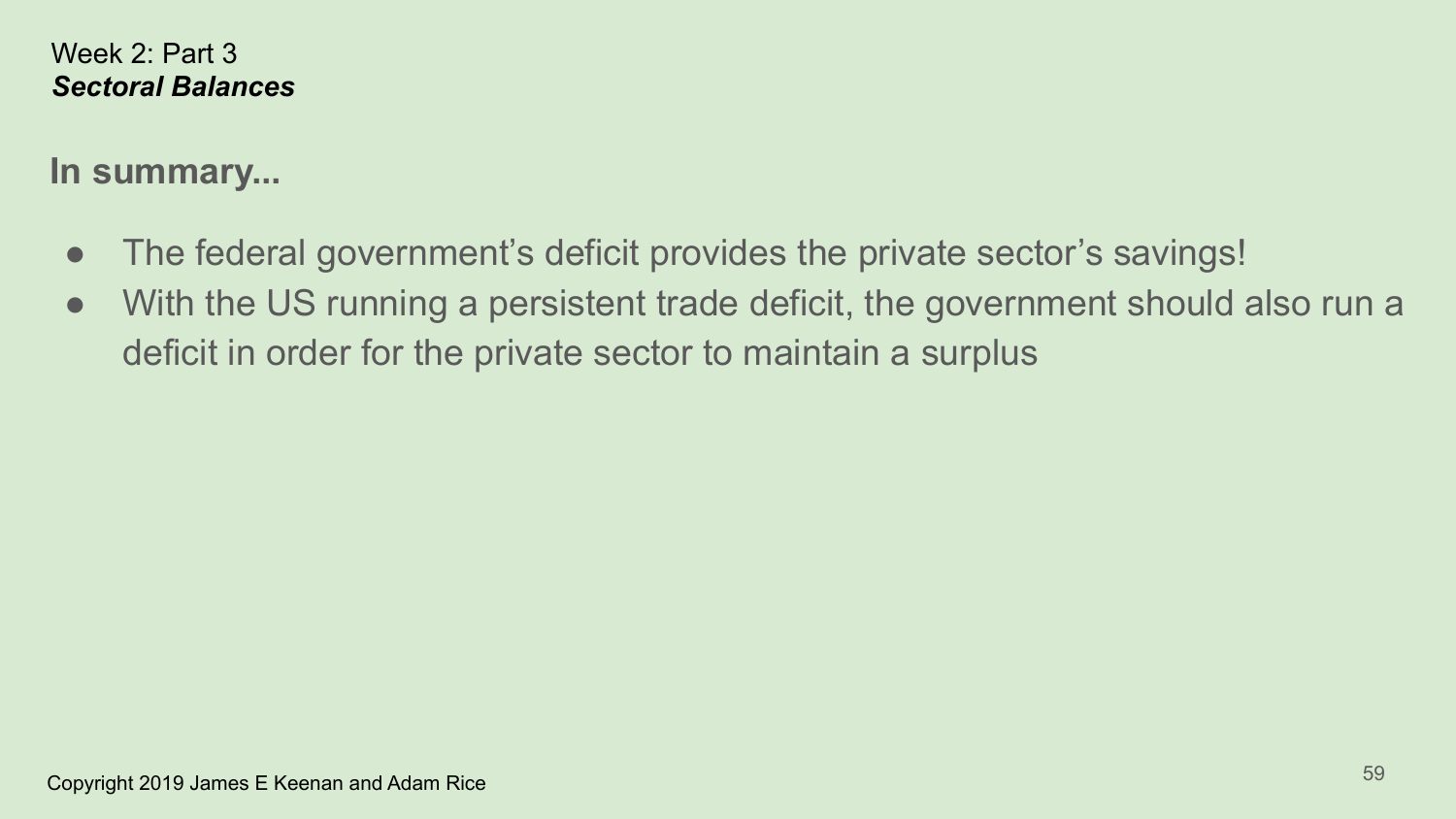We have no time

- To cover 6 chapters in textbook
- To tell you all the things we're not going to talk about.

We only have time for ...

- John Maynard Keynes, **The General Theory of Employment, Interest and Money** (1936)
- Persistence of mass unemployment during the Great Depression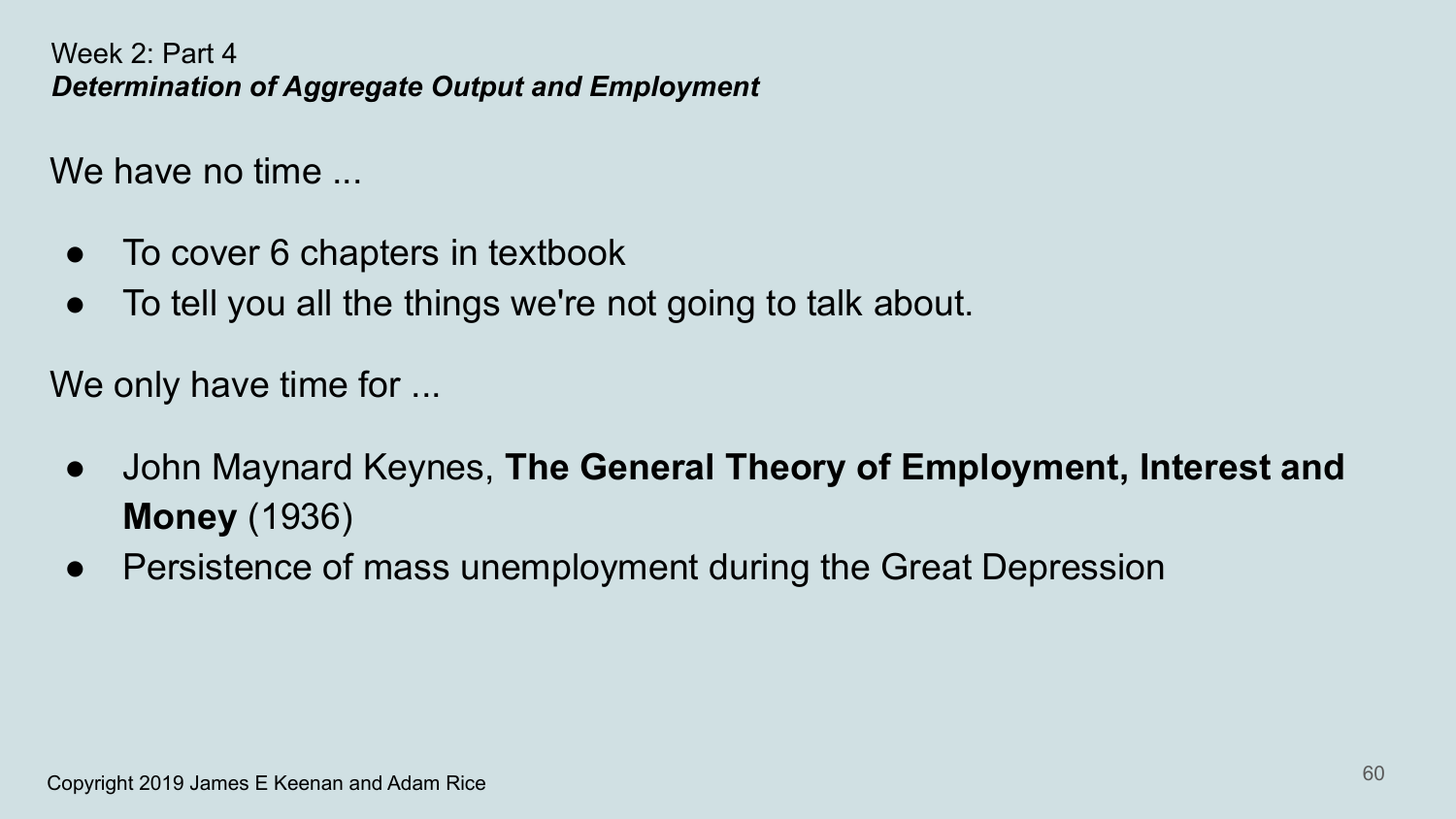Remember "define, measure, explain and predict"?

- So far, we've been mainly concerned with defining those concepts and relating them to one another with accounting identities.
- At the end of a given year,  $C + I + G + (X M)$  adds up to GDP by definition

By looking at sectoral balances ...

● For any one sector to be in surplus -- i.e., to be accumulating net financial assets -- at least one other sector has to be in deficit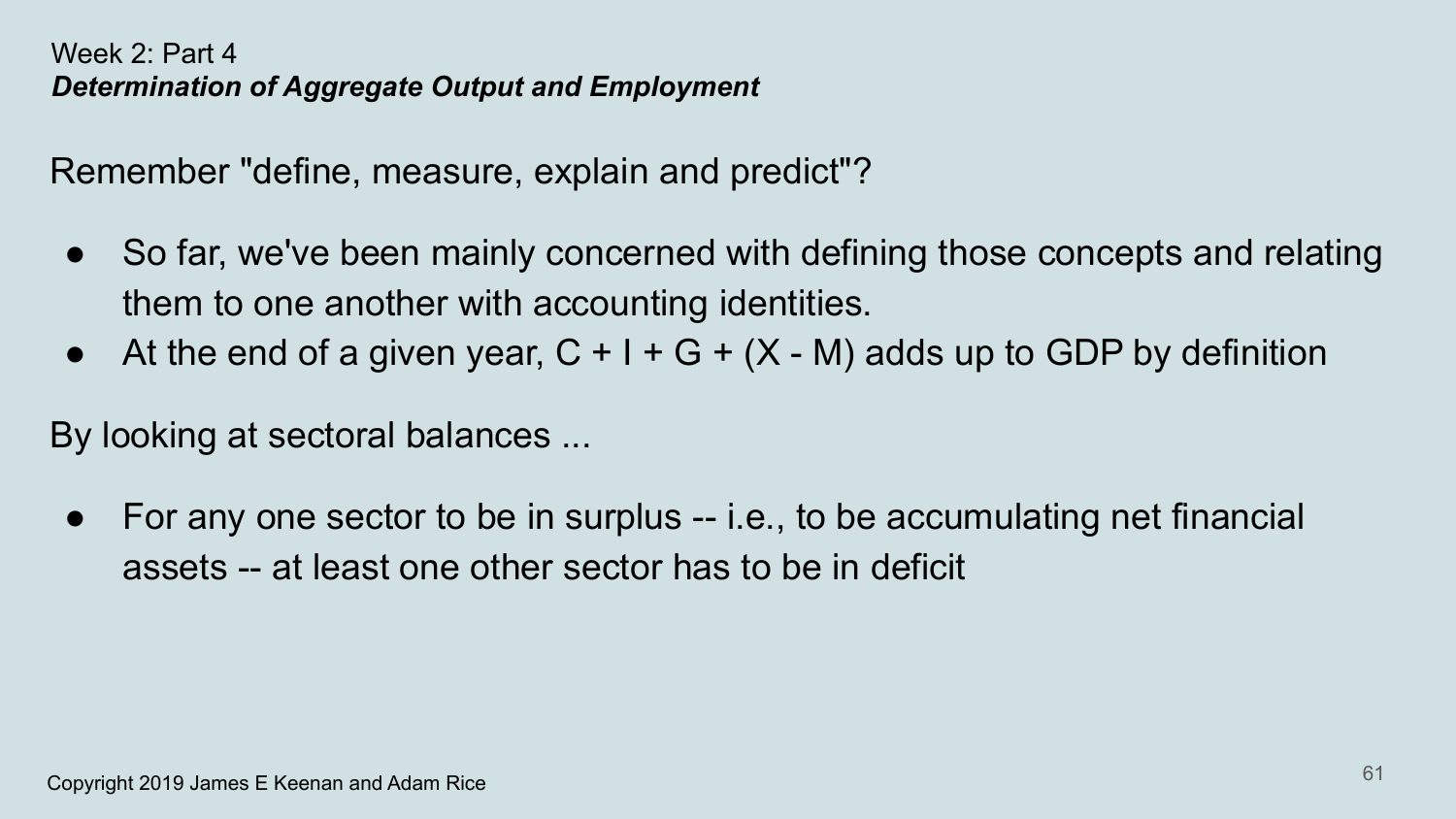What we don't yet have ...

Any theory which explain why output, income and employment settle at the levels we observe and try to measure

If we don't have any such theory, can't answer questions like:

- "How do we get millions of people back to work in the middle of a depression?"
- The situation Keynes was confronting in the mid-1930s.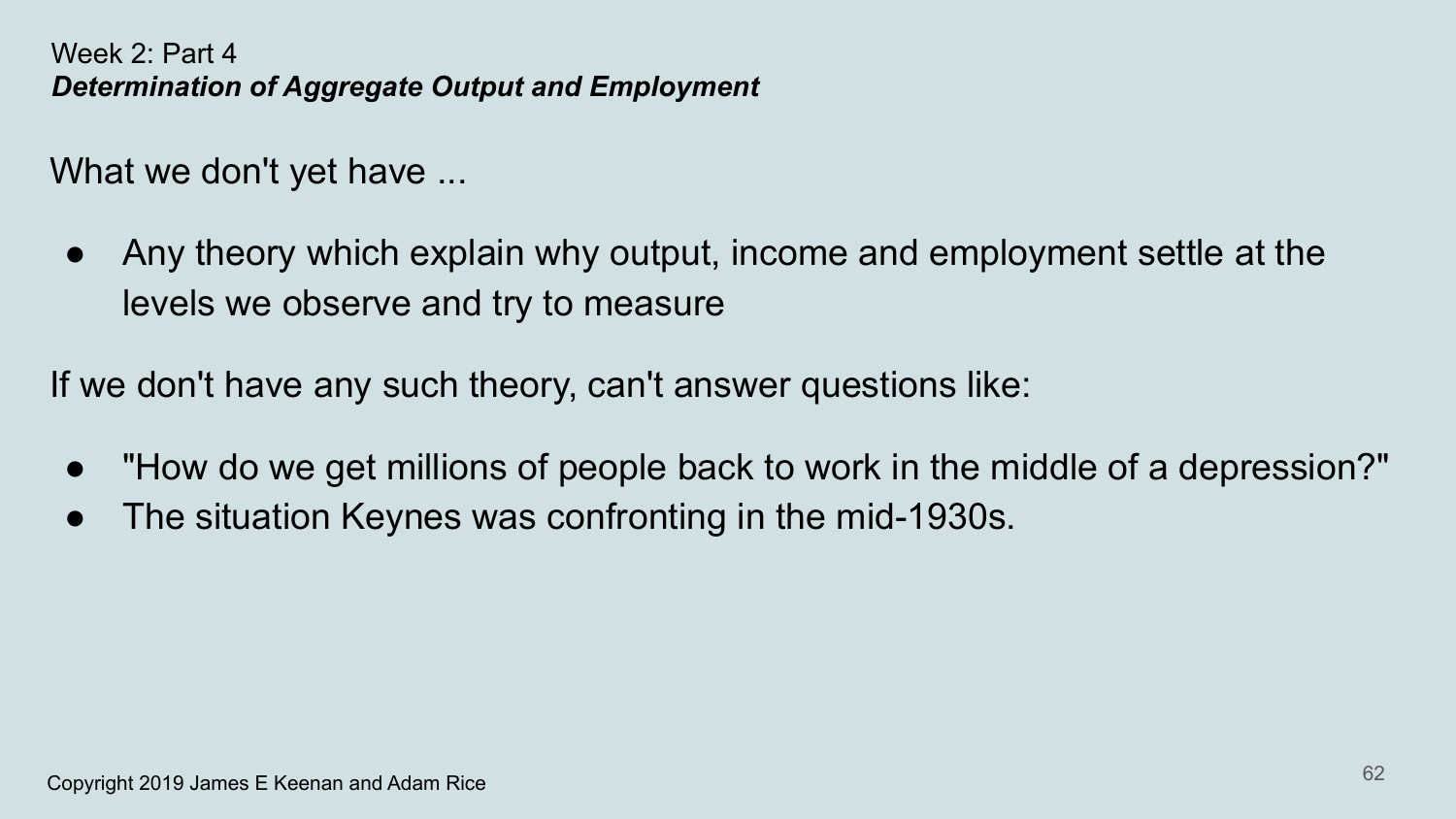Let's go back to the accounting identity for GDP:

# $GDP \equiv C + I + G + (X - M)$

- Let's examine various types of spending
- How **volatile** is each type of spending?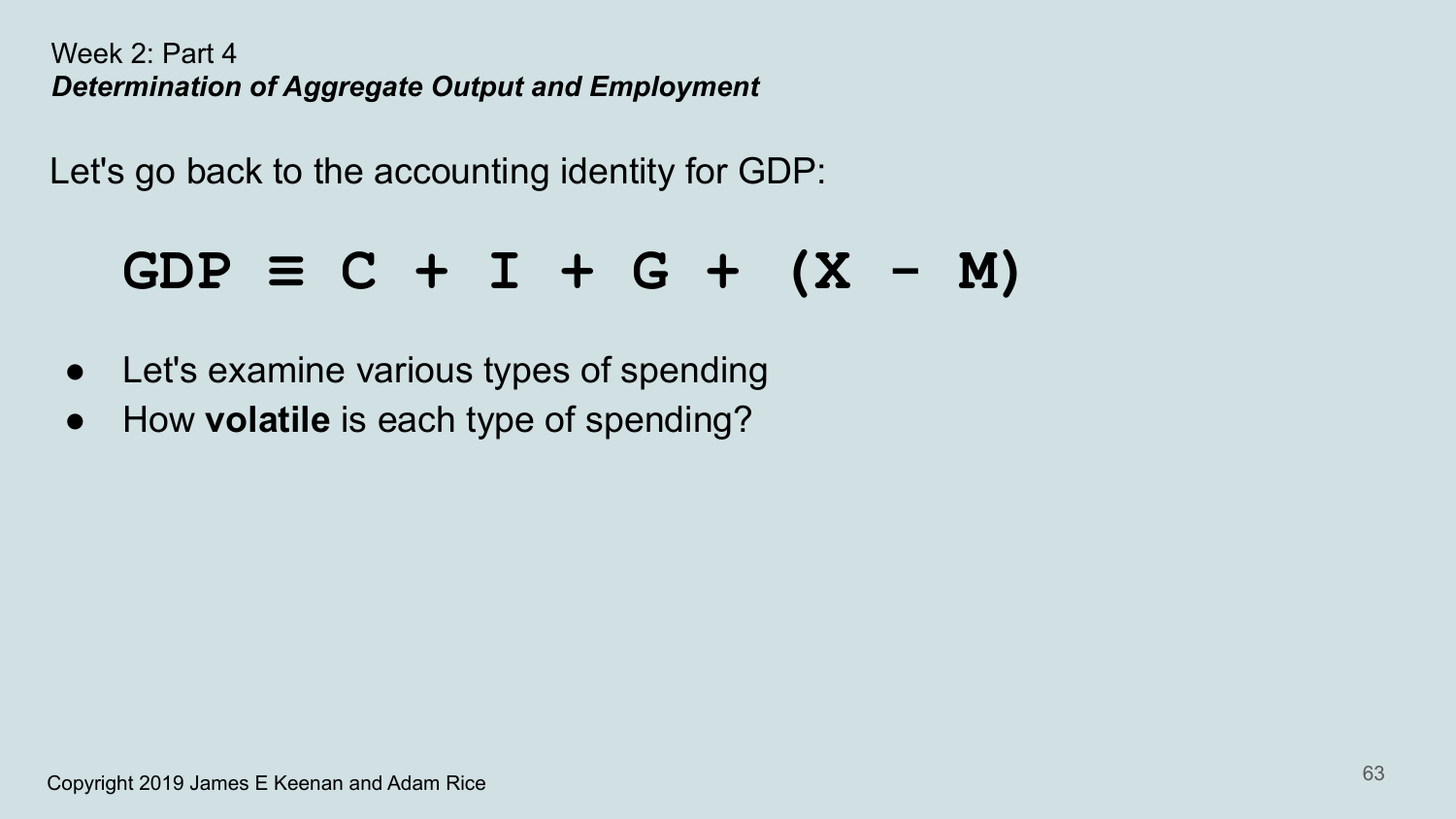### **Consumption Spending** (1)

Consumption spending grows in a relatively stable manner

- At lower levels of income, people spend all their income on the purchase of goods and services
- Above a certain point, they no longer need to spend their entire income to survive
- They spend, say, 98% of each **additional** dollar of income
- We call that 98% (0.98) their **marginal propensity to consume**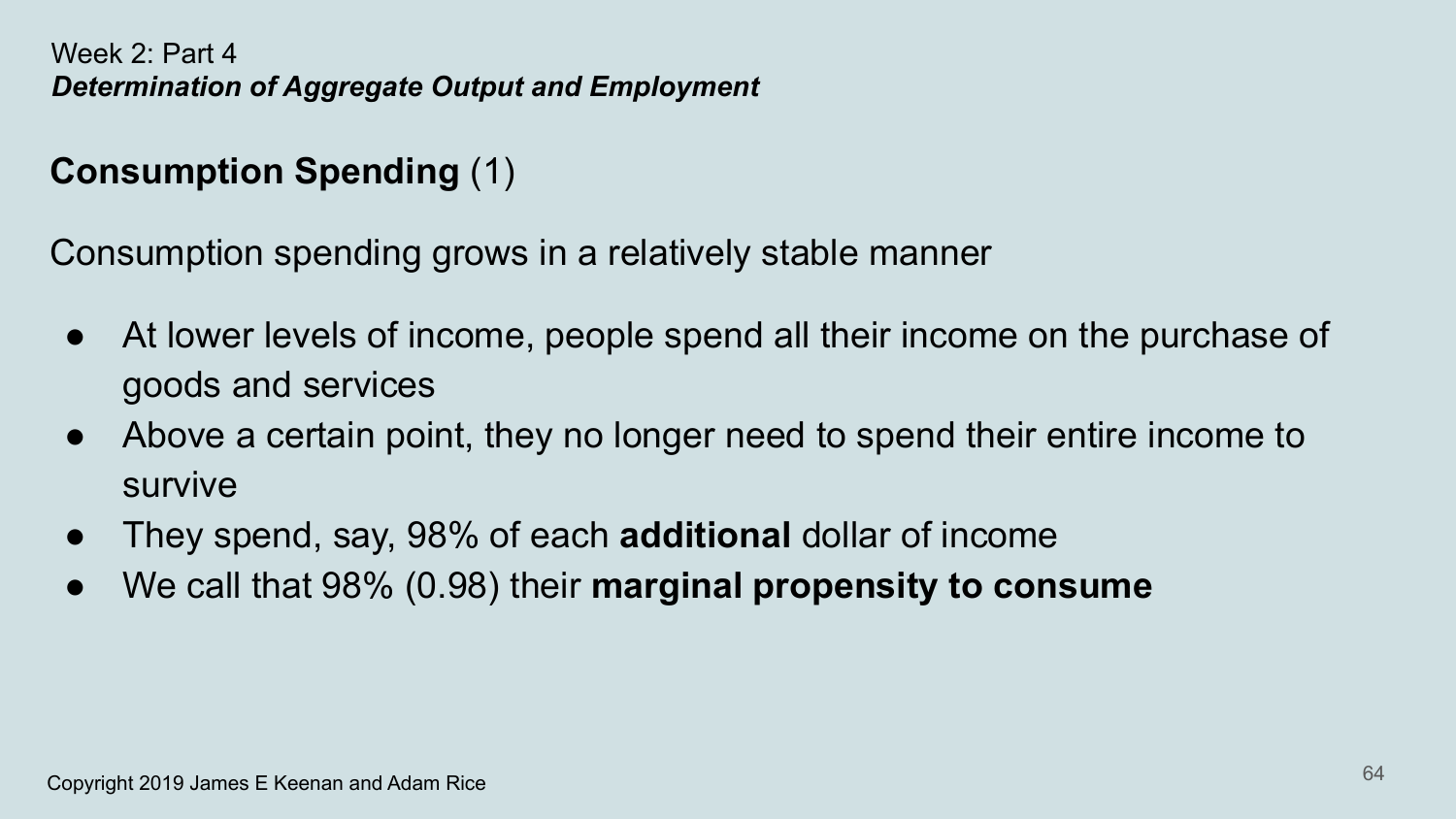### Consumption Spending (2)

That means 2% of each **additional** dollar is **not** consumed

- We call that 2% (0.02) the **marginal propensity to save**
- But note that "saving" here is defined very cautiously as **"refraining from spending"**
	- No connotation of virtuously squirreling away money for future consumption
- Except for the rich, personal income and consumption spending track each other closely
- Hence, at the macro level, consumption spending is stable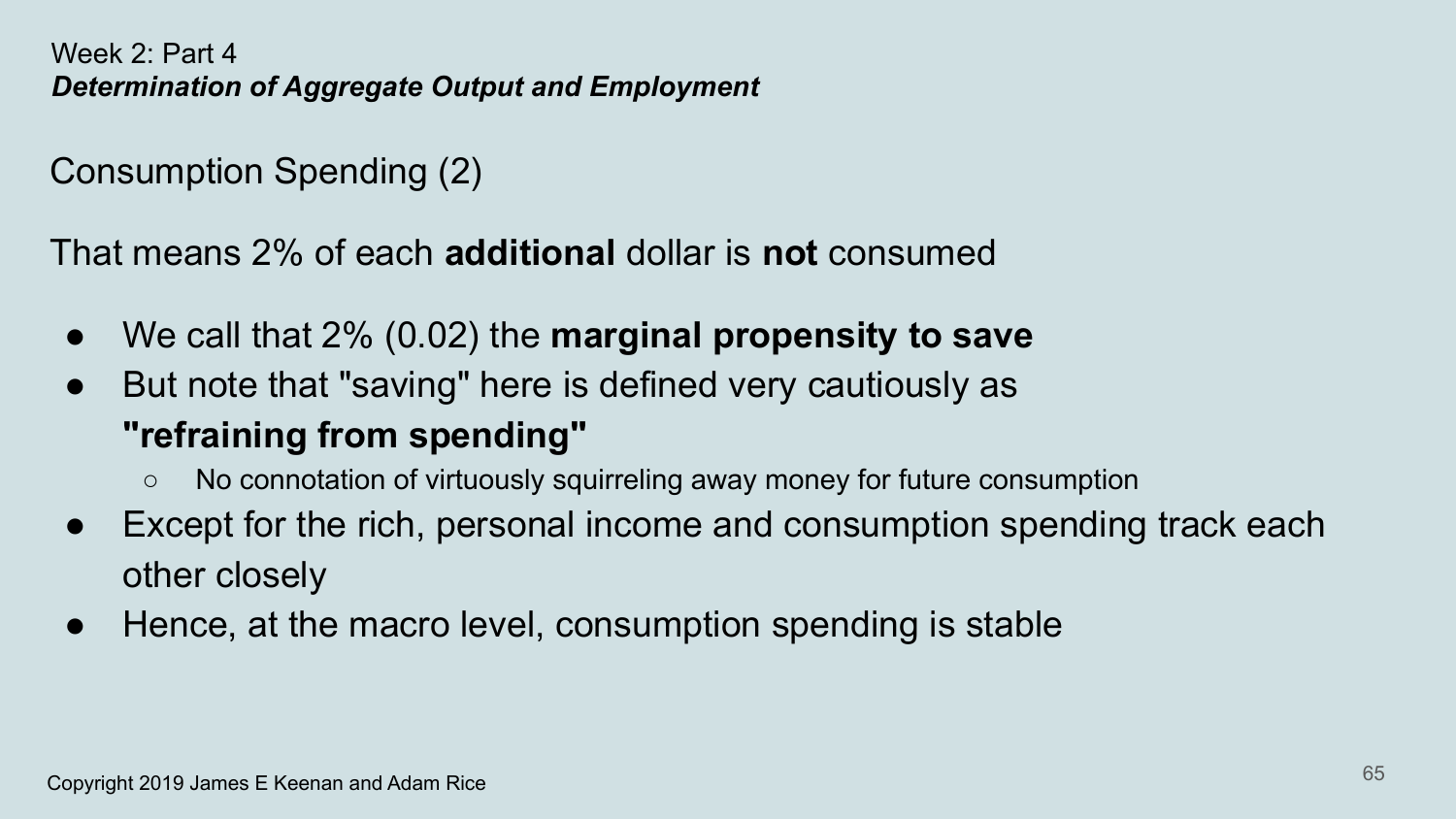### **Government Spending**

Government spending also grows in a relatively stable manner

- Particularly when we add in state and local governments
- Can be foreseen in government budgets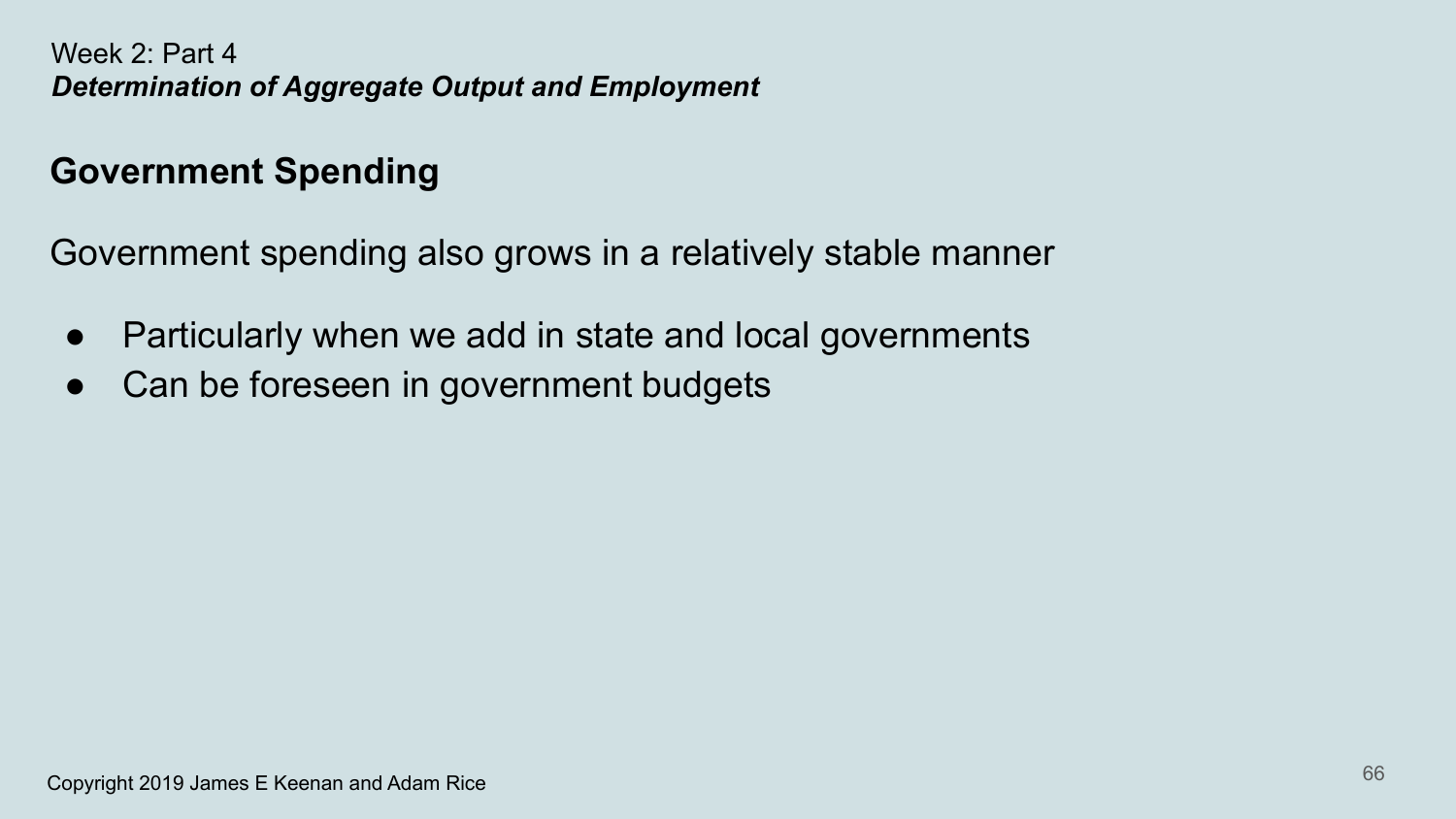#### **Exports and Imports**

Net exports: **(X - M)**

- Solely for the sake of a simpler presentation, we'll assume that exports and imports balance each other out
- $\bullet$  So  $(X M)$  equals 0.
- We'll further assume that the balance of trade doesn't change much.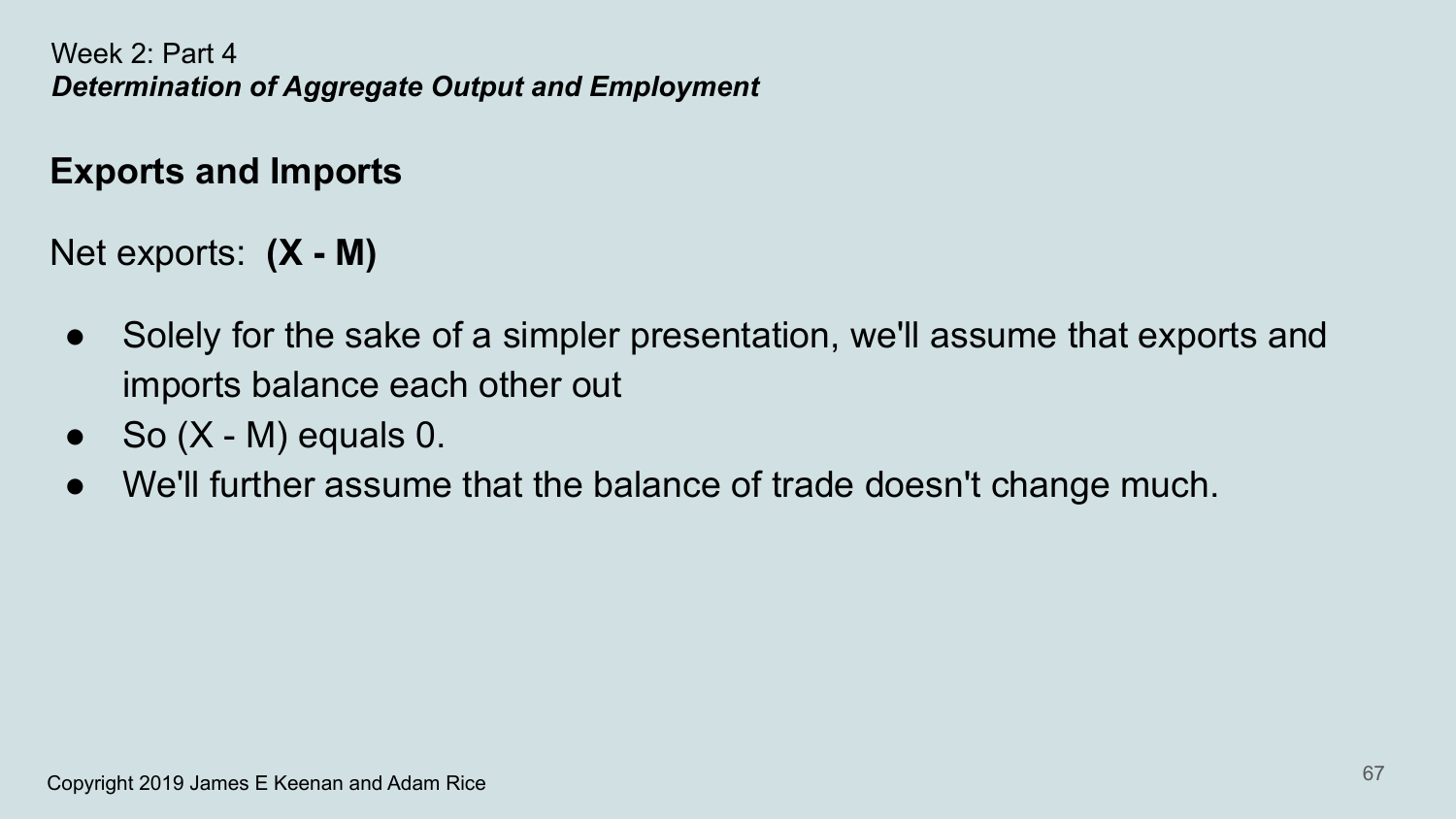If 3 types of spending are stable ...

# $GDP \equiv C + I + G + (X - M)$

Stable ??? Stable Stable

Now, if three of the four categories of spending in GDP are stable ...

- ... and if we observe that GDP itself is unstable or volatile, ...
- .... where is the source of that volatility?

Only one place left: **investment spending**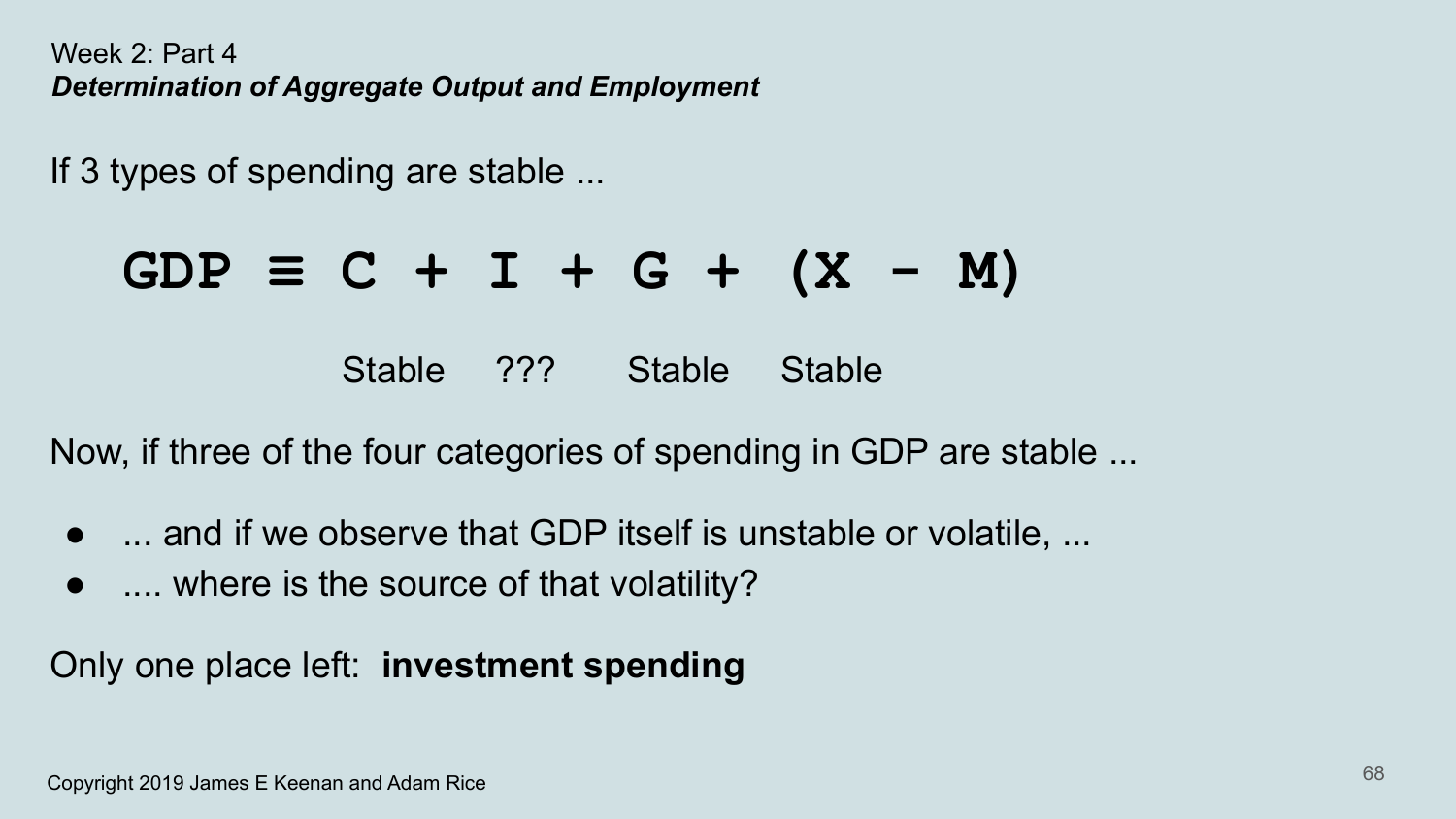#### **Investment spending**

Level of investment spending fluctuates much more than the levels of any of the three other categories

Beginnings of a macroeconomic **theory**:

● Firms' decisions to undertake -- or **not** undertake -- investment spending are the major source of variability in Gross Domestic Product

More formally:

• Changes in GDP are a function of changes in investment spending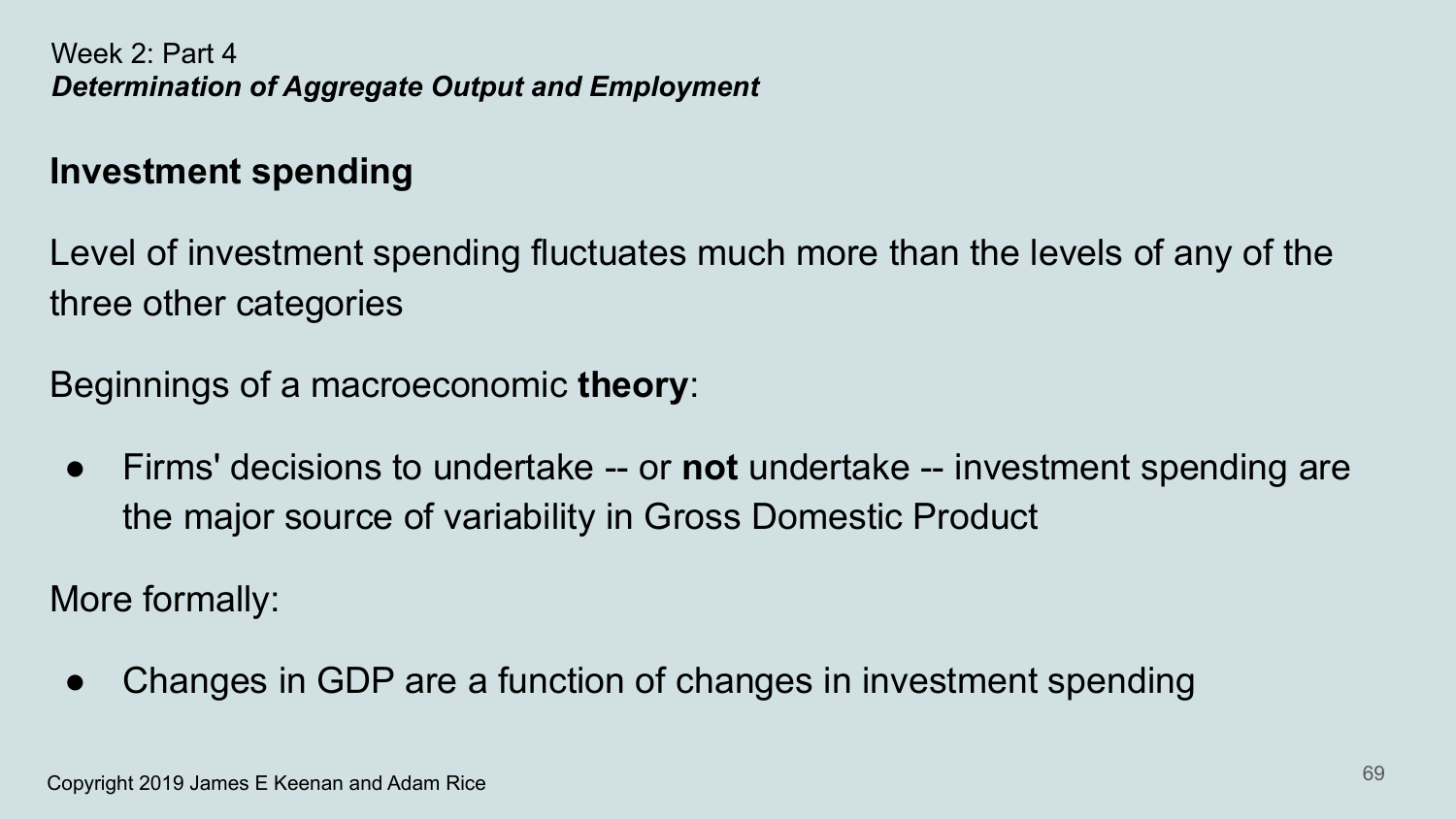Employment Varies with Output (1)

This is a simplifying **assumption**

- Overall level of employment varies with the overall level of output
- Employment varies with GDP

Granted, over long run, technological improvements and other social changes lead to improvements in labor productivity

- We can produce **more** output with the **same** amount of labor
- Or the **same** output with **less** labor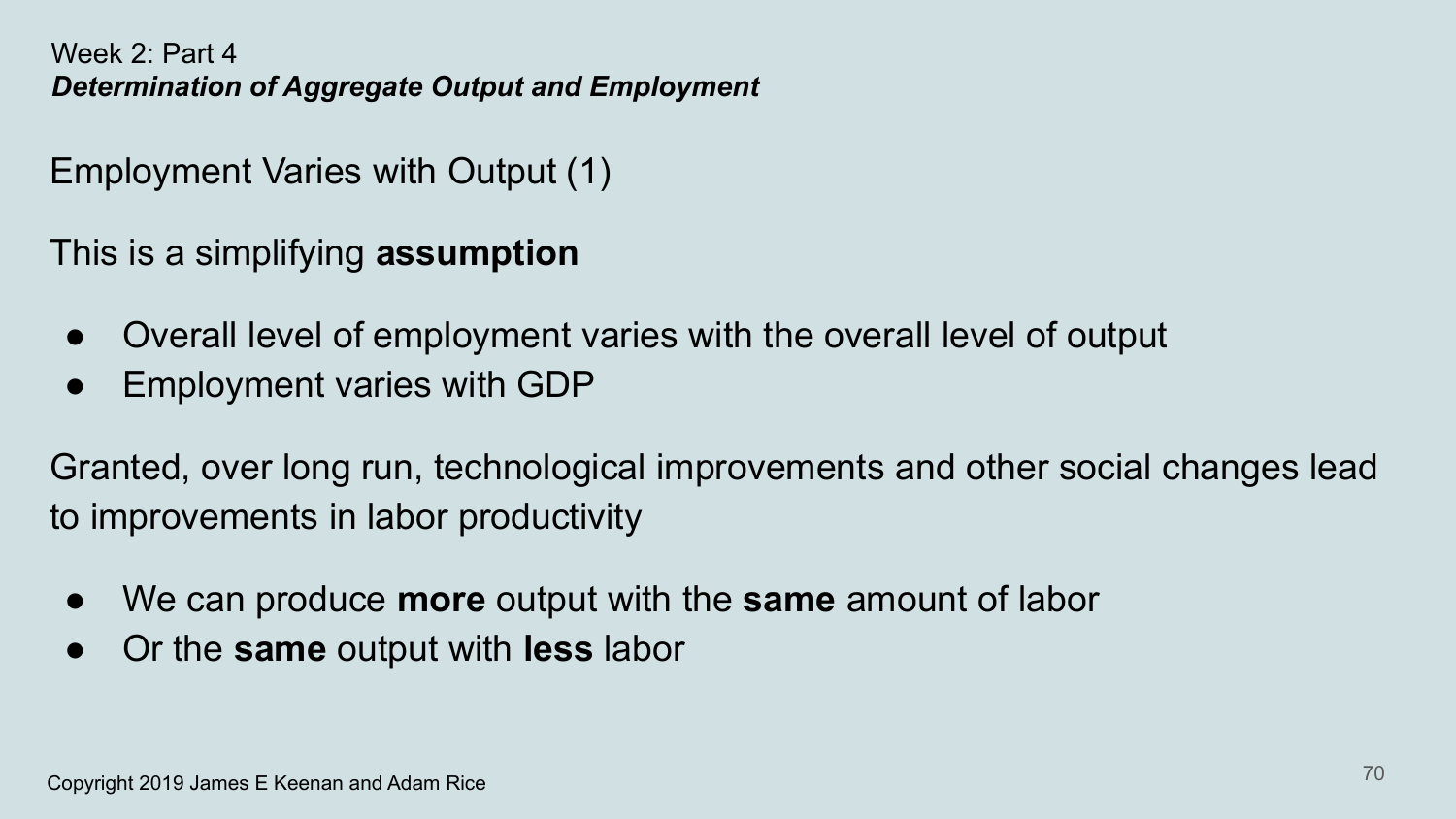Employment Varies with Output (2)

But in short-run -- a year or two -- employment will vary with output

More formally: Changes in employment are a function of changes in output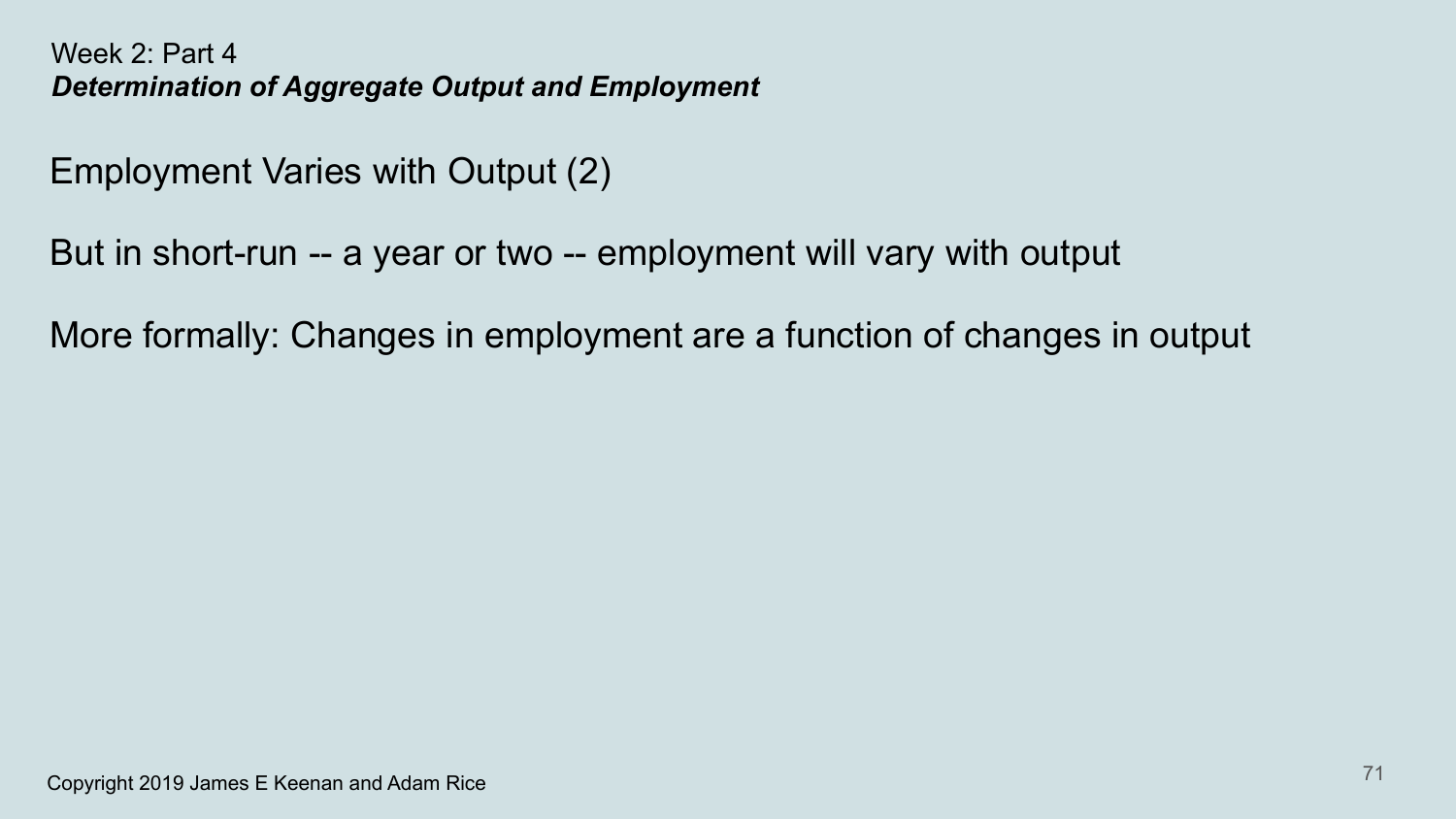Putting these observations together ...

Changes in employment are largely dependent on changes in investment spending

● At least in the short- to medium-term

This shouldn't surprise us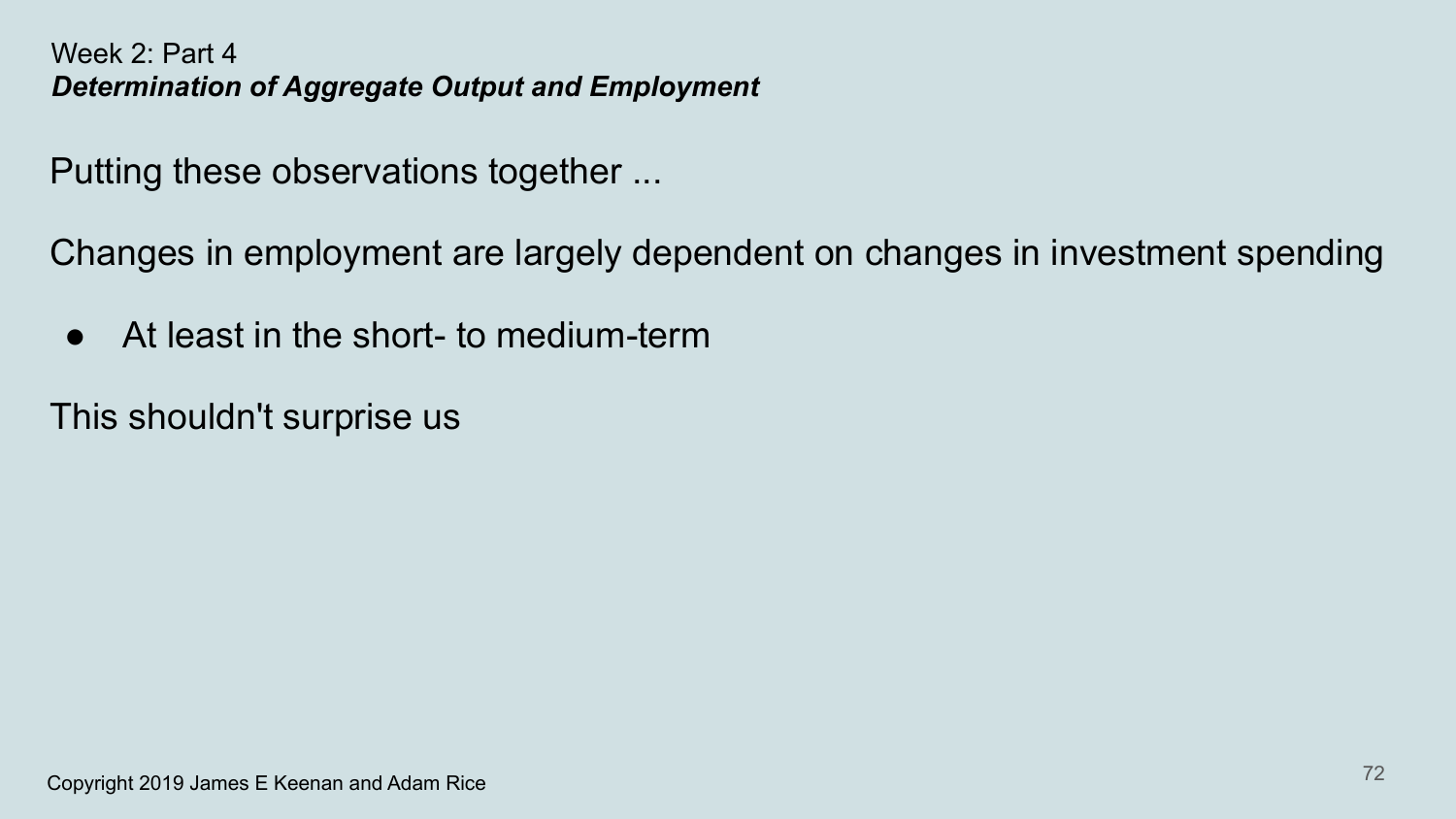Remember Week 1?

General cycle of capitalist production is driven by quest for profits

# **M→C→Production→C′→M′**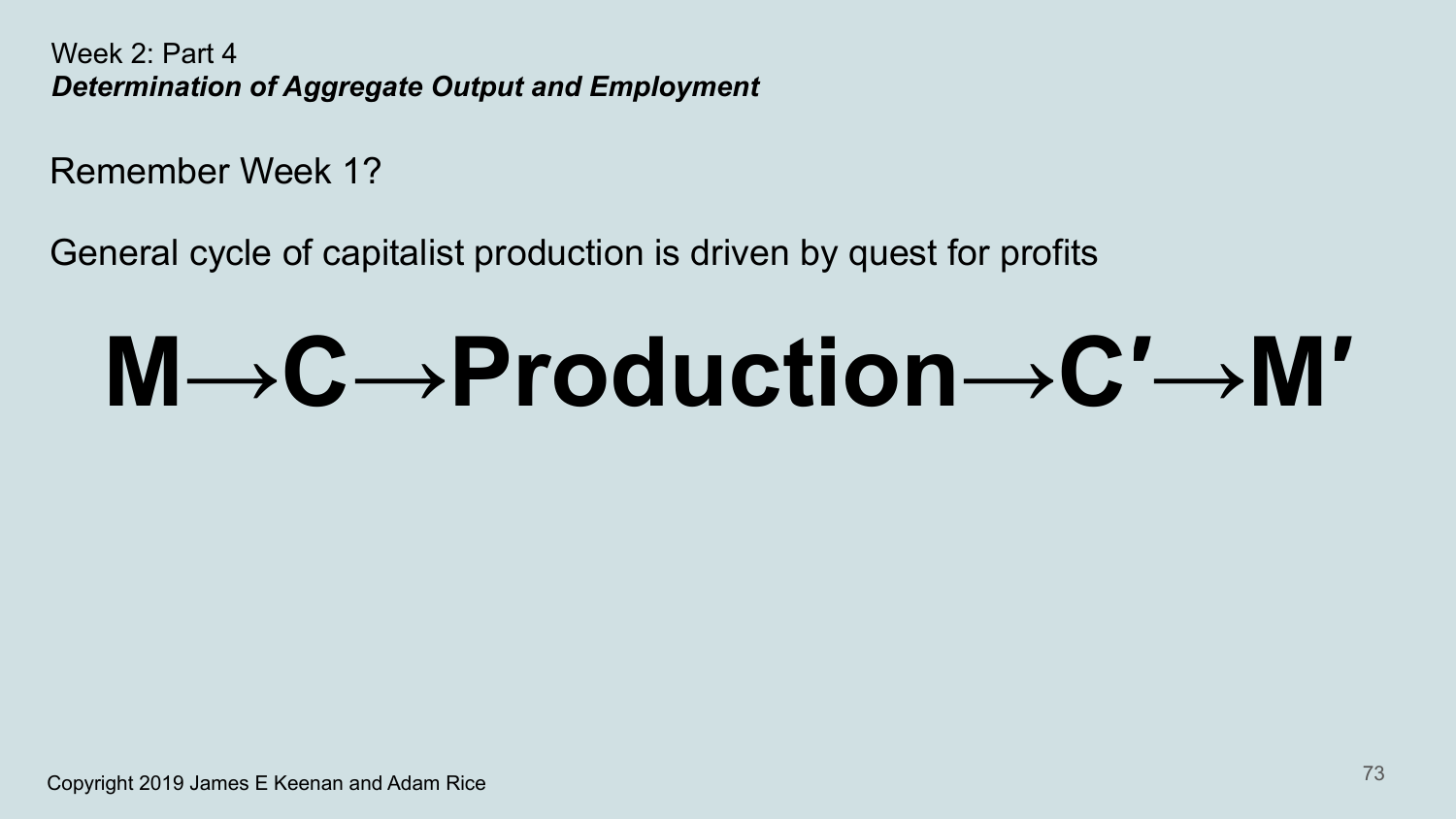# **A Story About Profits and Aggregate Output (1)**

Let's say I'm a Vice President at General Motors

I walk into Mary Barra's office and say,

*"SUV sales are good and our market research indicates they're going to get even better over the next two years.*

*"Let's spend the money to re-tool our assembly lines to make even more SUVs. Our profits will increase."*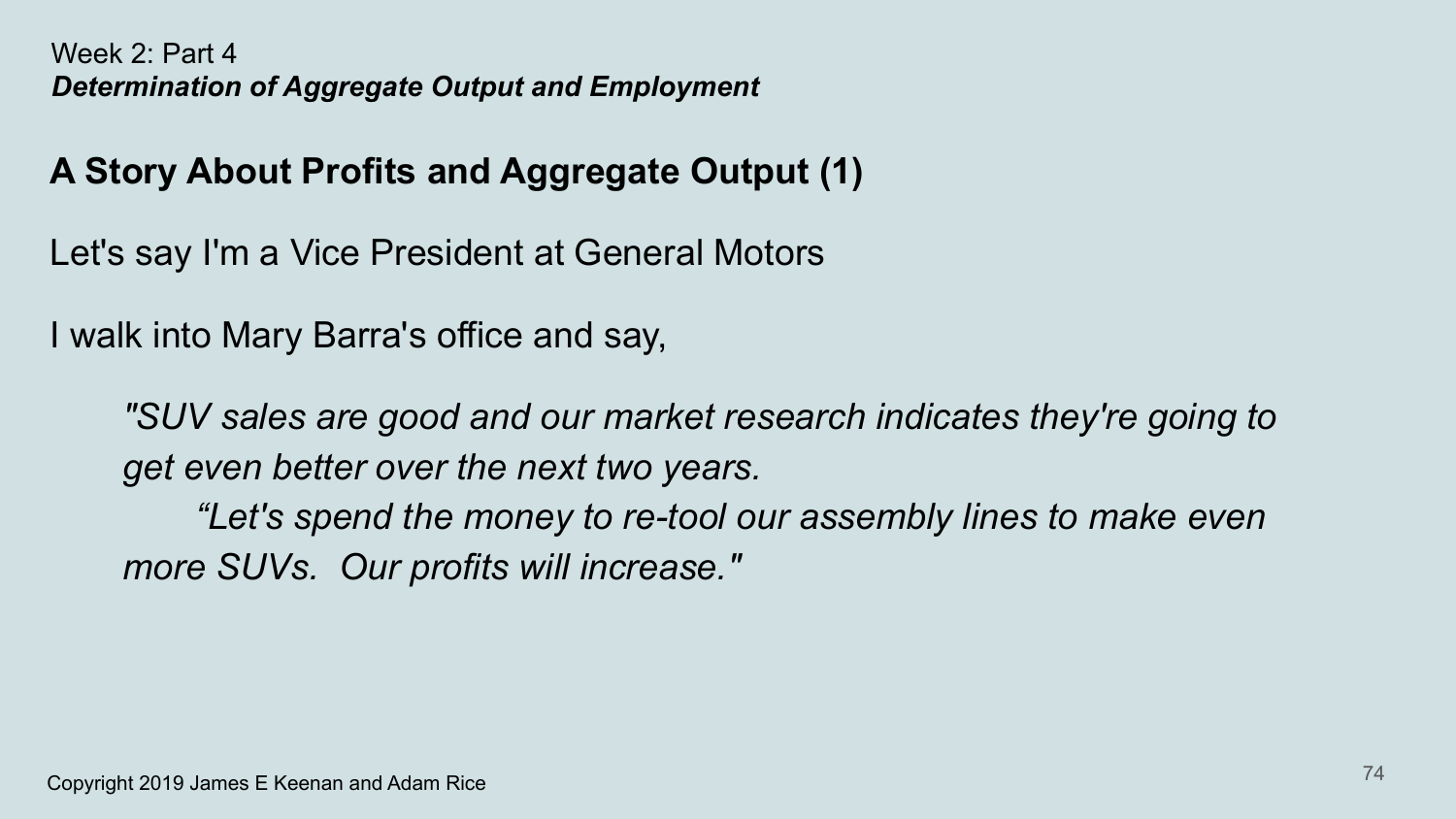A Story About Profits and Aggregate Output (2)

Mary Barra and the GM Board can respond in one of two ways

First way:

*"No, we don't expect SUV sales to increase. We don't need to spend the money to re-tool those assembly lines."*

No additional investment spending; no boost to GDP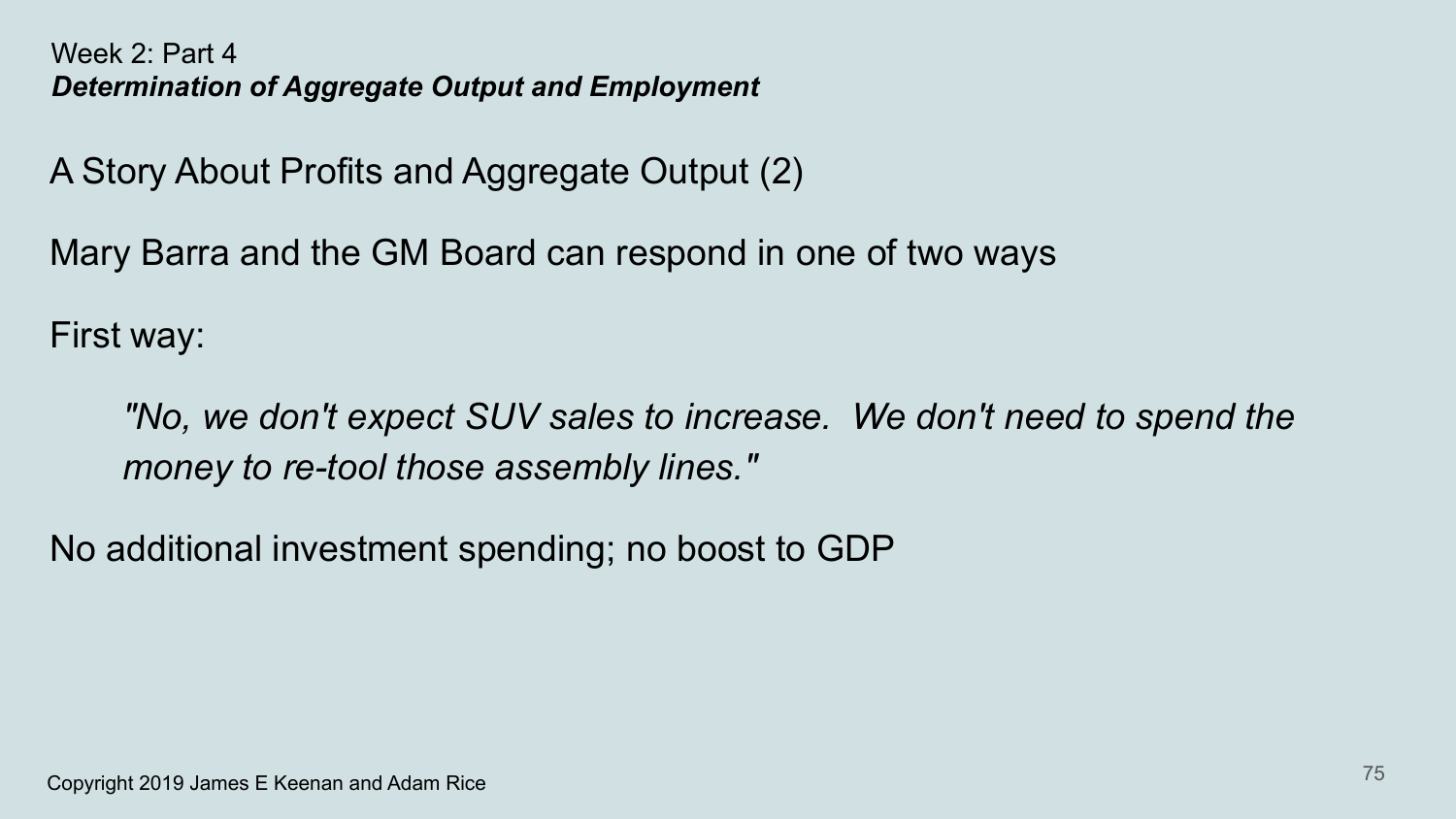A Story About Profits and Aggregate Output (3)

Second way:

*"We agree with you. You're authorized to spend the money to re-tool the assembly lines. We expect more profits within two years time."*

Money spent counts as investment spending and GDP gets a boost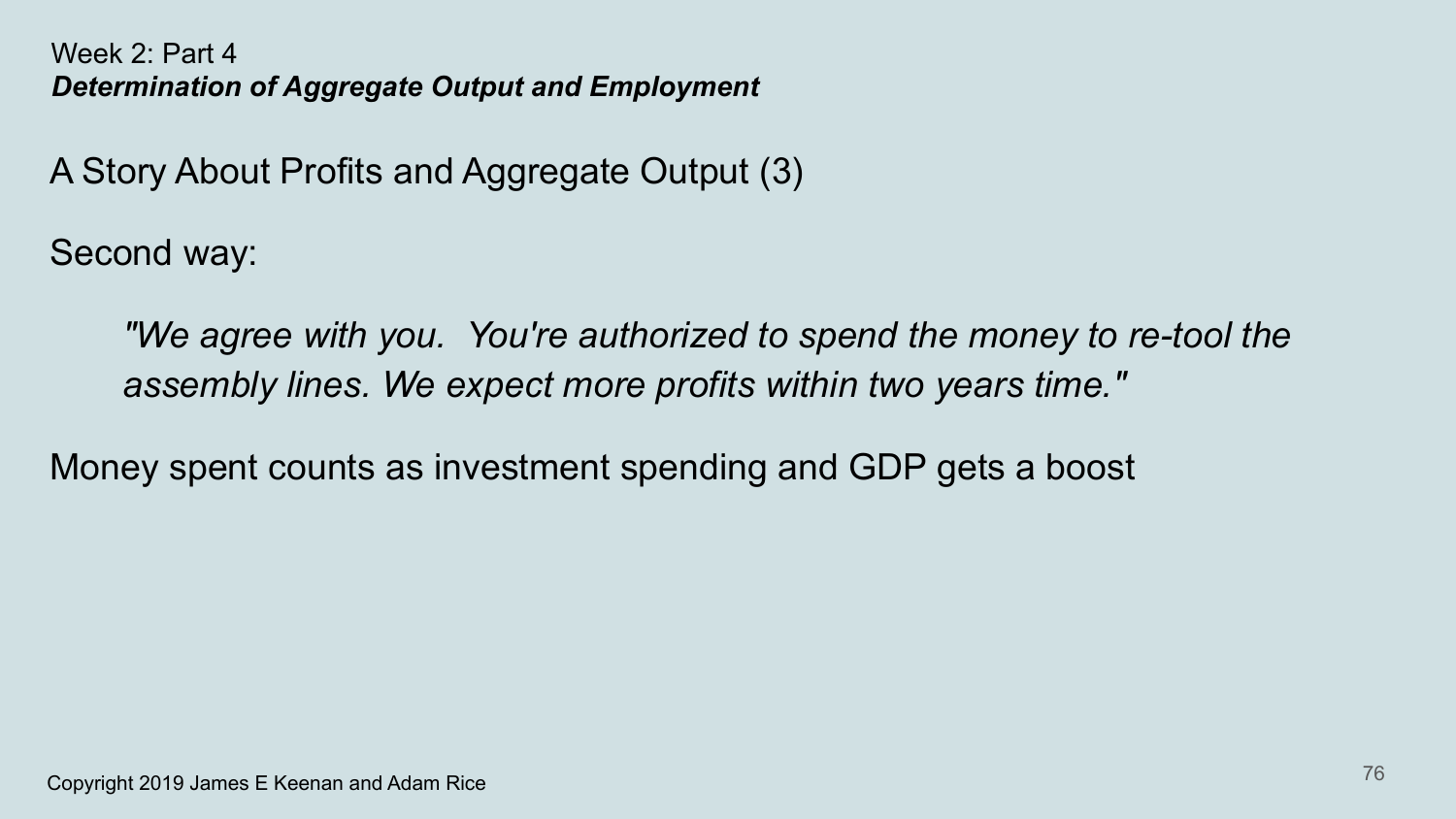A Story About Profits and Aggregate Output (4)

Only once new SUVs have been built and come to market can we ask how profitable this process has been

Or whether it has been profitable at all!

Will **M** be transformed into **M′**?

If the public is still crazy about SUVs …

• GM's profits will increase and that Vice President will get a big bonus.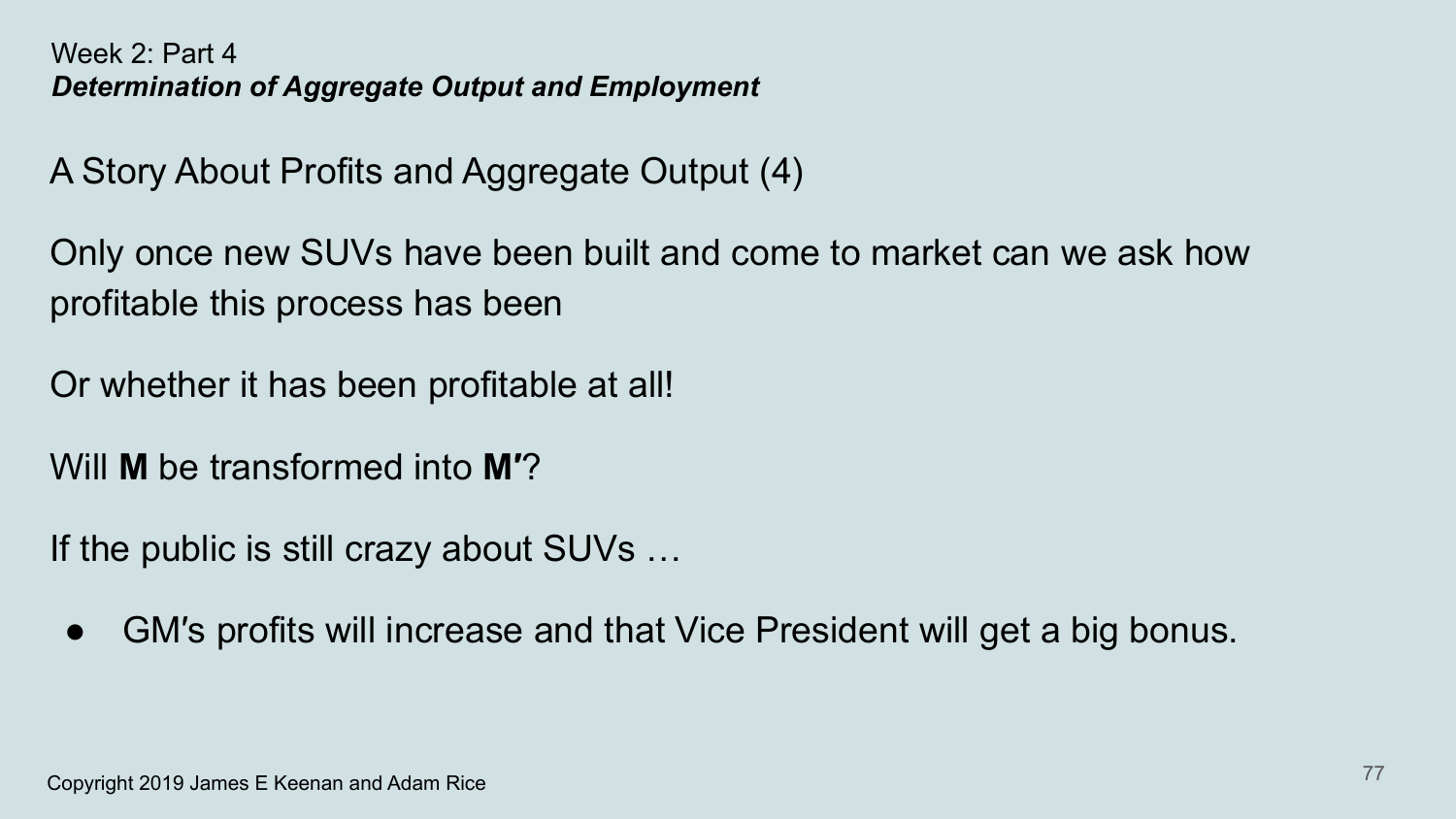A Story About Profits and Aggregate Output (5)

But if the public has all the SUVs it wants …

- Then the SUVs will end up sitting on dealers' lots till end of model year
	- Maybe even beyond
- Dealers will have to resort to discounts and rebates to move the goods
- GM might shut down assembly lines, layoff autoworkers
- Cut investment spending in the following year
- All of which would mean a big hit to GDP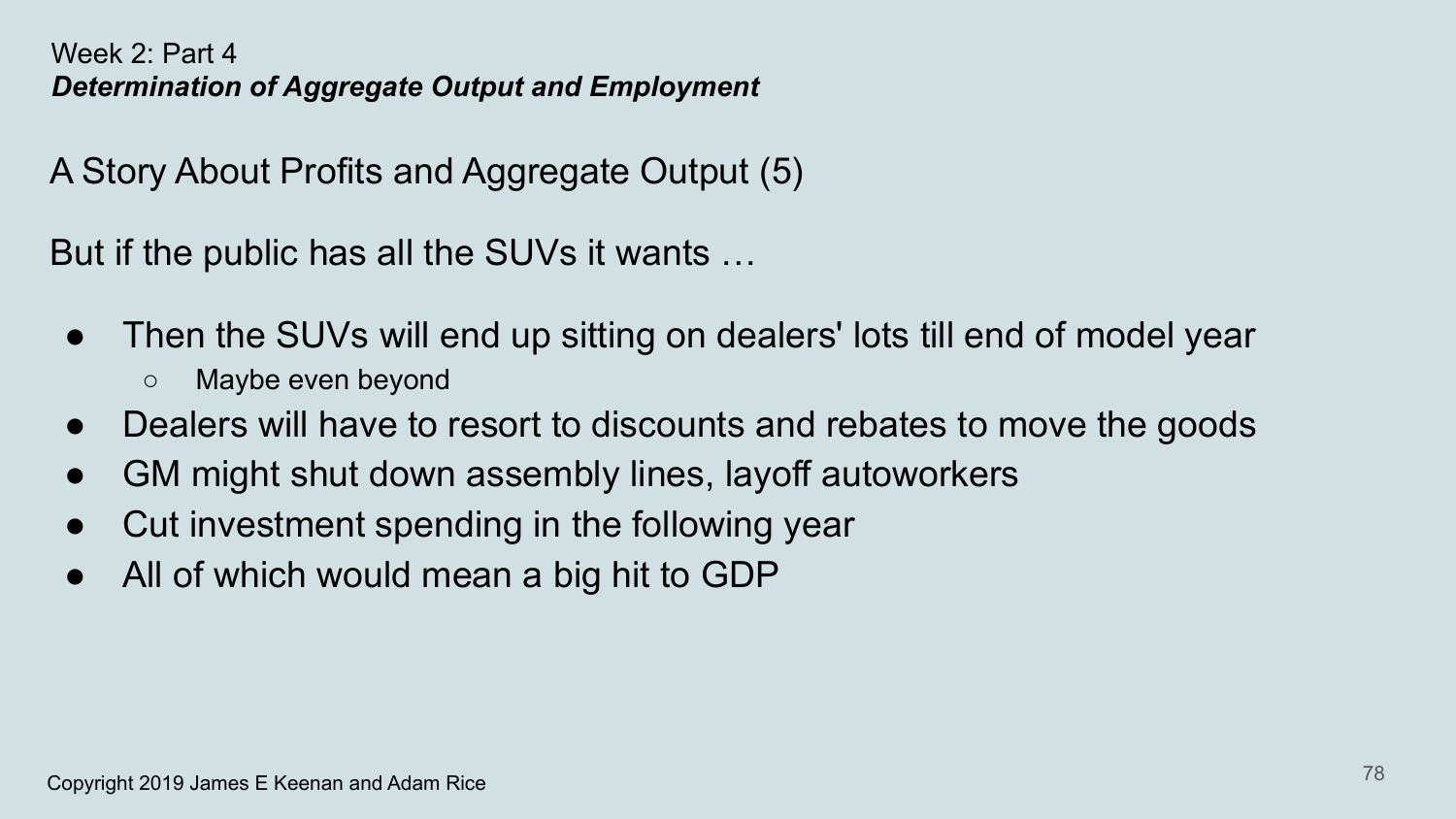# **Production for Profit and Decisions to Hire**

So in Keynes' view, firms only "produce what they think they can sell at a profit." (Macro, 194)

"Firms will only supply output for which they think there is a demand" (Macro, 195)

Factor hiring decisions into this:

"Firms will employ the number of workers that they think they will need to produce the amount of output that they expect to sell at a profit." (Macro, 196)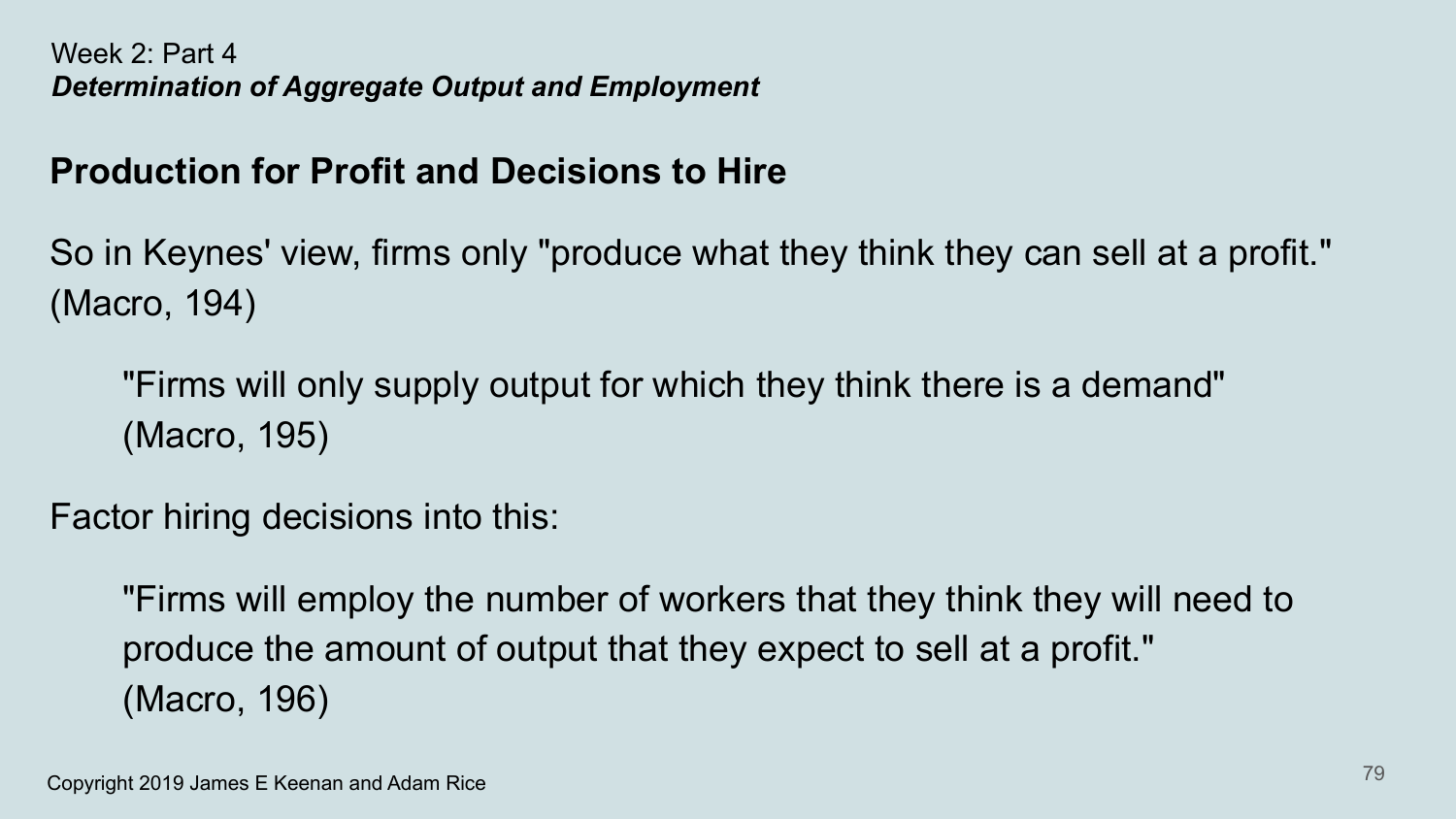# **Effective Demand**

Level of demand for output that businesses can expect to sell at a profit

- Employment will vary with output (GDP)
- GDP will vary largely with investment spending by firms
- Investment spending by firms will vary largely with expectations of future profitability of sales resulting from investment spending -- effective demand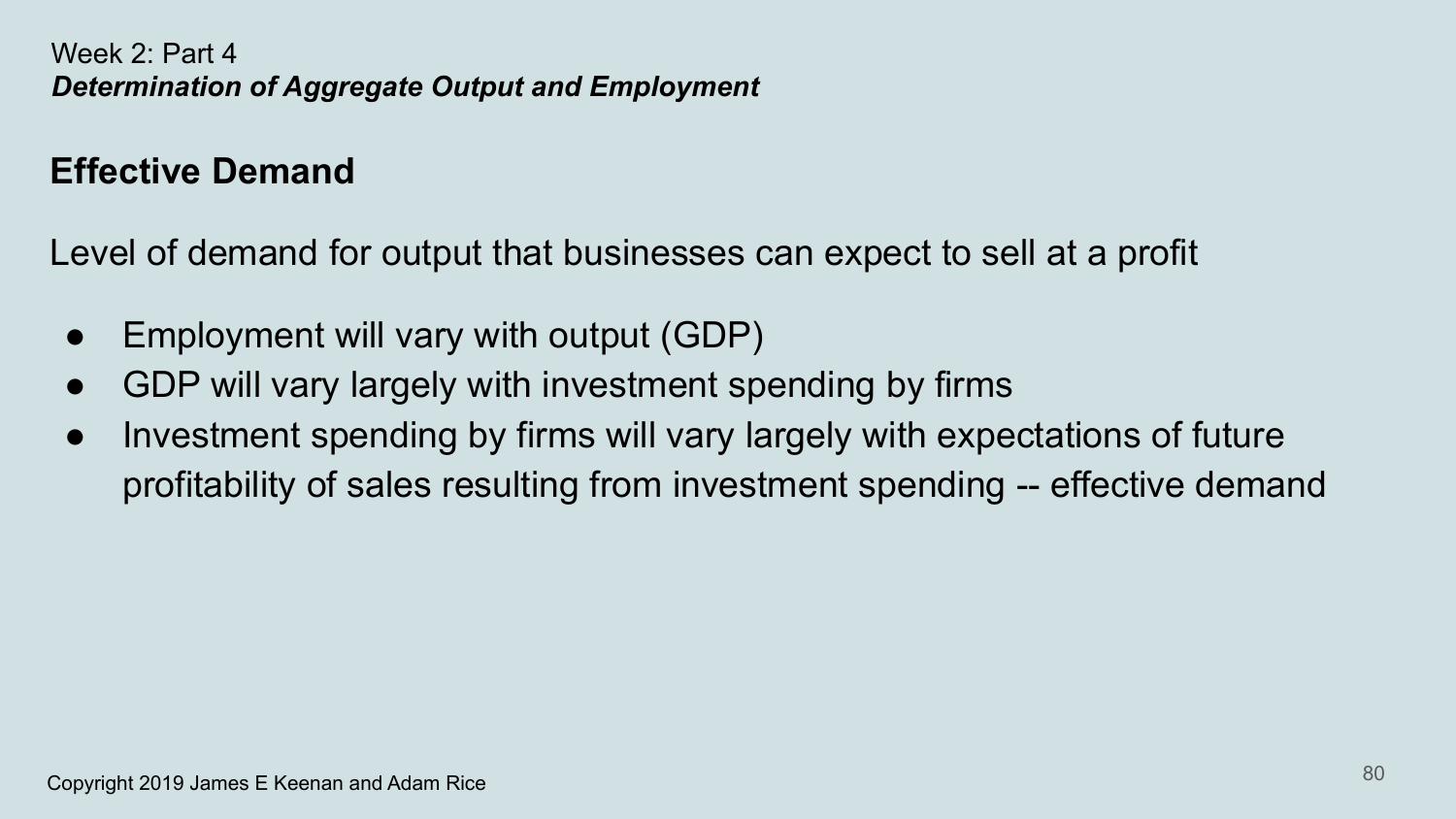## **Employment Varies with Effective Demand**

"[E]ffective demand drives labour demand. Firms hire the number of workers they need to produce the amount of output they think they can sell at a profit." (Macro, 164)

And thus we have a **general theory of employment**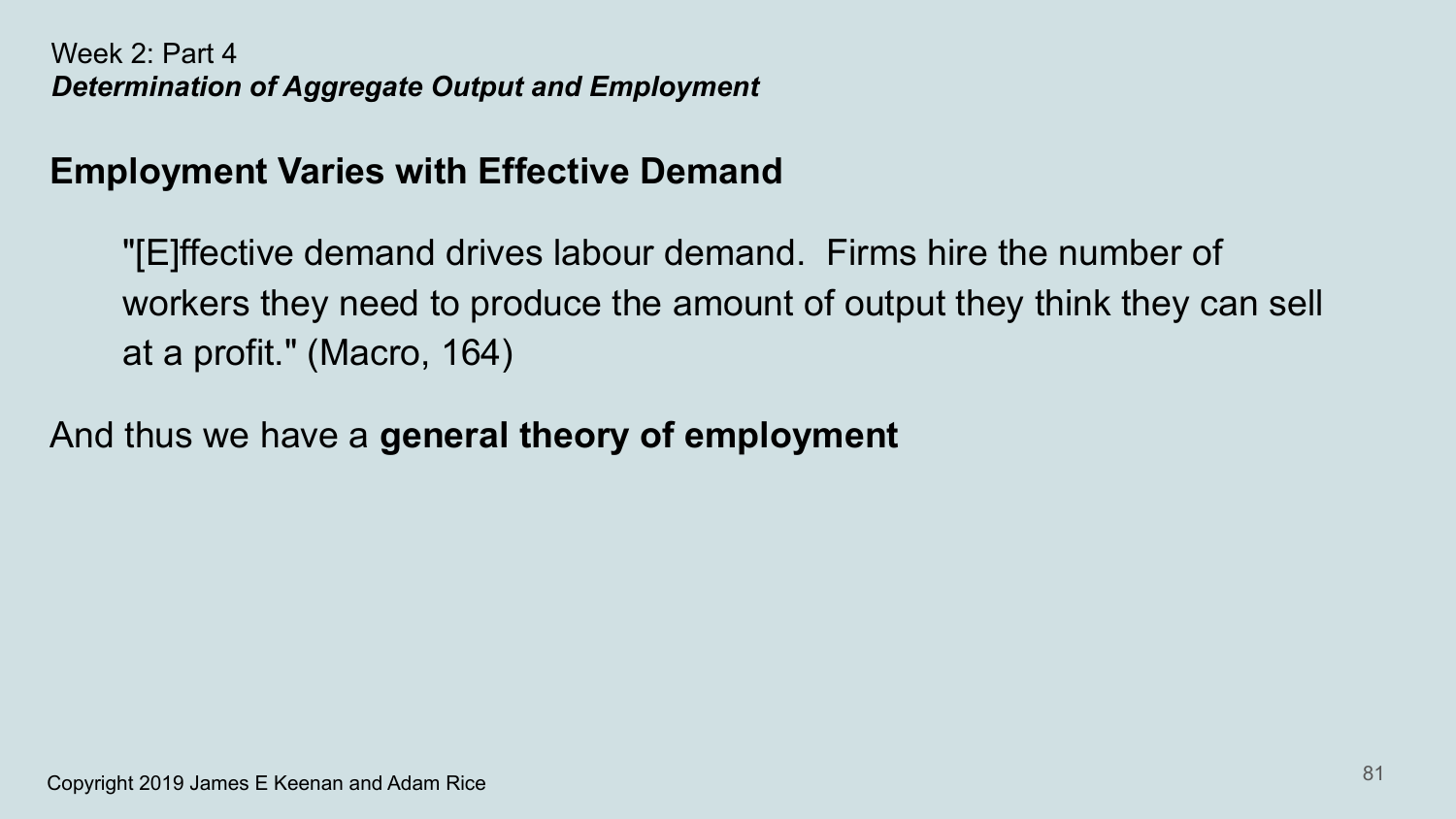## **Importance of Expectations**

In Keynes' thinking …

- Businessperson's expectations of future profitability drive investment spending and hiring decisions
- Hence expectations of profitability drive changes in overall output and employment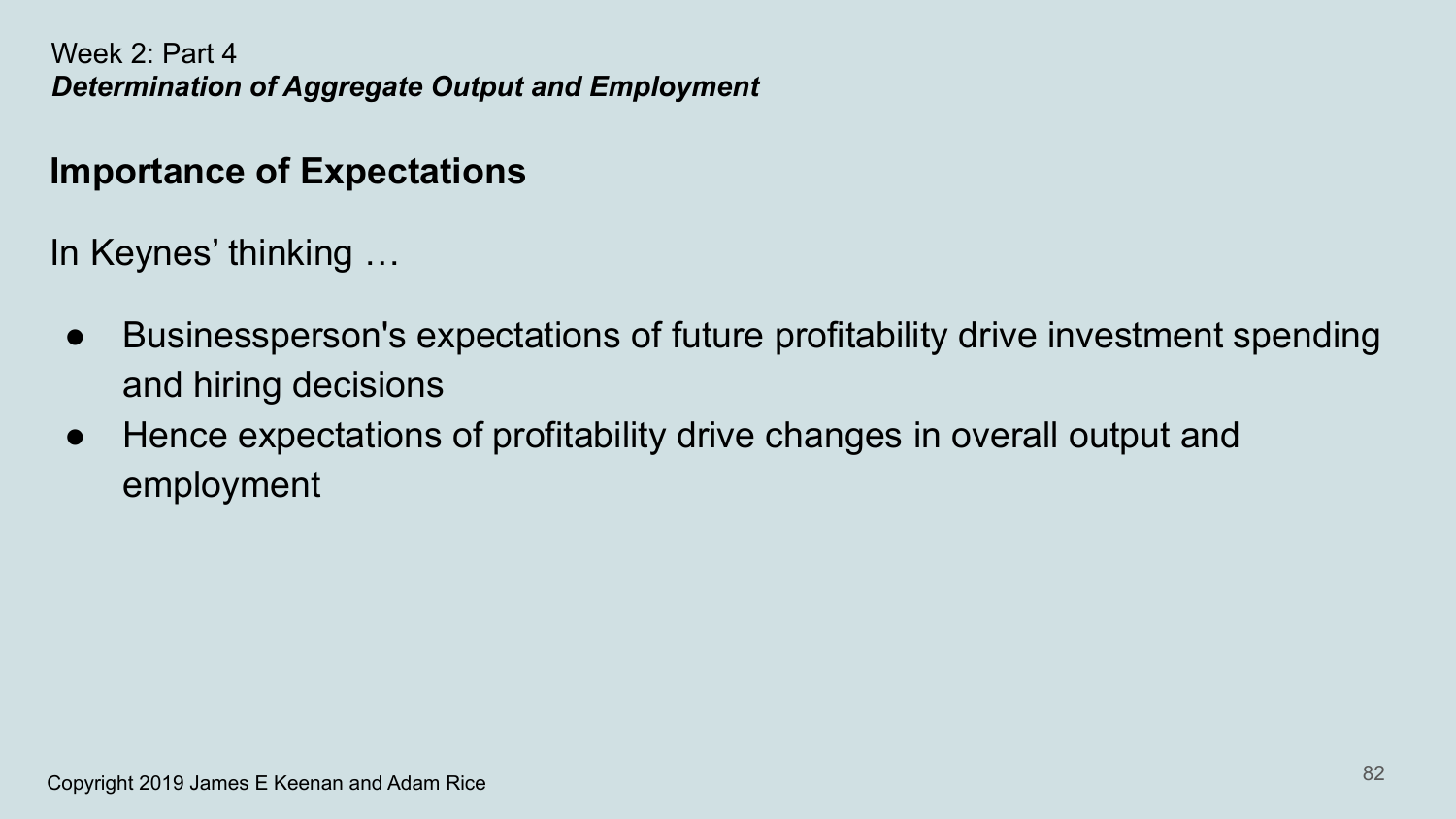## Importance of Expectations (2)

"Entrepreneurs produce what they expect to sell, and there is no reason to presume that the sum of these production decisions is consistent with the full employment level of output either in the short run or in the long run."

-- L. Randall Wray, *Why Minsky Matters* (2016), pp. 56-57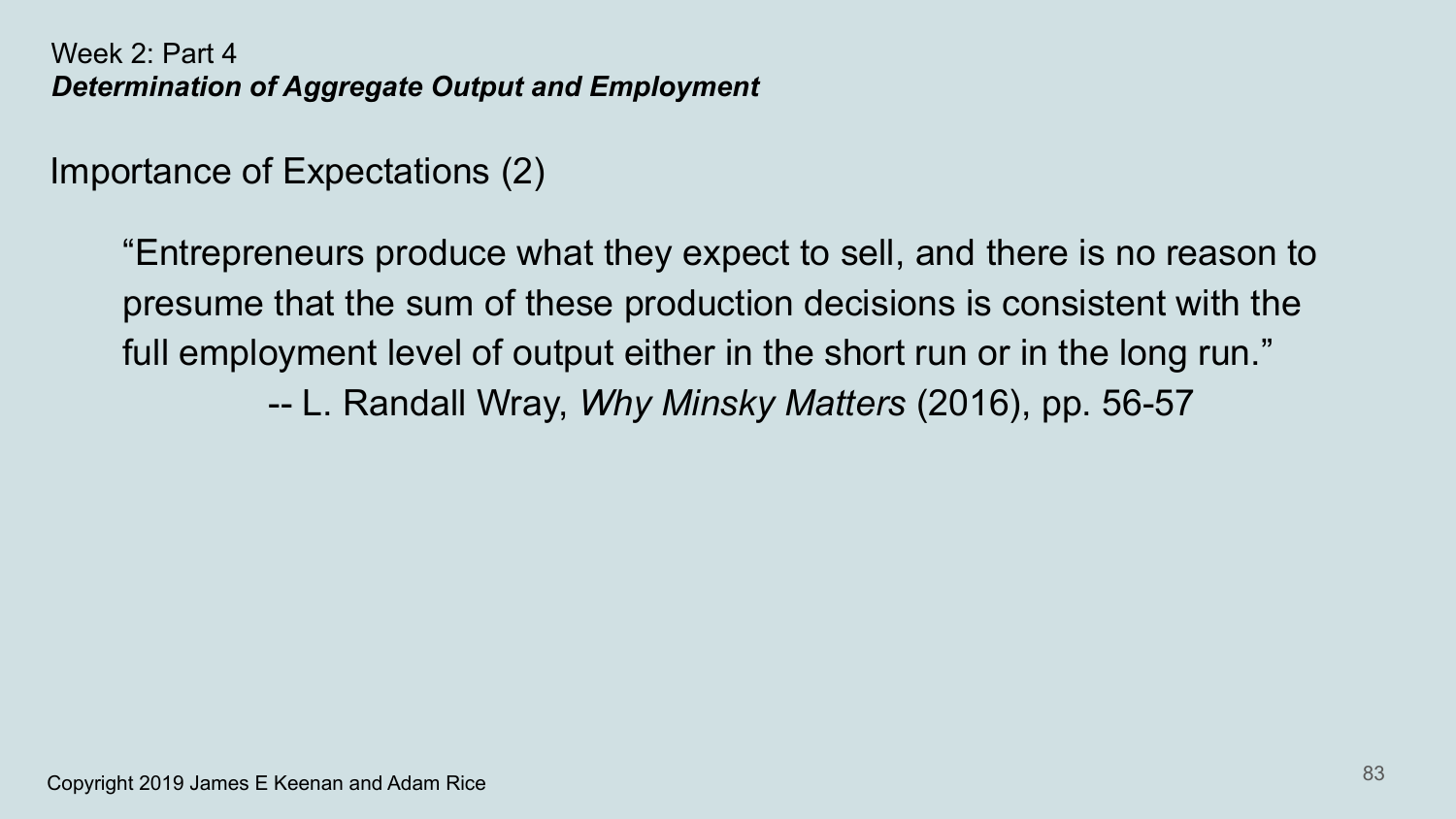## **The Future Is Unknowable**

We can develop probability estimates of risks of some things happening in the future

But there are other things for which we can't estimate risks at all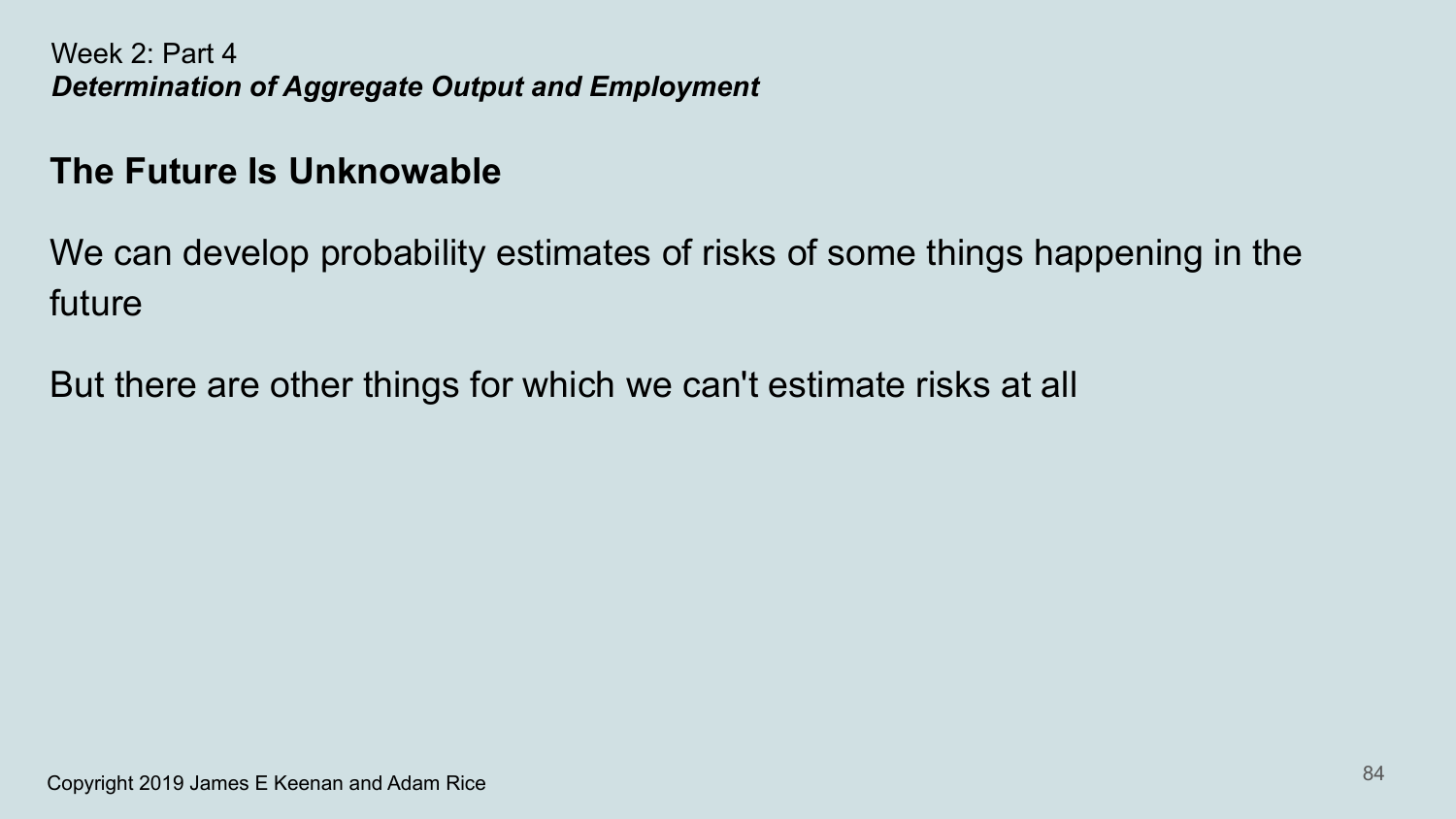# **Risk versus Uncertainty** (1)

Economist Frank Knight had earlier distinguished uncertainty from risk on that basis

- **Risk**: You **can** make probability estimates
- **Uncertainty**: You **cannot** make probability estimates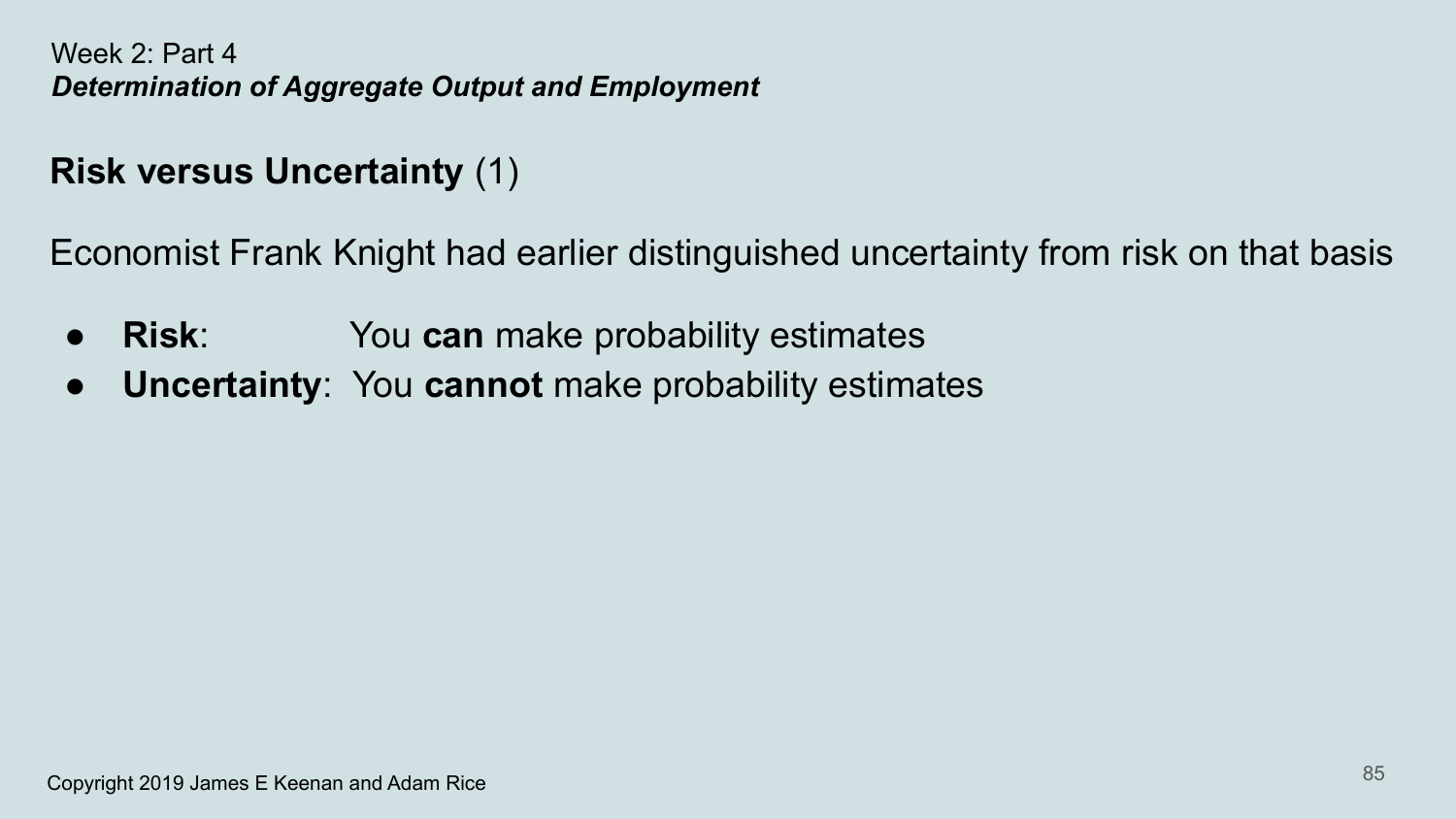# Risk versus Uncertainty (2)

Keynes: presence of uncertainty means that investment decisions are necessarily made in large part on the basis of non-quantifiable psychological factors:

- Hunches
- **Guesses**
- **Hopes**

# **Animal Spirits**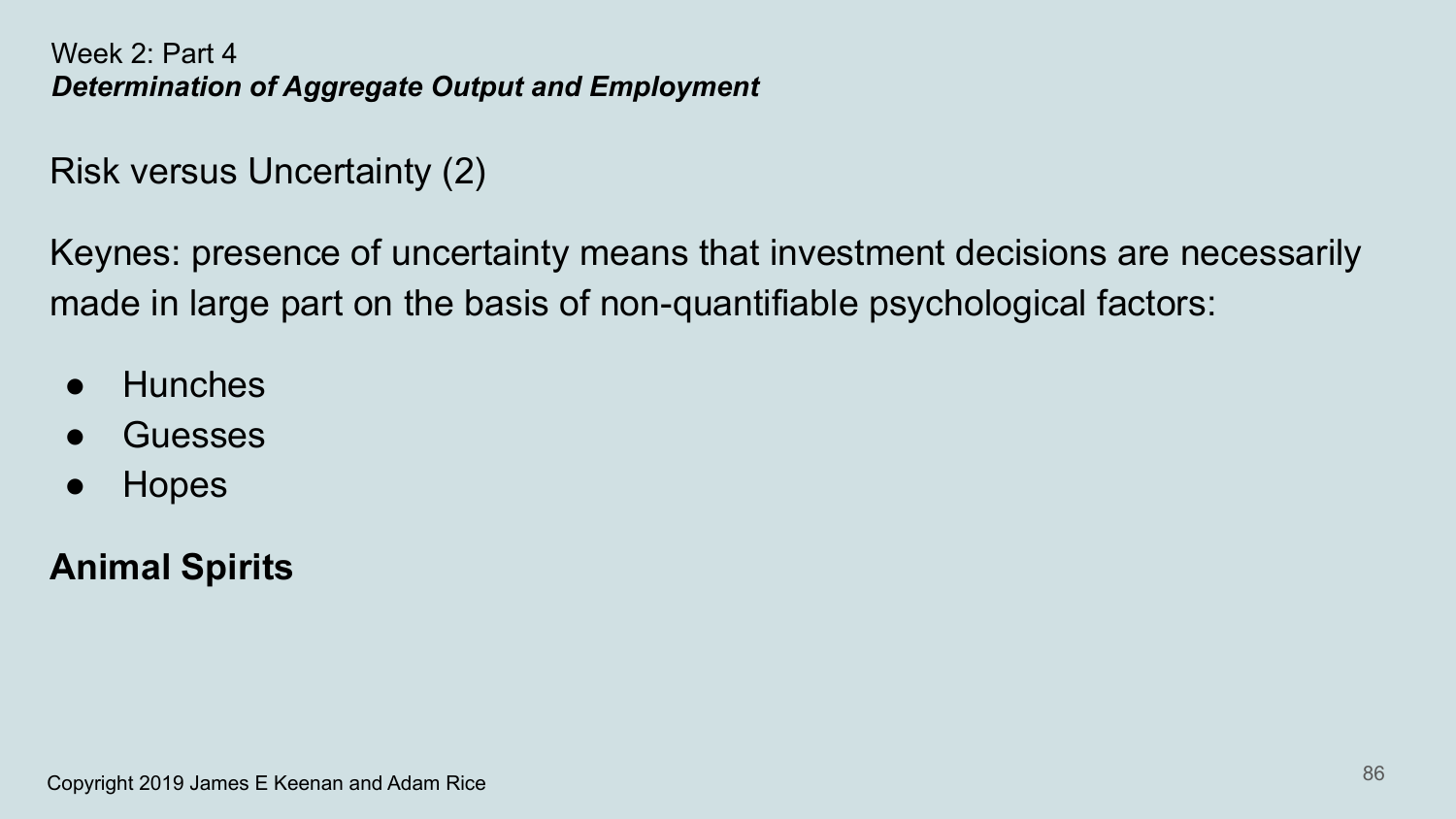# **To Invest or to Stay Liquid**

If firms are uncertain about the future, they will ...

- Hold off on investment spending
- Hold off on hiring
- Just park their money capital in a bank account or CD
- Do so even if the interest rate on such an account is very low

Keeping capital in money form is a hedge against uncertainty

Expression of what Keynes calls the firm's **liquidity preference**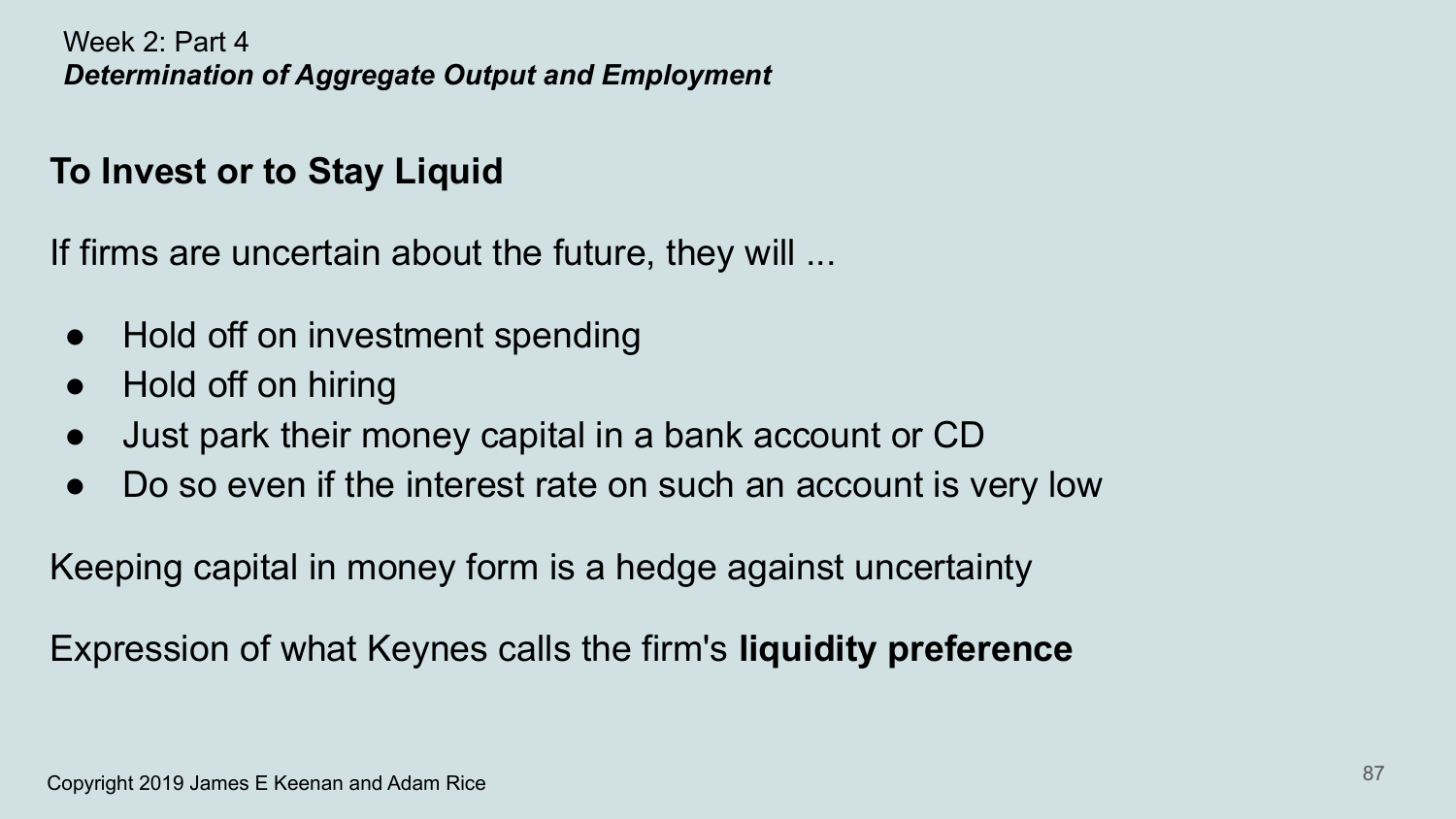# **No Guarantee of Full Employment** (1)

In the logic above, …

There is nothing to guarantee that the level of employment firms offer will be sufficient to provide a job to every worker who wants to work

- No guarantee that labor market will, as economists say, "clear"
- The economy can remain at a less-than-full-employment equilibrium for years
- **● Underemployment equilibrium**
- Typical working of a capitalist economy does not produce full employment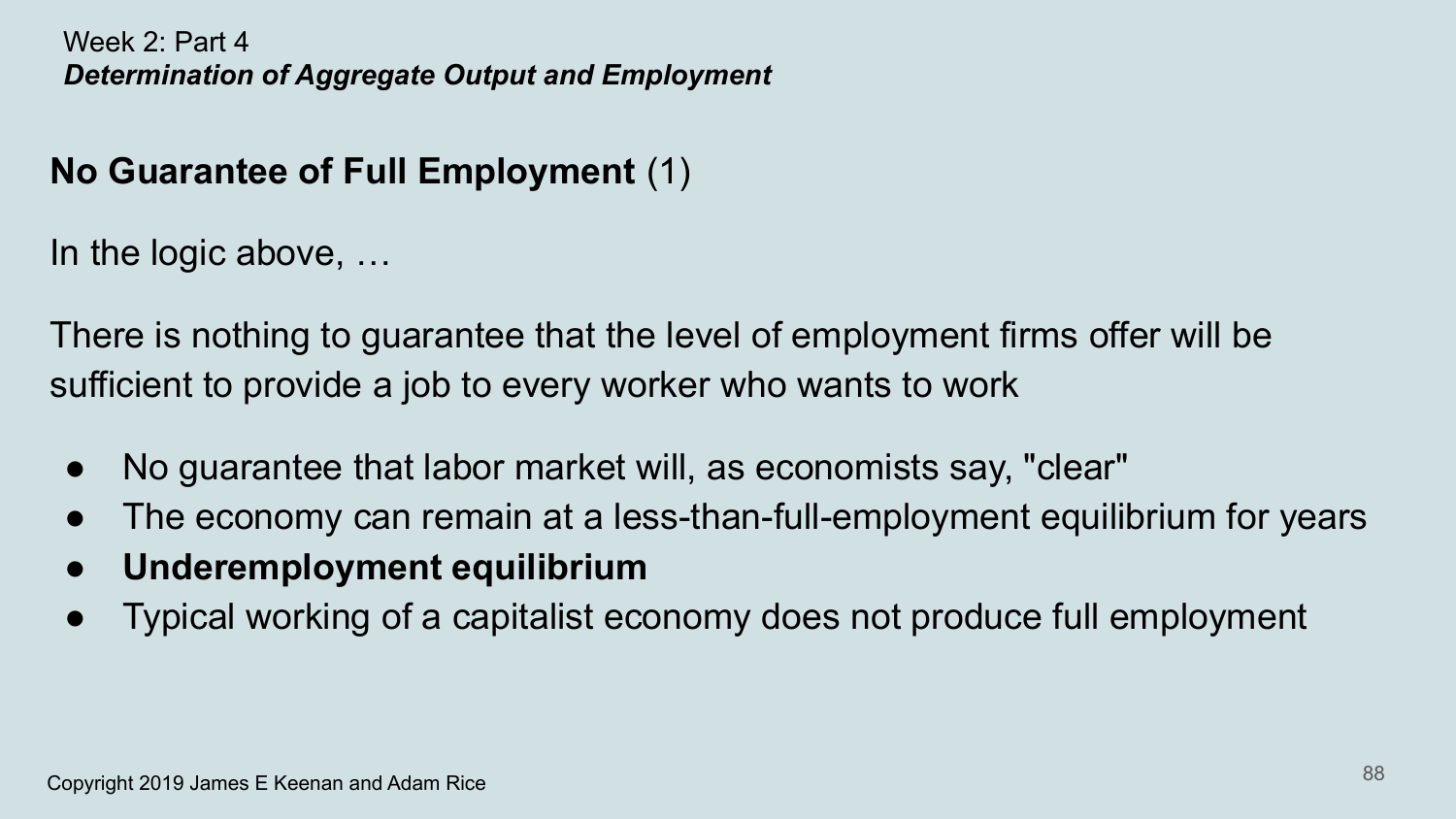No Guarantee of Full Employment (2)

If a capitalist economy not only does not produce full employment

- And at times produces high unemployment
- Then it doesn't make sense to rely solely on changes in businessmen's animal spirits to spark investment spending and a resurgence in output

In that case …